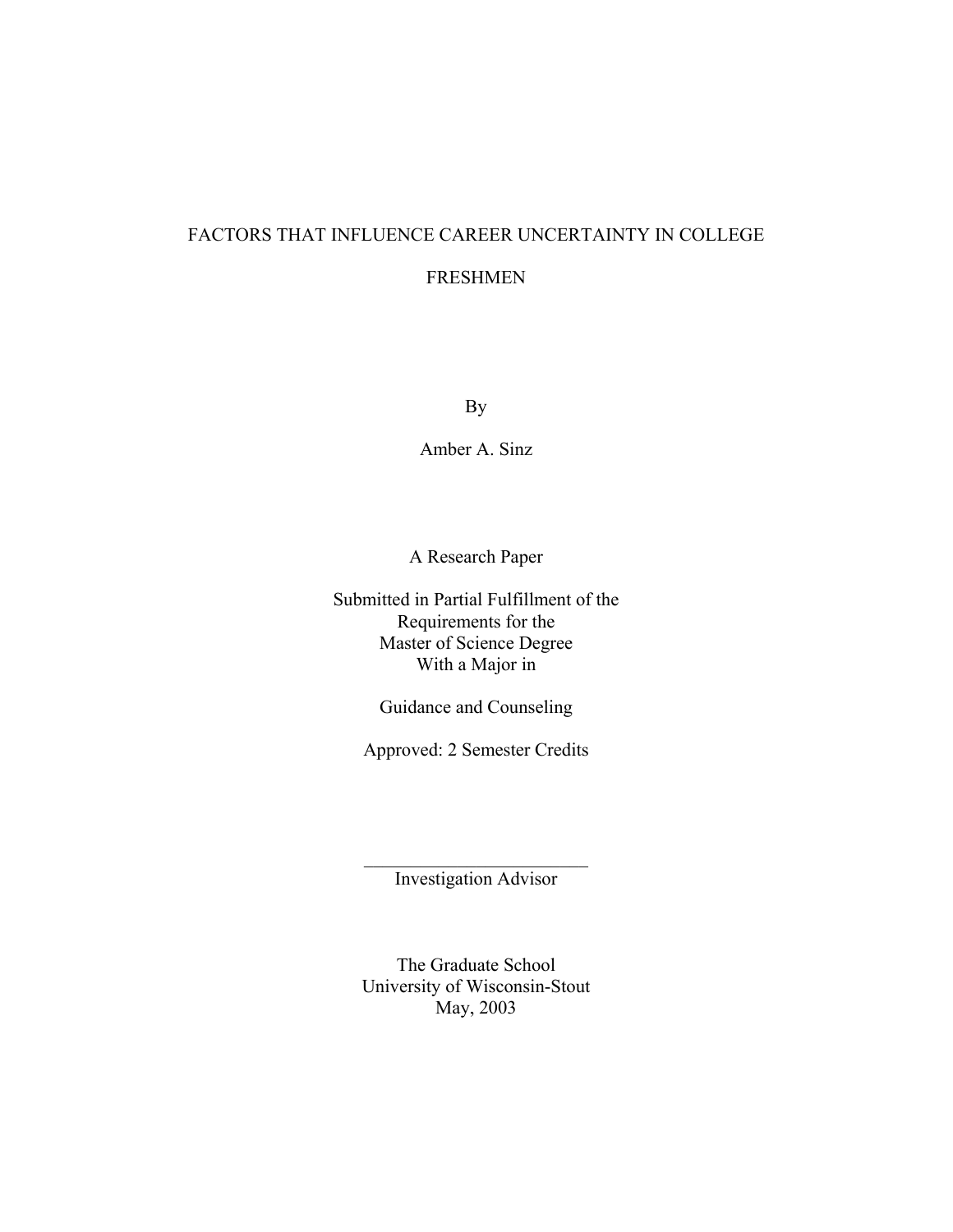# The Graduate School University of Wisconsin-Stout Menomonie, WI 54751

## ABSTRACT

| Sinz                                                          | Amber           | A                                              |  |  |  |
|---------------------------------------------------------------|-----------------|------------------------------------------------|--|--|--|
| (Writer) (Last Name)                                          | (First)         | (Initial)                                      |  |  |  |
|                                                               |                 |                                                |  |  |  |
| Factors that Influence Career Uncertainty in College Freshmen |                 |                                                |  |  |  |
| (Title of Thesis)                                             |                 |                                                |  |  |  |
|                                                               |                 |                                                |  |  |  |
| <b>Guidance and Counseling</b>                                | Dr. Judy Rommel | $\text{May}/2003$<br>41                        |  |  |  |
| (Graduate Major)                                              |                 | (Research Advisor) (Month/Year) (No. of Pages) |  |  |  |
|                                                               |                 |                                                |  |  |  |
| American Psychological Association, 5 <sup>th</sup> Ed.       |                 |                                                |  |  |  |

(Name of Style Manual Used in this Study)

 Career development is a lifelong process that can be fostered through education programs at all levels, but specifically during the beginning of one's college years. It is very common for college freshmen to ponder about their choice of major and to pick a specific career during semester one of college. Therefore it is extremely important for colleges to offer career guidance aimed to help students make more informed and consequently better educational and career choices. Within this study will be a review of literature that compares and contrasts research of factors that influence career uncertainty at the early stages of college. Recommendations will be made for counselors to help aid them in their role of assisting students struggling with uncertainty.

The purpose of this study is to investigate factors that influence career uncertainty of college freshmen at the University of Wisconsin-Stout Menomonie, Wisconsin and to make recommendations that will assist counselors/advisors with early preparation of students.

The objectives are clearly stated: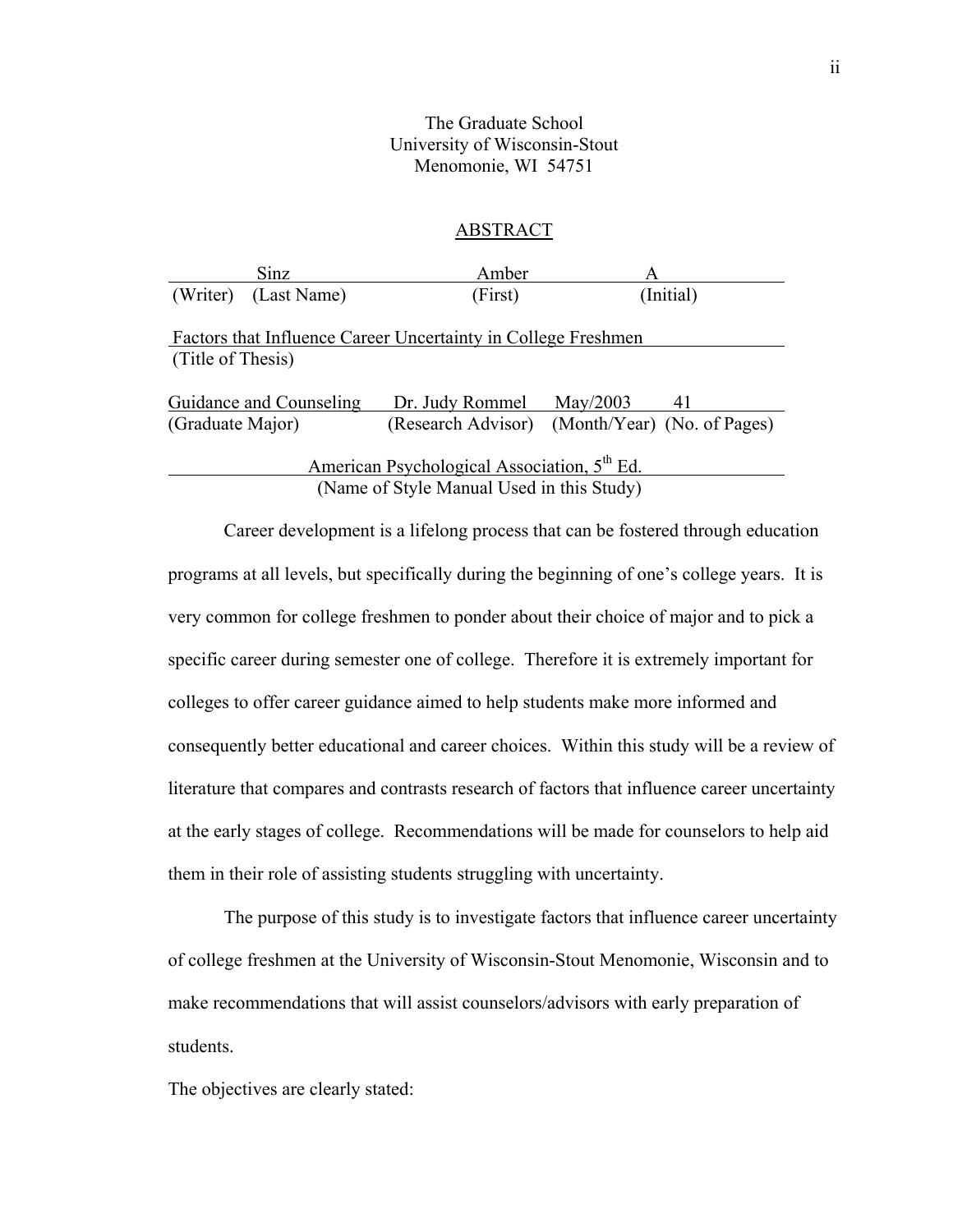1. To identify the demographic antecedents of career indecision that exists.

 2. To determine if there are commonalities in attitudes on educational and occupational plans in college freshmen. Additionally, data will be looked at according to gender to see if any differences exist.

3. To identify effective recommendations/interventions that will allow counselors/advisors to better prepare students for their college education and life-long career decision making.

Data will be collected from students in the class TRDIS-101-002 Seminar in Career Exploration during the fall of 2002 at the beginning of  $2<sup>nd</sup>$  quarter using the Career Decision Scale (CDS).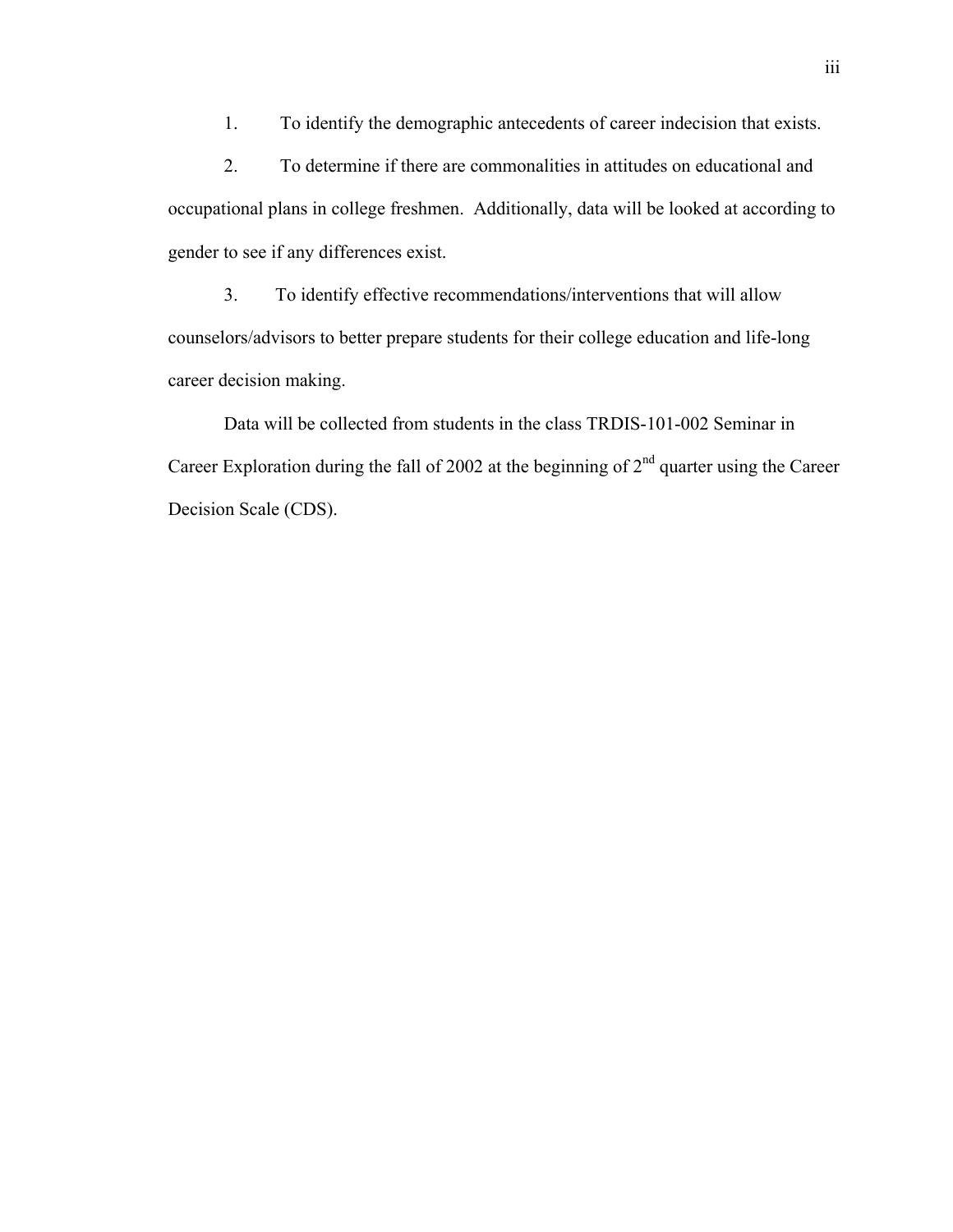#### ACKNOWLEDGEMENTS

 I would like to express my greatest appreciation and thanks to my advisor Dr. Judy Rommel for her expertise, words of encouragement, and endless time and patience while working with me through my educational endeavors.

 To Dr. Shirley Murphy for keeping her door open for me as I began my study and research in the area of careers. Her suggestions and knowledge were much needed and appreciated. I thank her for allowing me to survey her career class to conduct my research study.

I would also like to take the time to thank my family and friends for being supportive of me throughout my schooling. Their comforting words and support were deeply valued as I worked toward my dreams and inspirations.

 My greatest motivation throughout my educational accomplishments was my husband Jason, without his love and guidance I wouldn't have shined in the same way. He reinforced my feelings regarding the importance of education, as it is an infinite part of our lives and careers. His words of encouragement and faith in me kept me going. I thank him for his great sense of humor and warm support, as I worked toward my educational goals.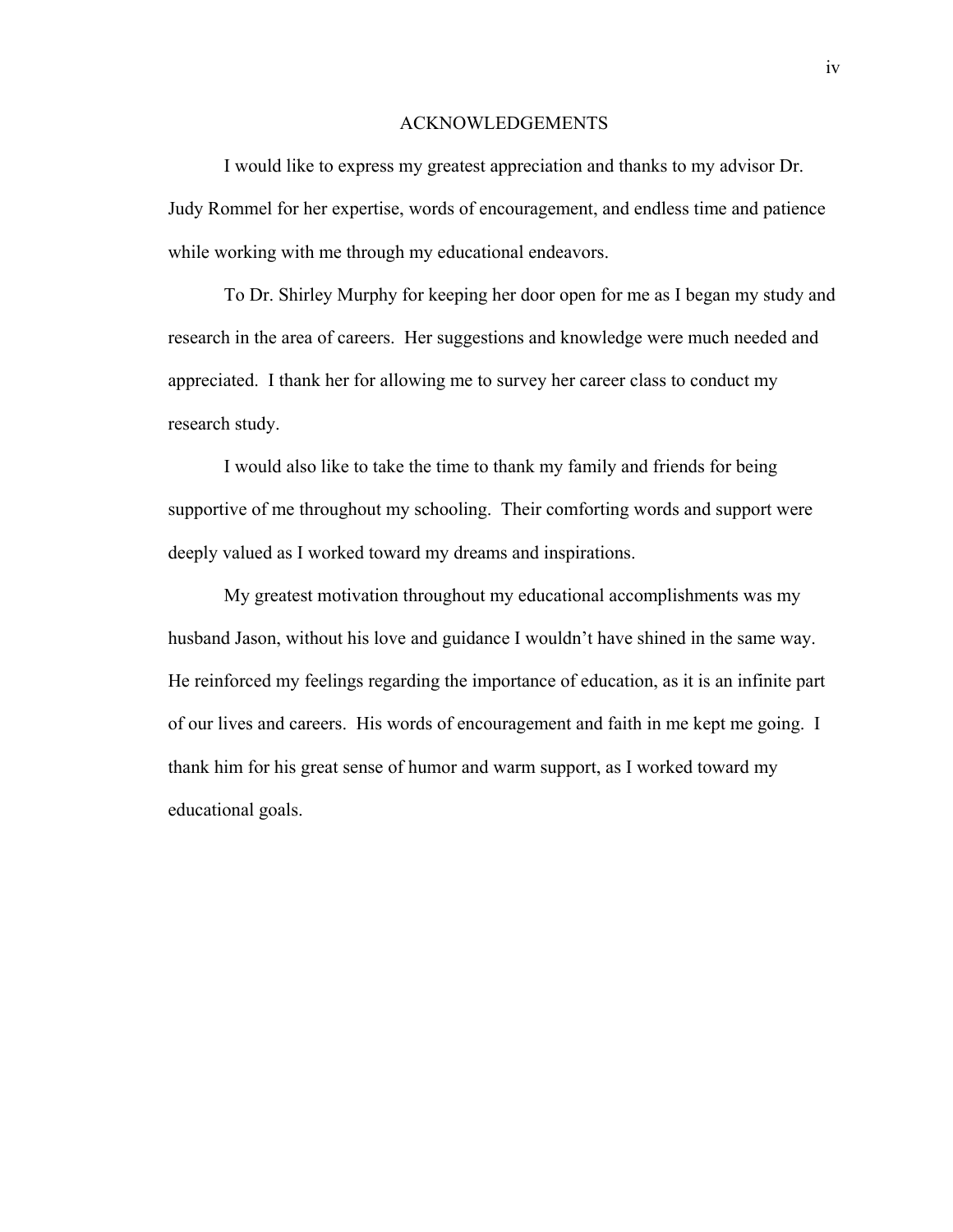# TABLE OF CONTENTS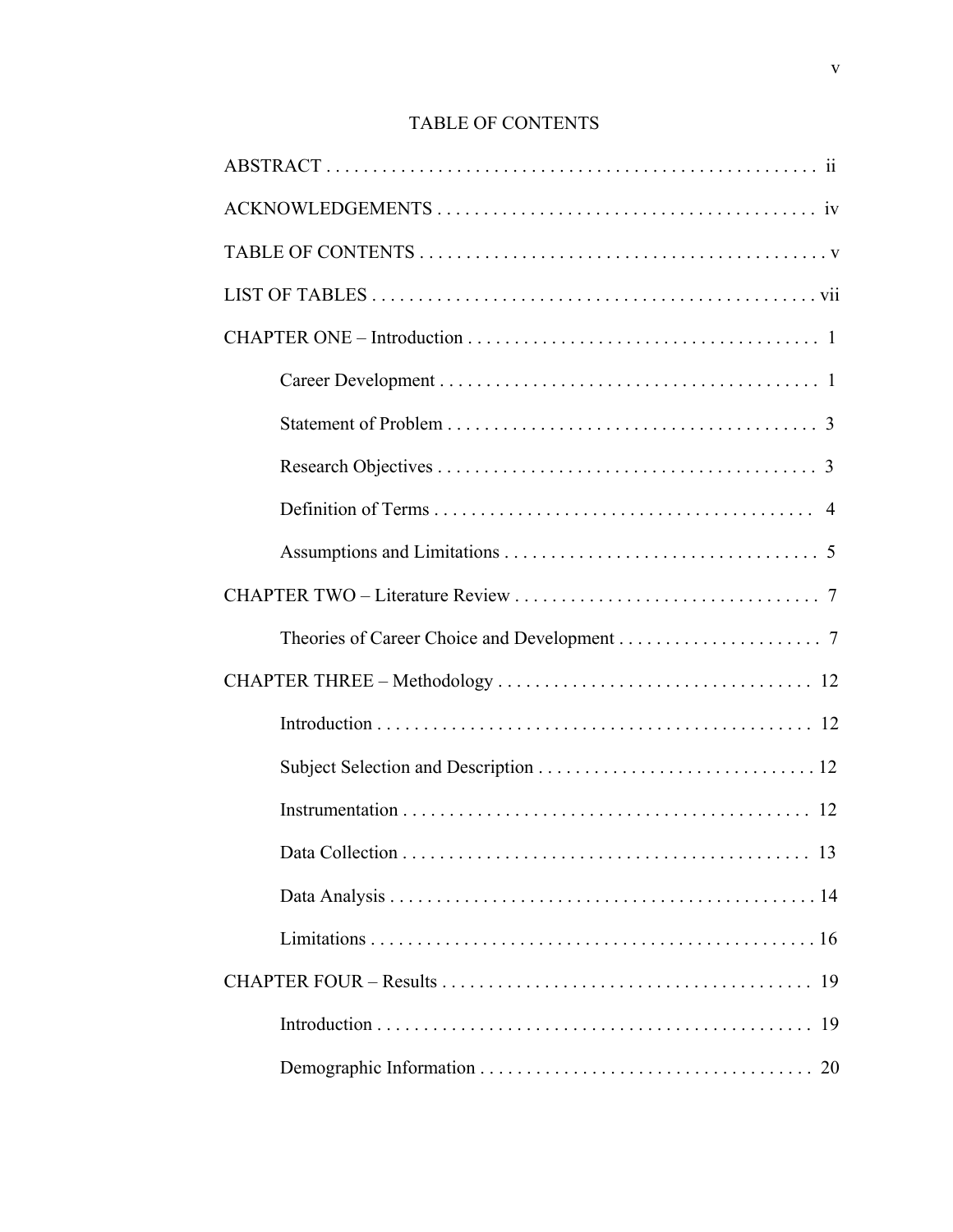| CHAPTER FIVE – Discussion, Conclusions, and Recommendations 33 |
|----------------------------------------------------------------|
|                                                                |
|                                                                |
|                                                                |
|                                                                |
|                                                                |
|                                                                |
|                                                                |
|                                                                |
|                                                                |
|                                                                |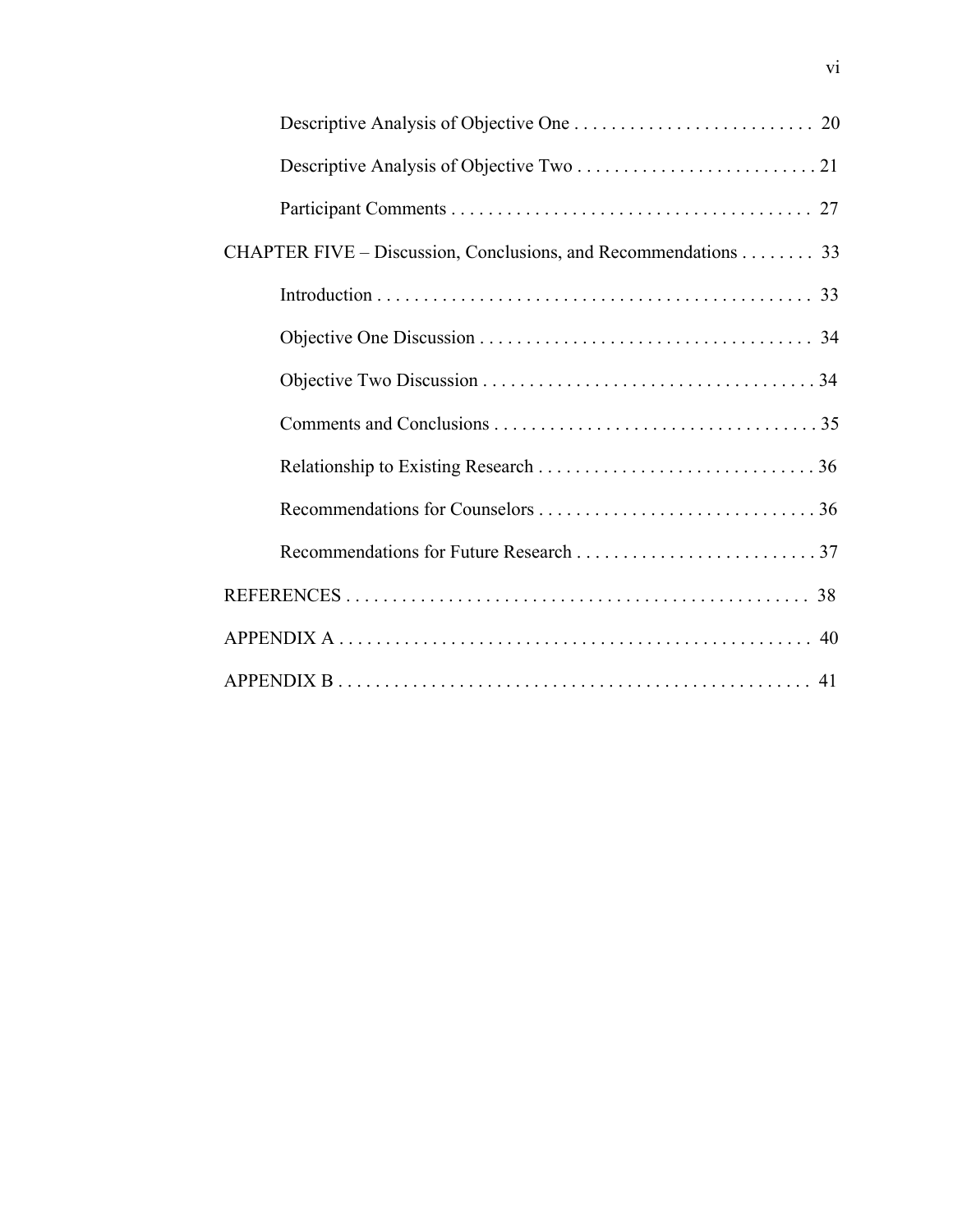# LIST OF TABLES

| Table 3.2: Interpretive Hypothesis for Certainty and Indecision Scores 17      |  |
|--------------------------------------------------------------------------------|--|
| Table 4.1: Group Frequency Certainty Scale (CS) Scores – Item 1 22             |  |
| Table 4.2: Commonalities in Attitudes on Educational and Occupational Plans 24 |  |
| Table 4.3: Gender Differences in Educational and Occupational Attitudes 26     |  |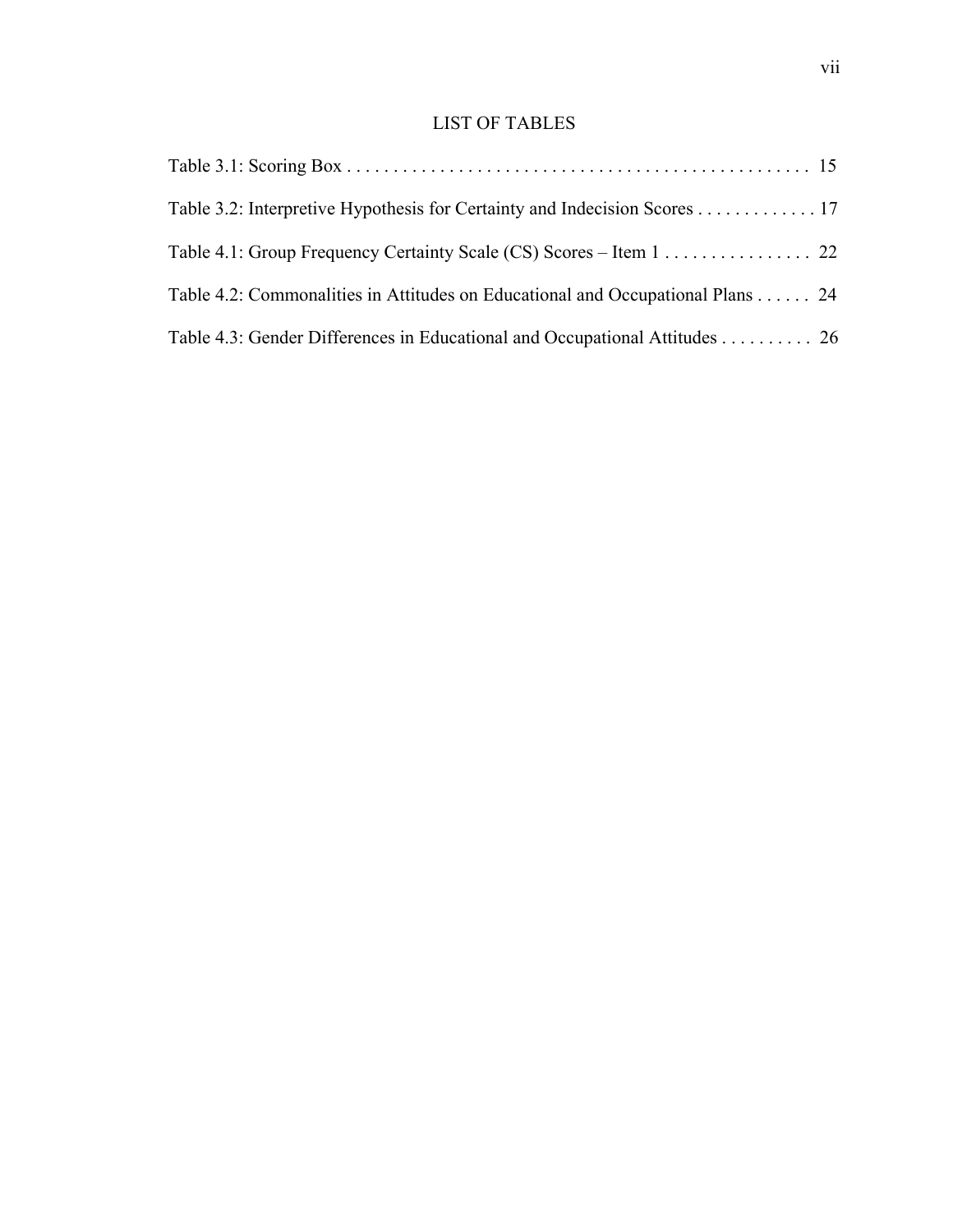#### **CHAPTER ONE**

#### **Introduction**

#### **Career Development**

College is often a natural expectation or the prevailing trend to a student's future after high school. Our parents, teachers, and friends have urged us to attend college. Many college students end up attending college and not knowing why or what they are intending to study. For many that makes the college years a crucial time for careerrelated decision-making. College students are faced with the need to choose an academic major, as well as to develop career goals for the future. Career indecision is often thought of as a developmental phase through which college students pass on the road to making career choice.

Harold Howe (cited in Sheils, McGee, Boyd, & Monroe, 1976), the former US Commissioner of Education, conveyed the significance of early career development in relation to college. He stressed:

Teenagers go to college to be with their boyfriends and girlfriends; they go because they can't think of anything else to do; they go because their parents want them to and sometimes because their parents don't want them to; they go to find themselves, or to find a husband, or to get away from home, and sometimes even to find out about the world in which they live. (p. 64)

The career development process is one that needs to start at an early age. Learning about different careers early will help students have better understanding of the types of jobs they may want to explore. This career exploration process may start formally as early as middle school and should continue throughout high school with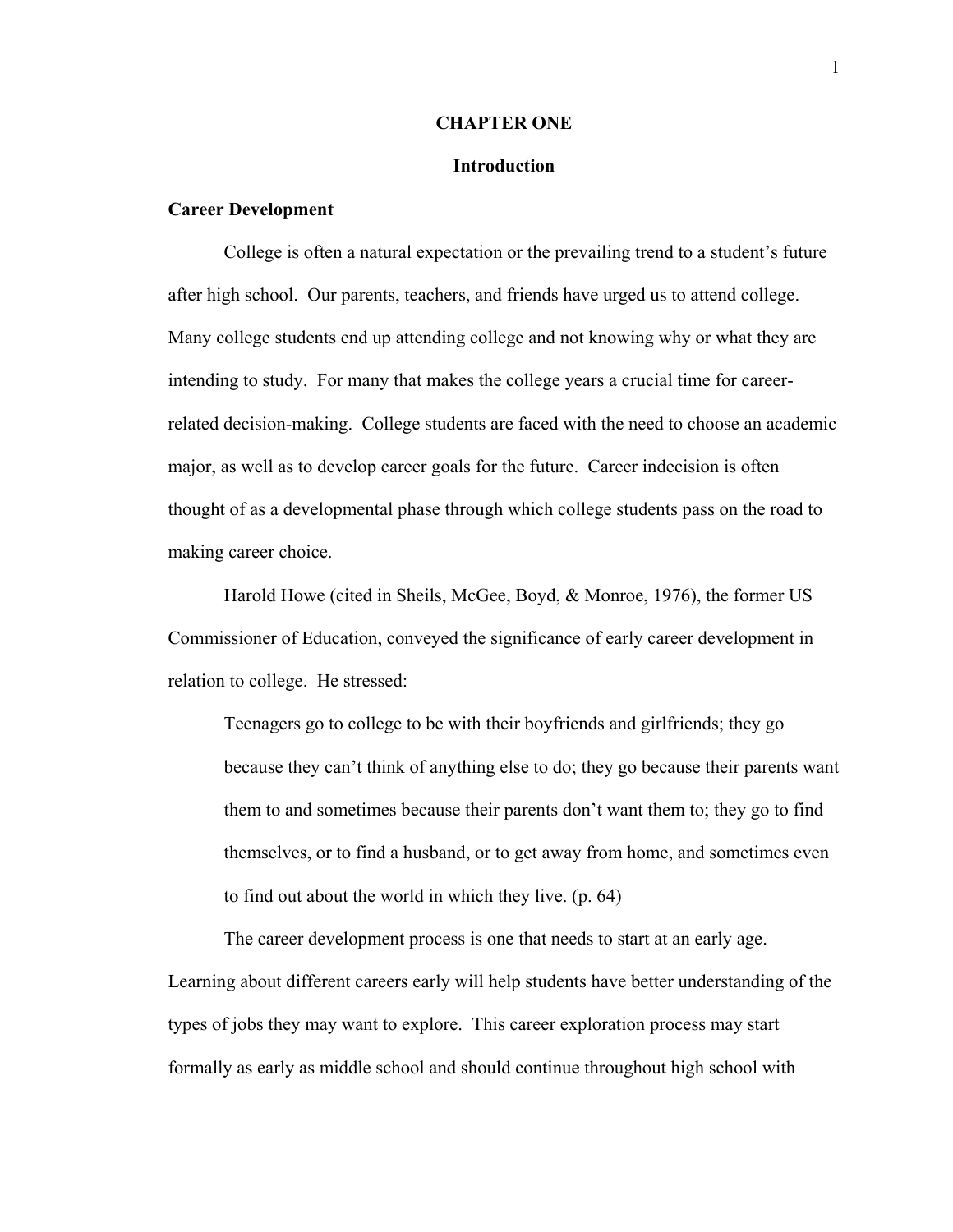hopes to narrow their decisions before they decide to apply to colleges. The career decision process is as varied as the people who make those decisions. When does the process of career planning begin? What are the causes of uncertainty? What is influencing college students today as they plan for their future career? What can counselors/advisors do to help students explore options and better understand this lifelong process? Does academic standing, family background or socio-economic status appear to be a link to uncertainty? Answers for each of these questions would be useful when helping students make career decisions.

While not a new occurrence, career uncertainty among college students remains a constant challenge. According to Rosenbaum (2001), a national survey revealed that nearly all high school seniors (95 percent) plan to attend college. Studies have also shown that approximately 20 percent of these students who attend a four year college are undecided as a freshmen (Hayes, 1997). This transition from high school to college may be extremely difficult for many students, leaving them with unanswered questions and a feeling of hopelessness when it comes to choosing a major or career area.

The question that needs to be asked is whether or not students are utilizing the resources on their campus to assist them with their career indecision. Many schools, such as the University of Wisconsin-Stout, have programs specifically designed for students who are undecided about a major and are considering a career in two or three diverse fields. A course may be taken in Career Exploration so students can explore their interests, talents, and the career decision-making process, as well as to develop an understanding of the forces which are shaping the economy, job market, and the world. Also, as part of the class, students have an opportunity for individual guidance with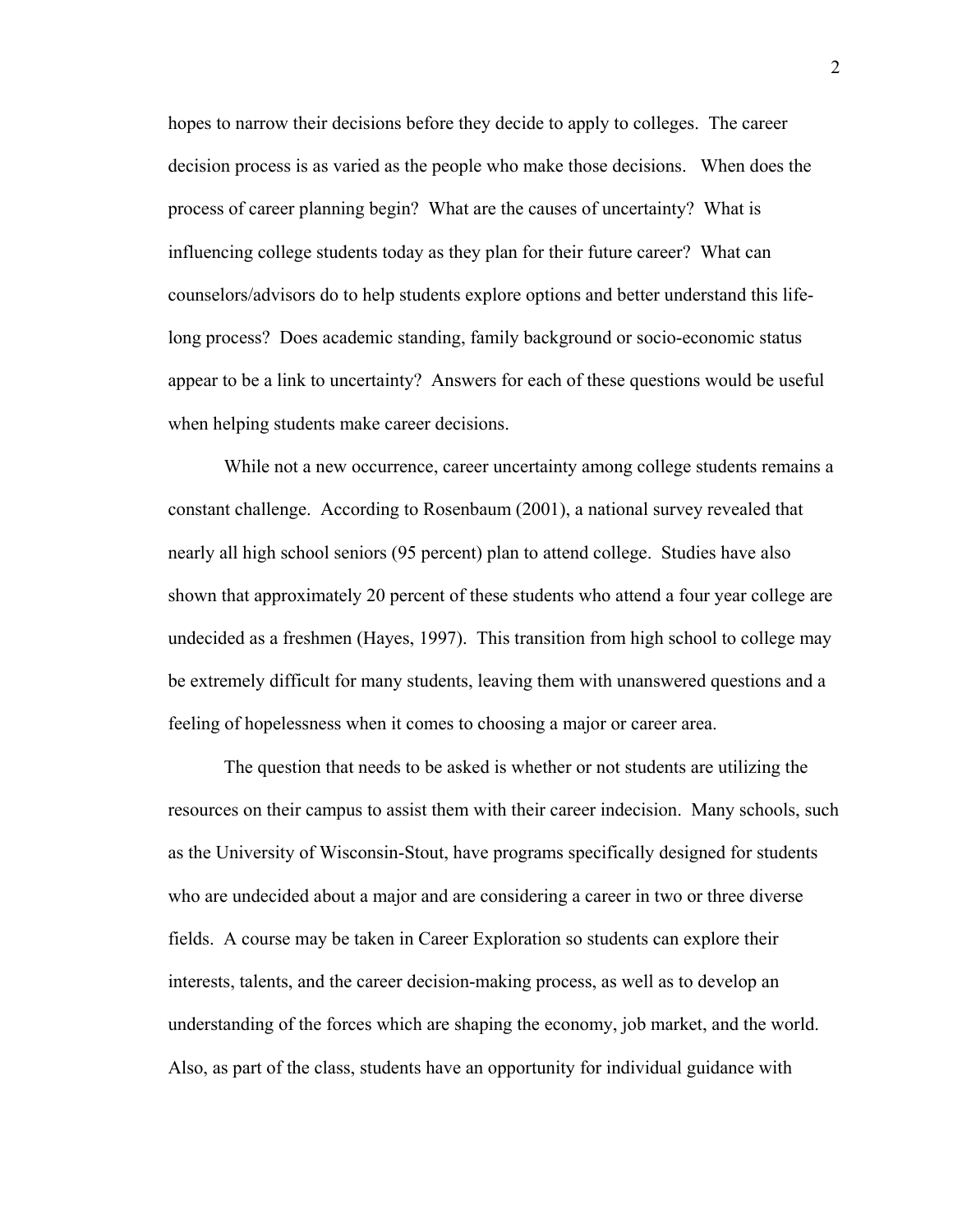faculty and staff with experience in career and student development. Counselors usually suggest that students take part in job shadowing for a more hands-on experience which may help a student decide whether or not that is the career they want to further explore.

 While colleges and universities shoulder much of the responsibility for guiding students through all of these career decision-making processes, the researcher believes that it is extremely important to look at the factors that contribute to career uncertainty of college freshmen. It is hoped through this study, the researcher can make recommendations that will assist counselors/advisors at the college level with early preparation of students to help provide them with a solid foundation for making career decisions.

#### **Statement of Problem**

The purpose of this study is to investigate factors that influence career uncertainty of college freshmen at the University of Wisconsin-Stout in Menomonie, Wisconsin and make recommendations that will assist counselors/advisors with early preparation of students. Data will be collected from students in the class TRDIS-101-002 Seminar in Career Exploration during the fall of 2002 at the beginning of  $2<sup>nd</sup>$  quarter using the Career Decision Scale (CDS).

#### **Research Objectives**

These are the research objectives of this study.

1. To identify the demographic antecedents of career indecision that exists.

2. To determine if there are commonalities in attitudes on educational and occupational plans in college freshmen. Additionally, data will be looked at according to gender to see if any differences exist.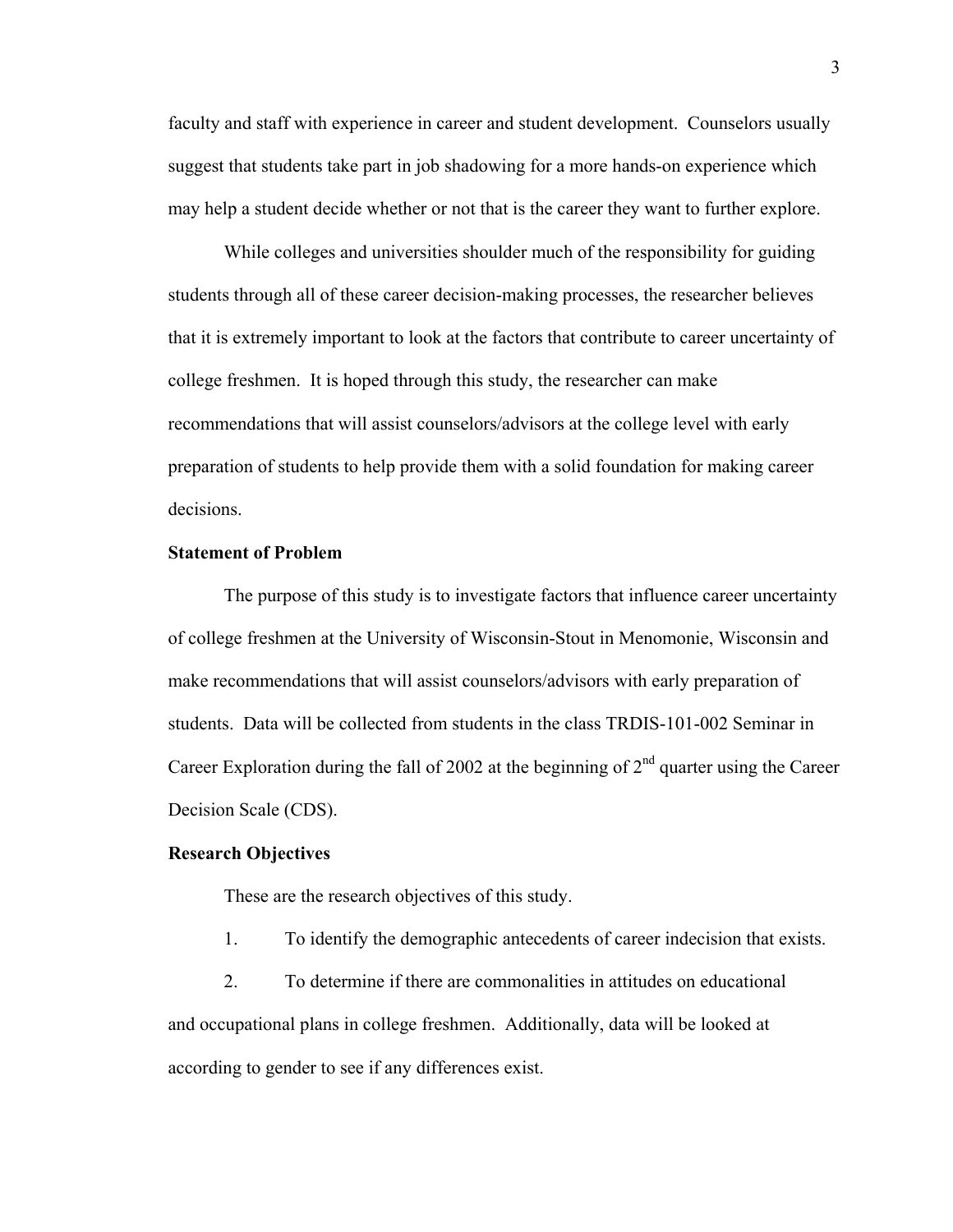3. To identify effective recommendations/interventions that will allow counselors/advisors to better prepare students for their college education and life-long career decision making.

#### **Definition of Terms**

These terms are defined as they apply in the research.

**Antecedents of Career Indecision** – gender and year in school.

 **Career Decided-Confirmation – "**individuals who are able to specify a choice, but wish to confirm or clarify the appropriateness of their choice by contrasting it with other possible choices" (Sampson, J. P., Jr., Peterson, G.W., Reardon, R.C., & Lenz, J. G., 2000, p.12).

**Career Decided-Implementation – "**individuals who are able to specify a choice but who need help in implementing their choice" (Sampson, J. P., Jr., Peterson, G.W., Reardon, R.C., & Lenz, J. G., 2000, p.12).

**Career Decided-Conflict Avoidance –** "individuals who present themselves as decided as a strategy for reducing conflict and stress, when in fact they have the characteristics of the undecided or indecisive individuals" (Sampson, J. P., Jr., Peterson, G.W., Reardon, R.C., & Lenz, J. G., 2000, p.13).

**Career Development –** "is the total constellation of psychological, sociological, education, physical, economic, and chance factors that combine to influence the nature and significance of work in the total lifespan of any given individual" (Maddy-Berstein, C., 2000, p.2).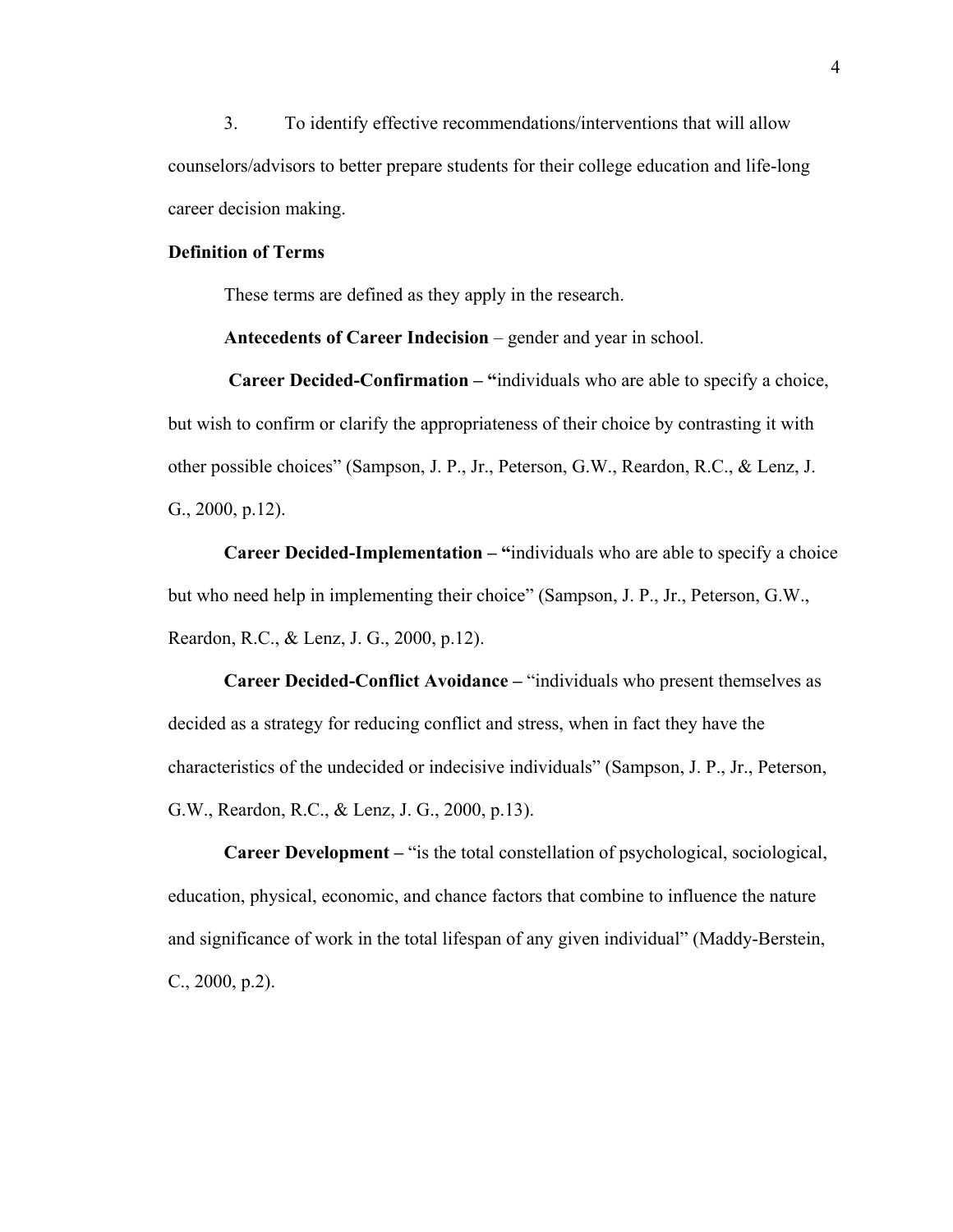**Career Indecisive –** "individuals who have not made a commitment to a specific occupational choice due to gaps in the knowledge necessary for choosing" (Sampson, J. P., Jr., Peterson, G.W., Reardon, R.C., & Lenz, J. G., 2000, p.13).

**Career Undecided-Deferred Choice –** "individuals who are unable to specify a choice, but have no need to make a choice at the present time" (Sampson, J. P., Jr., Peterson, G.W., Reardon, R.C., & Lenz, J. G., 2000, p.13).

**Career Undecided-Developmental –** "individuals who need to choose, are unable to commit to a choice, and who lack self, occupational, and/or decision-making knowledge" (Sampson, J. P., Jr., Peterson, G.W., Reardon, R.C., & Lenz, J. G., 2000, p.13).

**Career Undecided-Multipotential –** "individuals who have the characteristics of someone who is undecided, with the addition of having an overabundance of talents, interests, and opportunities" (Sampson, J. P., Jr., Peterson, G.W., Reardon, R.C., & Lenz, J. G., 2000, p.13).

#### **Assumptions and Limitations**

 It is assumed that all subjects would respond to the survey in a thoughtful and honest manner as it is related to their level of career certainty. It is also assumed that most students in the class are undecided regarding their major or career choice. A limitation in this study would be that the study is only being conducted in one classroom at the University of Wisconsin-Stout; therefore it is limited in the generalizations that can be made to other areas of Wisconsin and the United States.

The focused "degree/program" nature of University of Wisconsin-Stout caters to specific high school graduates. Indeed, some of the uncertainty common to freshmen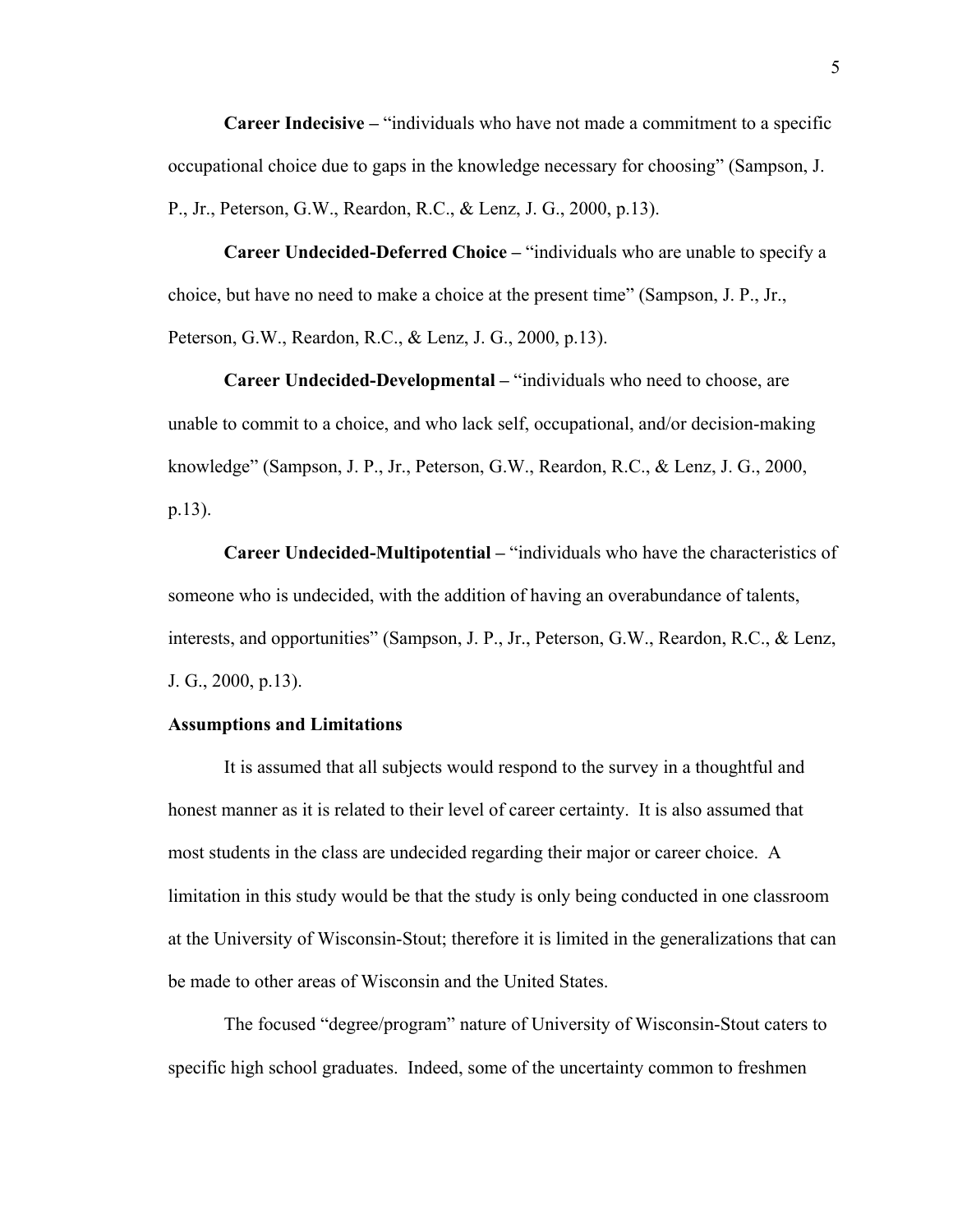students attending larger universities with more diverse "degree/program" offerings may be naturally eliminated by the limited choices available on the University of Wisconsin-Stout campus.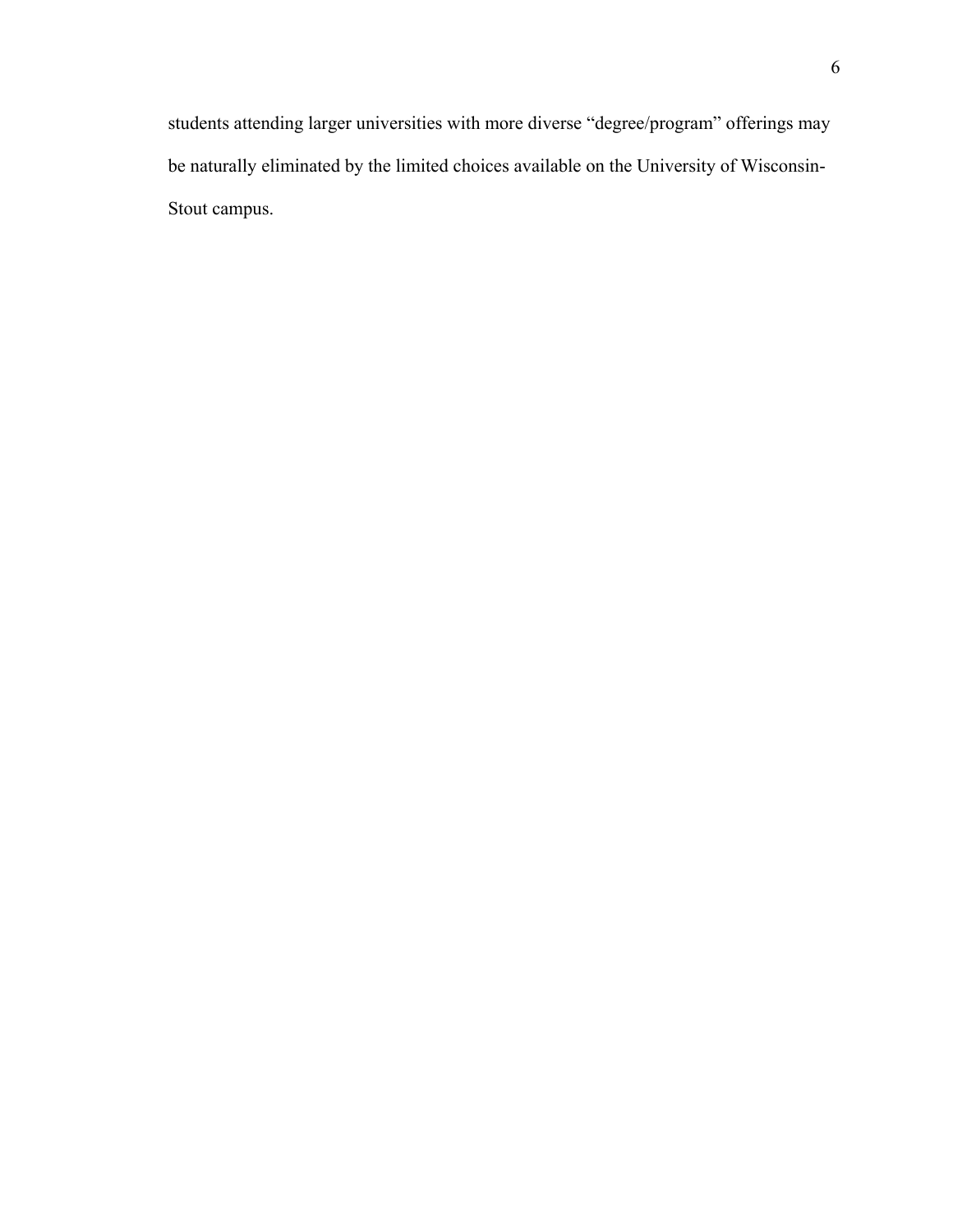#### **CHAPTER TWO**

#### **Literature Review**

## **Introduction**

This chapter reviews literature that compares and contrasts research in factors that influence career uncertainty among college students. In addition, studies that support the early preparation of career planning at the high school level will be reviewed. Since career exploration and development is such a crucial part of one's life, history about theorizing career choice and development will be reviewed to support this dynamic process.

## **Theories of Career Choice and Development**

"Career development has been defined as a is the total constellation of psychological, sociological, education, physical, economic, and chance factors that combine to influence the nature and significance of work in the total lifespan of any given individual" (Maddy-Berstein, C., 2000, p.2). It is also a complex process involving countless theories that provide us with simplified pictures in hopes to help us narrow our career decisions or at least guide us. As stated by Issacson and Brown (2000), theories of career choice and development are needed for three primary reasons. They:

1. Facilitate the understanding of the forces that influence career choice and development;

2. Stimulate research that will help us better clarify the career choice and development process; and

3. Provide a guide to practice in the absence of empirical guidelines.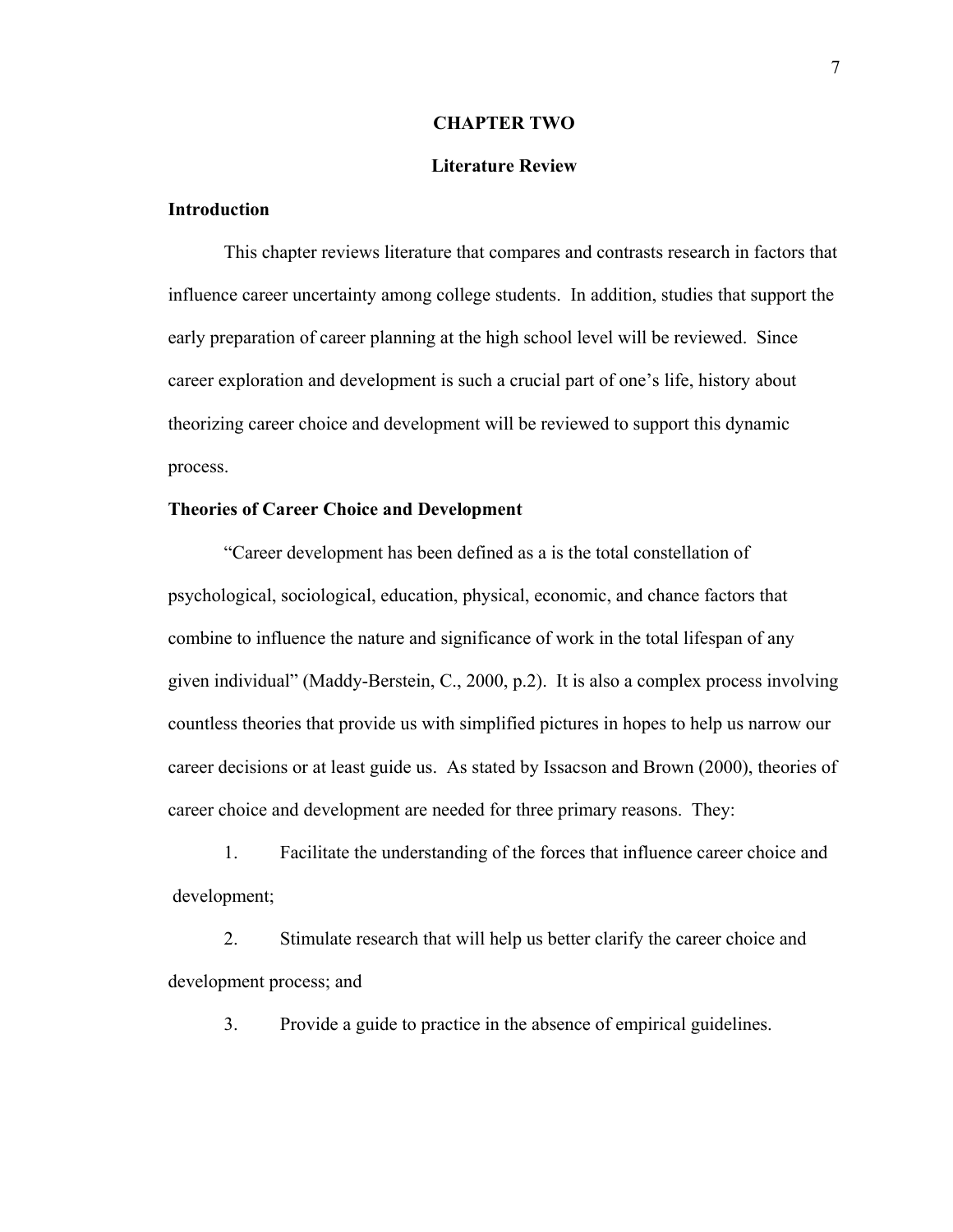The history of career development began in 1909 with Frank Parson's book, *Choosing Your Vocation*, which explored the understanding of one's self, the requirements of the jobs available, and choice based on true logic (cited in Issacson  $\&$ Brown, 2000). Parson's work emphasized the importance of active involvement in career choice. Frank Parson, a man who is considered the primary architect of vocational guidance in the United States, provided the framework of career development theory (cited in Herr & Cramer, 1996). As stated by authors Brown and Brooks (1990), Parson's view was that vocational guidance consisted of three steps:

First, a clear understanding of yourself, aptitudes, abilities, interests, ambitions, resources, limitations and their causes. Second, a knowledge of the requirements and conditions of success, advantages and disadvantages, compensation, opportunities, and prospects in different lines of work. Third, true reasoning on the relations of these two groups of facts. (p. 1)

 Parson's approach helped America emerge as an industrial nation as it provided us with a foundation that represents the roots of career development theory and practice (Brown & Brooks, 1990). This foundation allowed the classification of career-decided or career-undecided (Brown & Brooks, 1990).

 The growth of the testing movement was another major foundation of career development theory. Developed by Sir Francis Galton, as well as others, the testing movement received a strong influence from the work of Alfred Binet, whose efforts to develop instruments to discriminate youngsters with mental retardation from those with better intellectual talents piloted the methodology and technology enhanced later in the century (Osipow & Fitzgerald, 1996). Having this ability to measure individual traits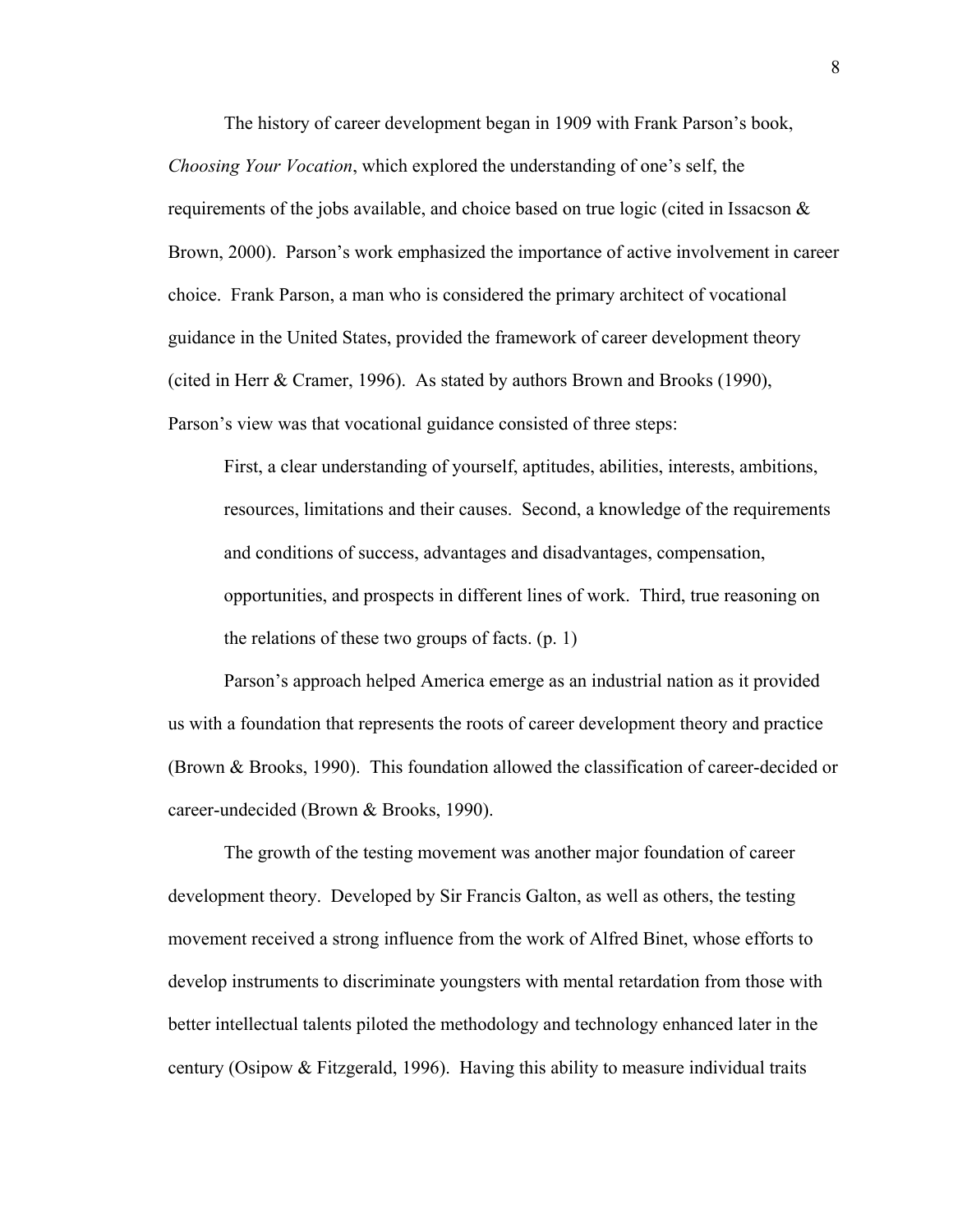helped the development of career exploration. During events of the Great Depression, World War I, and World War II, many of these tests that identified individual aptitudes and traits were examined and used. This also gave the Parsonian approach a new name, renaming it "trait and factor theory" (Brown & Brooks, 1990, p. 3).

 Fostered by Parson's work, Army Classification Tests, more women entering the work force in new ways, and returning soldiers reentering the workforce was the Ginzberg, Ginzberg, Axelrad, and Herma theory in 1951. This new psychologically based theory of career development proposed the idea that occupational choice is a developmental process that occurs over a number of years, largely an irreversible process characterized by compromise because people must balance interests, aptitudes, and opportunity (Brown & Brooks, 1990). This compromise was between one's wishes and possibilities. "The three major periods of the process have been titled the Fantasy, Tentative, and Realistic periods" (Osipow & Fitzgerald, 1996, p. 29). Unlike the Parson's trait and factor theory, this theory was based on the selection of a career over a continuum of years, depending on one's personal and psychological development. As it is largely viewed as a historical perspective today, the theory had a significant initial impact on our thinking about career development (Brown & Brooks, 1990).

 The theory that overshadowed Ginzberg's theory was Super's life-space, life-span theory. Donald Super, one of the most influential writers of career development, often stated that his view was a "segmented" theory consisting of several related propositions (Osipow  $\&$  Fitzgerald, 1996). The propositions dealt with career patterns over the lifespan. In 1953, Super presented his initial 10 propositions, added two more in 1957, and in 1990 expanded his list to 14 propositions. Within these propositions, the career pattern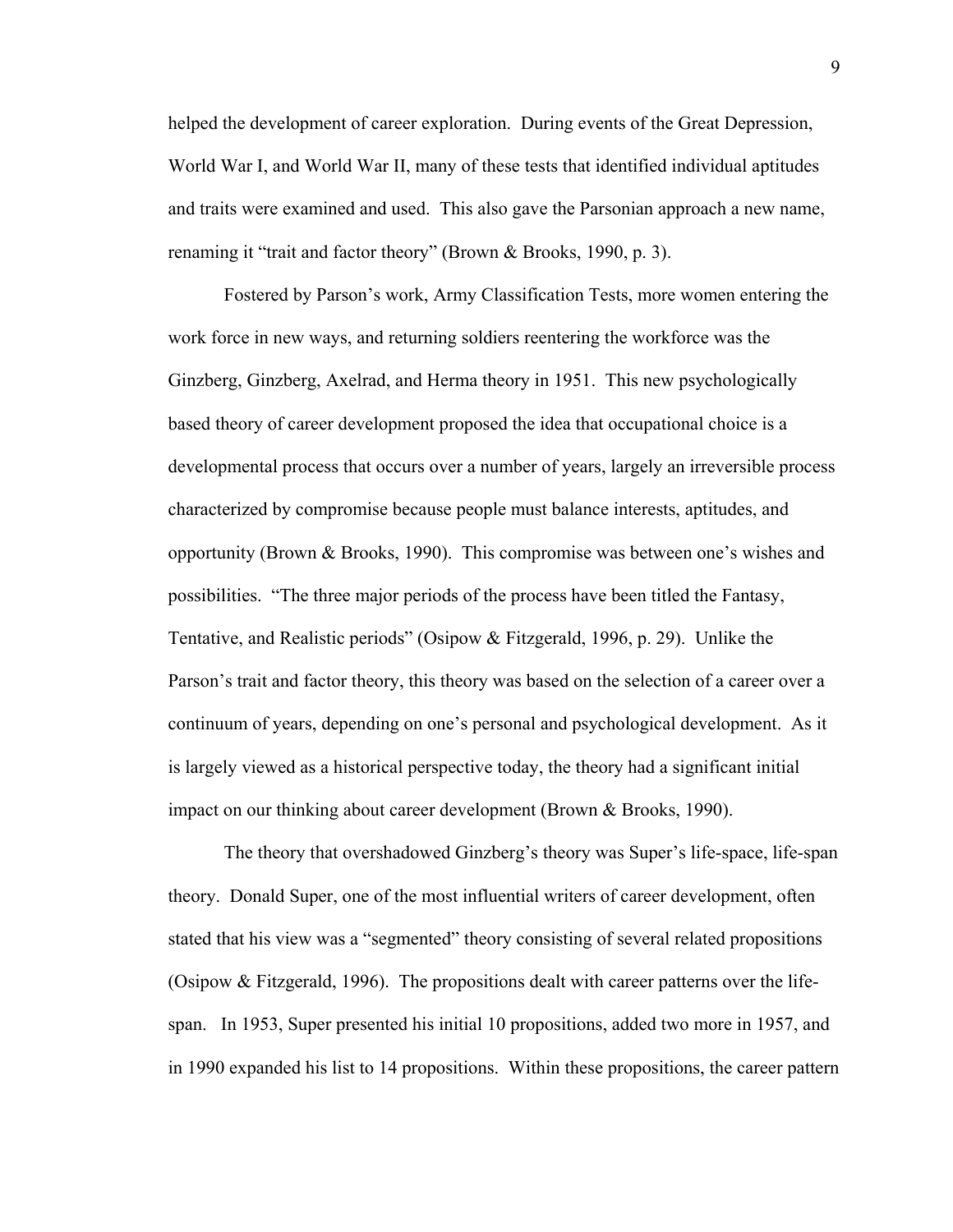concept suggested that the life cycle imposed different vocational tasks on people at various times of their lives. Eventually, a revised theory was developed by Super with a more detailed set of statements about how vocational development occurs. "Super began by making the notion of self-concept as explicit as possible" (Osipow & Fitzgerald, 1996, p. 113). With this notion, he believed that role modeling and observing further facilitated the development of the vocational self-concept. As self concept was a significant part of Super's study, so was vocational maturity. Vocational maturity allowed one to develop in respect to career matters.

 Social learning theory of career decision-making was introduced by Krumboltz in 1976, which stated that the learning process leads to beliefs such as self-efficacy and interests and how these impact the career decision-making process (cited in Isaacson  $\&$ Brown, 2000). In essence, Krumboltz's theory examined how an individual began with genetic abilities and interests that influenced them to the growth of career development. The theory also identified four kinds of factors that influenced career decision making: genetic endowment and special abilities, environmental conditions and events, learning experiences, and task approach skills (cited in Isaacson & Brown, 2000). In summary, Krumboltz's theory believed that an individual was born into the world with certain genetic characteristics and as the individual encounters environmental, economic, social, and cultural events in the world they learn and change from their experiences (cited in Isaacson & Brown, 2000).

 One of the strongest trait-factor theories in career development is that of Holland. According to Roth, Hershenson, and Hilliard (1970), Holland's theory assumed that at the time a person chose his vocation, he was a product of his heredity and environment.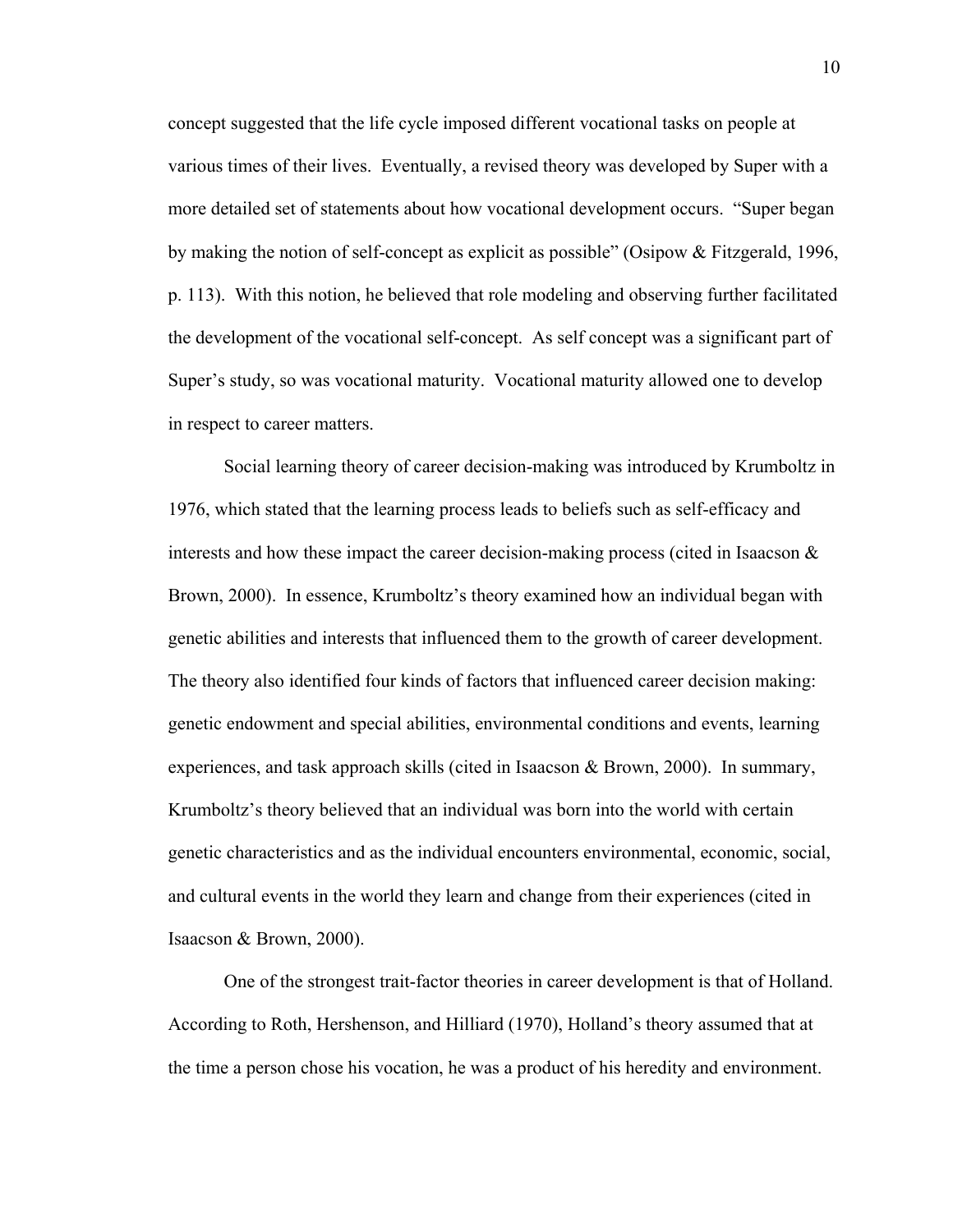He believed that from our experiences we develop a hierarchy of habitual and preferred methods for dealing with necessary social and environmental tasks in our lives. This hierarchy directs us toward an occupational environment that will satisfy us. Holland developed six classes of occupational environments and six corresponding personal orientations, also called personality types. The six personality types are listed: realistic, investigative, artistic, social, enterprising, and conventional (cited in Arthur, Hall, & Lawrence, 1989). There are numerous methods of measuring the Holland types of individuals and many of them are used today with college students to help assist them with careers. Instruments such as the Vocational Preference Inventory and the Self-Directed Search have been found successful in assisting students with occupational choices.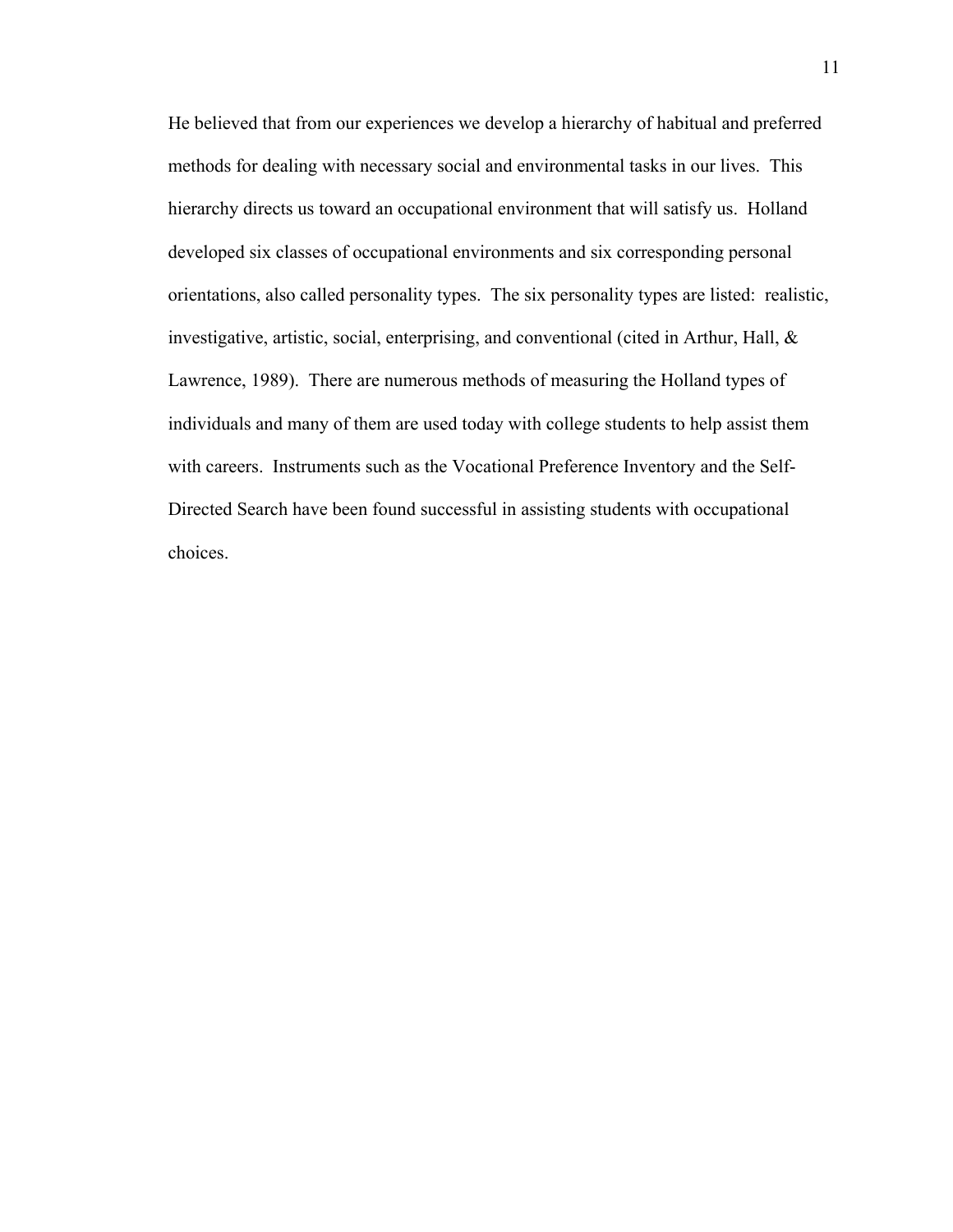#### **CHAPTER THREE**

#### **Methodology**

## **Introduction**

This chapter will include information on the subjects selected and the procedures used. In addition, the instrument used to collect information will be discussed as to its content, format, validity, and reliability. Data collection and analysis will also be reported. This chapter will conclude with methodological limitations.

#### **Subject Selection and Description**

The site selected for research was the University of Wisconsin-Stout, located in Menomonie, Wisconsin. Over 8,000 students are currently enrolled at the university. The subjects selected were enrolled in the class TRDIS-101-001 Seminar in Career Exploration during the fall 2002 semester. The purpose of the class is to help undecided college students with career exploration and to assist them with effective resources and guidance. The class consisted of 42 students, most of them freshmen. All of the students, most being undecided regarding a major and career choice, were in the class to explore careers.

#### **Instrumentation**

The instrument chosen for this research was the Career Decision Scale-CDS that is published by Psychological Assessment Resources, Incorporated. (Osipow, Carney, Winer, Yanico, & Koschier, 1976, Appendix A). The CDS developed from the idea that numerous problems prevent a large number of people from making vocational decisions. The CDS represents an estimate of career indecision and uncertainty.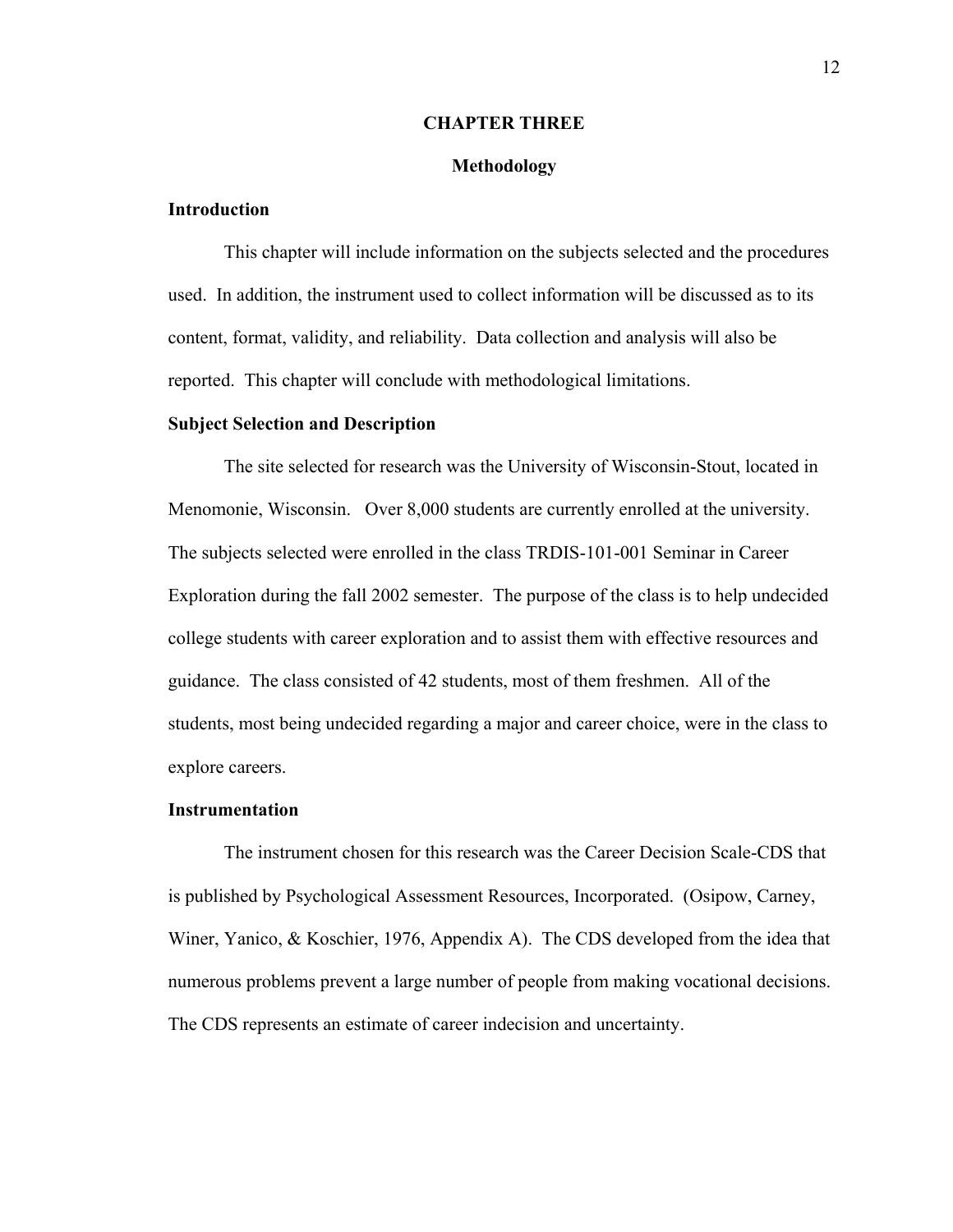The CDS is formatted in a four-page booklet including all items and ratings. Scoring is tabulated and recorded in the test booklet using four normative groups for calculation of percentile scores. Normative groups consist of high school and college students by sex and year of study. The CDS can be administered in group or individually. Depending on the reading level of the individual, the CDS can be completed in 10 to 15 minutes.

The CDS consists of 19 items with 18 of the items in a Likert format. The response scale is 4 "exactly like me", 3 "very much like me", 2 "only slightly like me", and 1 "not like me" (Osipow et al., 1976). Items one and two represent components of the Certainty Scale (CS), which measure the degree of certainty a student feels regarding their decision about a major or career. CS scores at the  $15<sup>th</sup>$  percentile or less would suggest that the test-taker has significant uncertainty about a career. Items 3 through 18 represent the Indecision Scale (IS). These are 16 independent items that measure career indecision. IS scores at or above the  $85<sup>th</sup>$  percentile would indicate a serious level of indecision about a career (Osipow, 1987). Item 19 is an open-ended question that is not scored, however, it is very significant as it allows the test-taker to list other exceptional barriers in the decision-making process not represented in the scale items.

#### **Data Collection**

 The researcher attended the career class and administered the CDS to the entire class, which consisted of 42 students. Students were first asked to sign a consent form before the CDS was distributed (Appendix B). A brief introduction of the researcher and the rationale for the study was given by Dr. Shirley Murphy, the primary instructor of the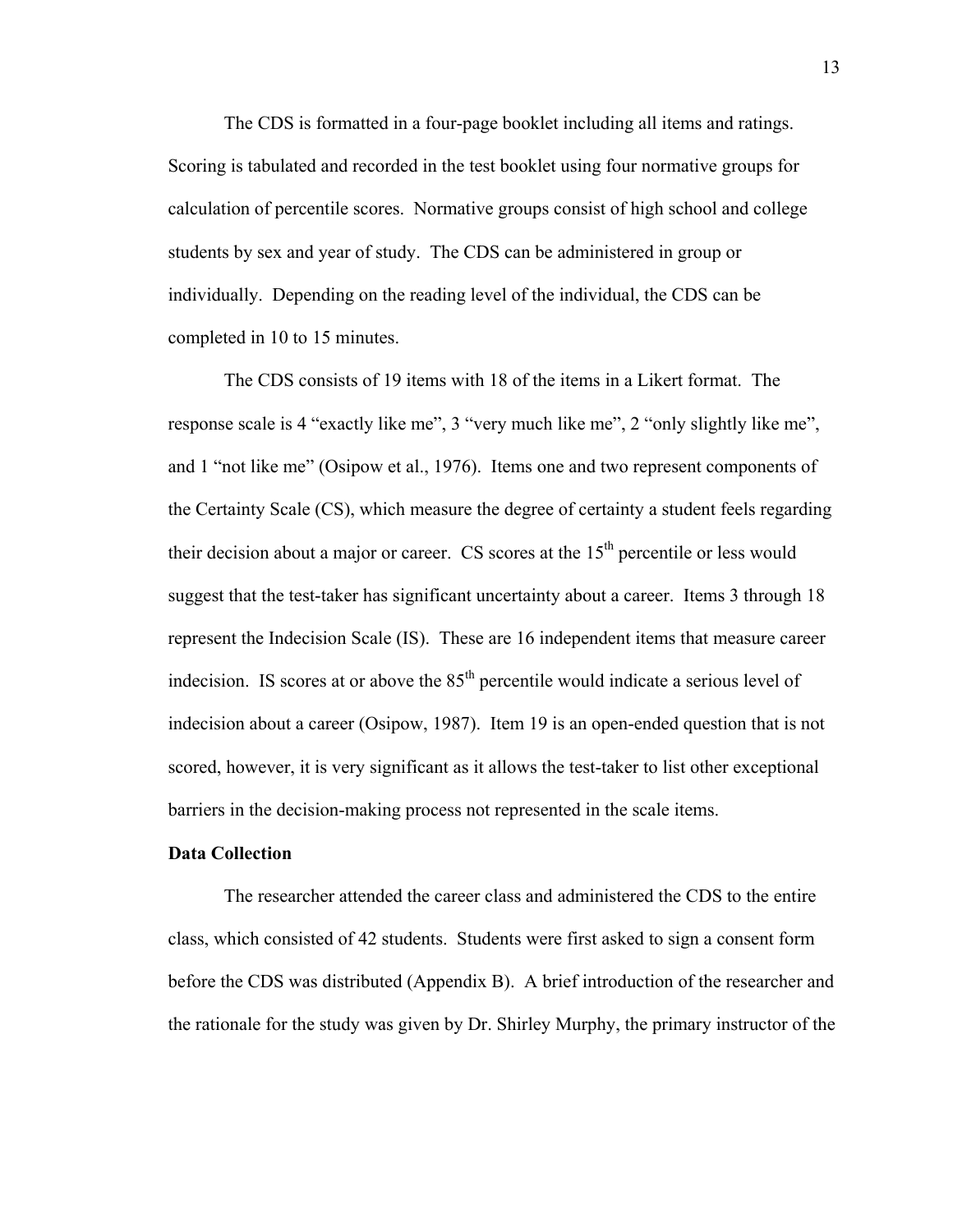class. Consent forms were given to the researcher before completion of the CDS assessment.

After the students received booklets, the instructions were read aloud. Students were also informed the only information needed on the front of their booklet was their name, gender, and year in school. The researcher cautioned the students to carefully read each item and respond by circling one of the four numbers that best described them. Students were reminded to read the last question so they wouldn't ignore the open-ended question. All of the students completed the CDS within 15 minutes. Assessment booklets were collected by the researcher.

#### **Data Analysis**

The data was analyzed by using Statistical Package for the Social Sciences 10.0 (SPSS). Crosstabulations were completed to compare male and female responses. Year in college and gender were also analyzed to clarify the difference between career decidedness according to year in college and gender. Individual comments for the openended questions were scrutinized and discussed more completely in Chapter 4.

 Scores were tabulated for all 42 participants that completed the assessment. Scoring the Career Decision Scale (CDS) involved adding the total ratings for each of the two Career Decision Scales. A raw score was obtained for the CDS by adding the ratings from items one and two and then entering the total in the scoring box at the bottom of each assessment booklet in the heading Total 1-2 (Table 3.1). Scores for the IS was determined by adding items 3-18 and entering a total under the heading Total 3-18 at the bottom of the assessment booklet. At that time based on the raw scores obtained,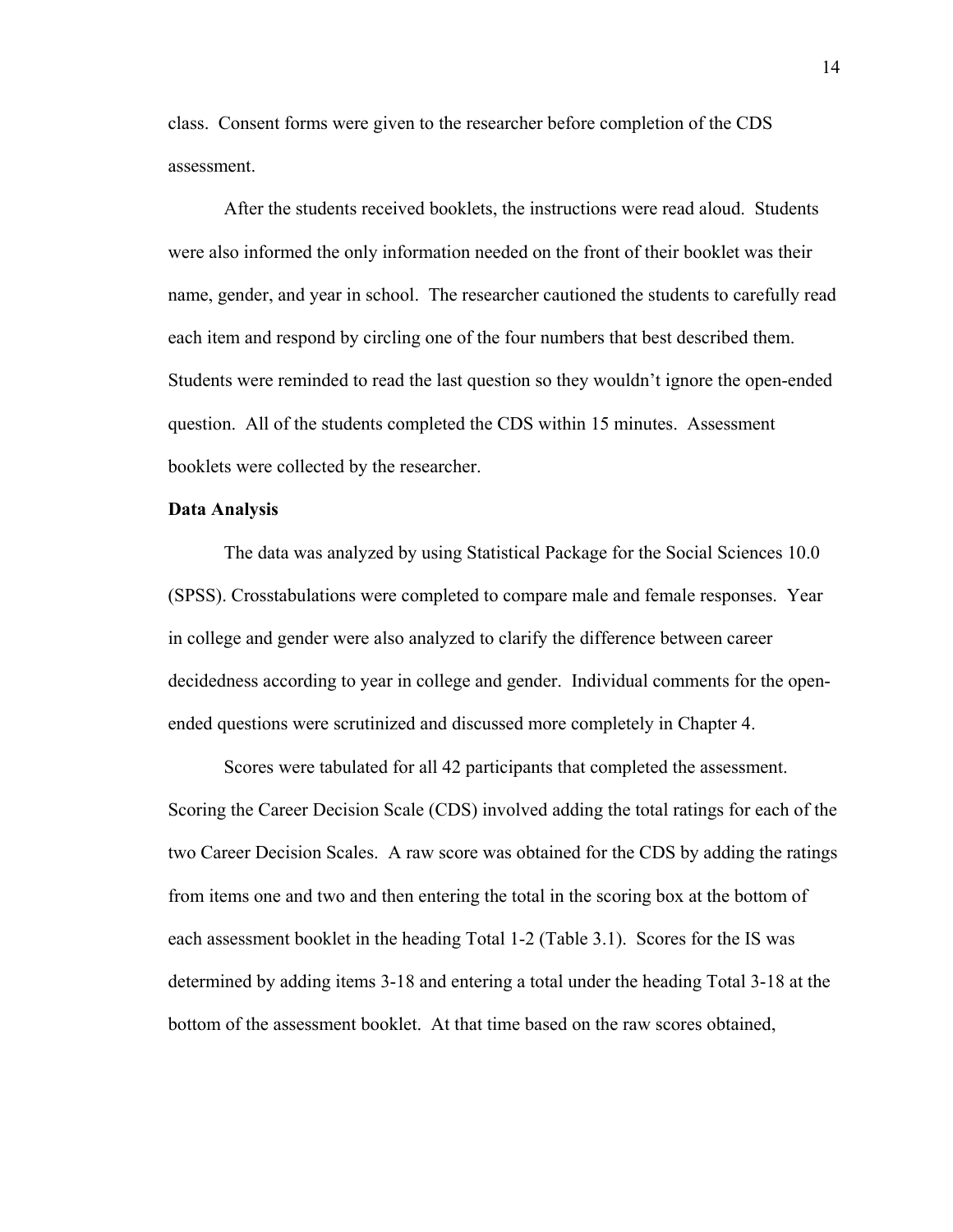| Table 3. |  |
|----------|--|
|----------|--|

 $\overline{a}$ 

 $\overline{a}$ 

Scoring Box (Osipow, 1987)

|                         | Total 1-2 | <b>Total 3-18</b> | Normative Group | %ile |
|-------------------------|-----------|-------------------|-----------------|------|
| <b>Certainty Scale</b>  |           |                   |                 |      |
| <b>Indecision Scale</b> |           |                   |                 |      |
|                         |           |                   |                 |      |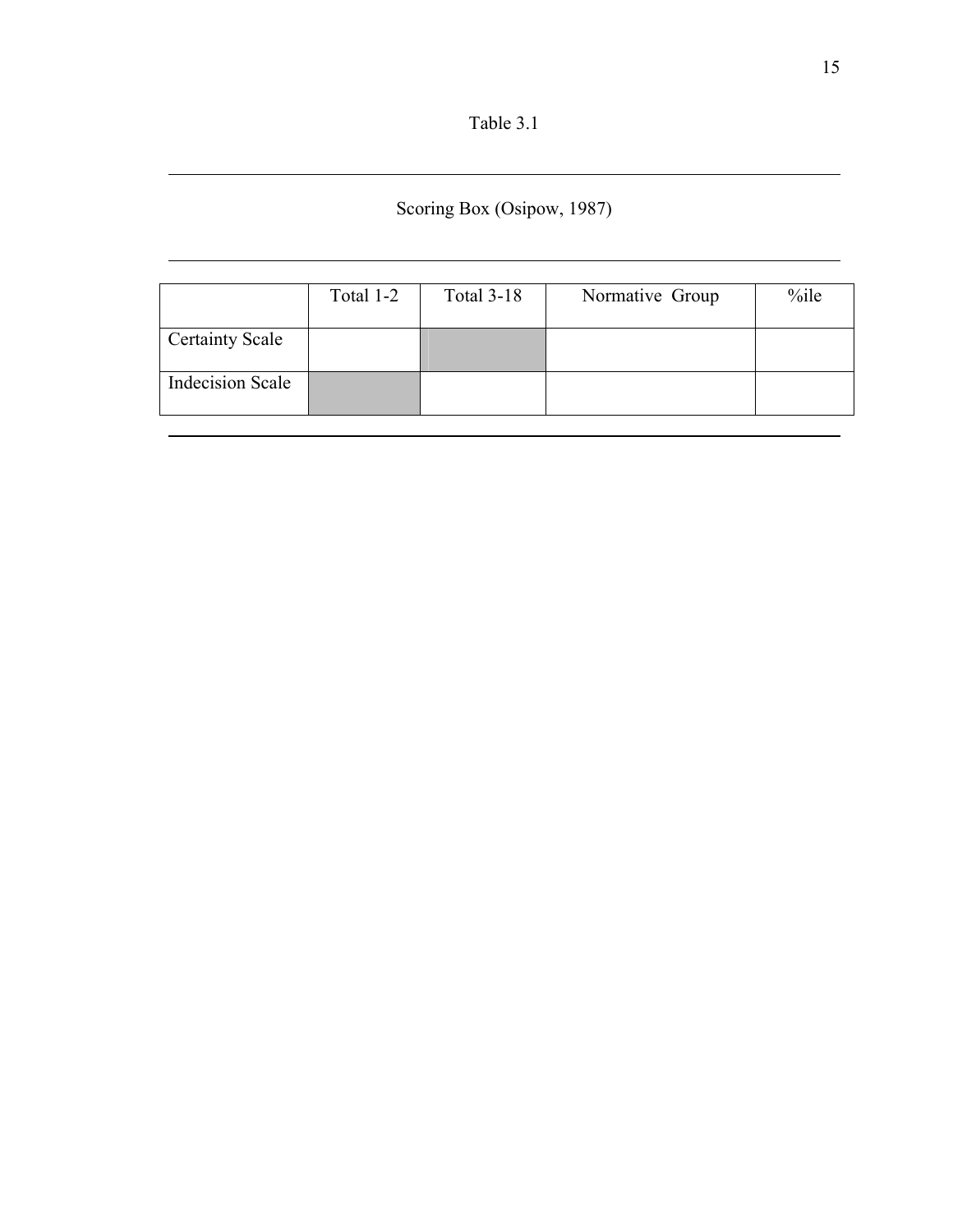appropriate normative group percentile scores for male and female college freshmen were obtained and recorded.

After calculations were completed the researcher examined the difference between certainty and indecision (Table 3.2). Using Table 2 gave hypotheses for Certainty and Indecision Scores. High Certainty Scale scores indicated certainty of choice of career and school major. Certainty Scale scores which are at the  $15<sup>th</sup>$  percentile or less are considered significant suggesting that the student is uncertain about he selection of either career or major. High Indecision Scale scores would indicate indecision regarding career choice. Scores that were equal or exceeded the 85<sup>th</sup> percentile were considered significant, indicating a serious level of indecision.

### **Limitations**

 A limitation that exists is that its reliability may not be measured. Only 42 students participated in the study. Having a larger pool of students would have been helpful to draw more accurate conclusions and for reliability. Another limitation in this study would be that the study was only conducted in one classroom at the University of Wisconsin-Stout; therefore it is limited in the generalizations that can be made to other areas of Wisconsin and the United States.

 Additionally, limitations could be made from the CDS regarding the fact that many of the statements have more than one concept or idea. An example of this would be item number 15 which states, "So many things interest me and I know I have the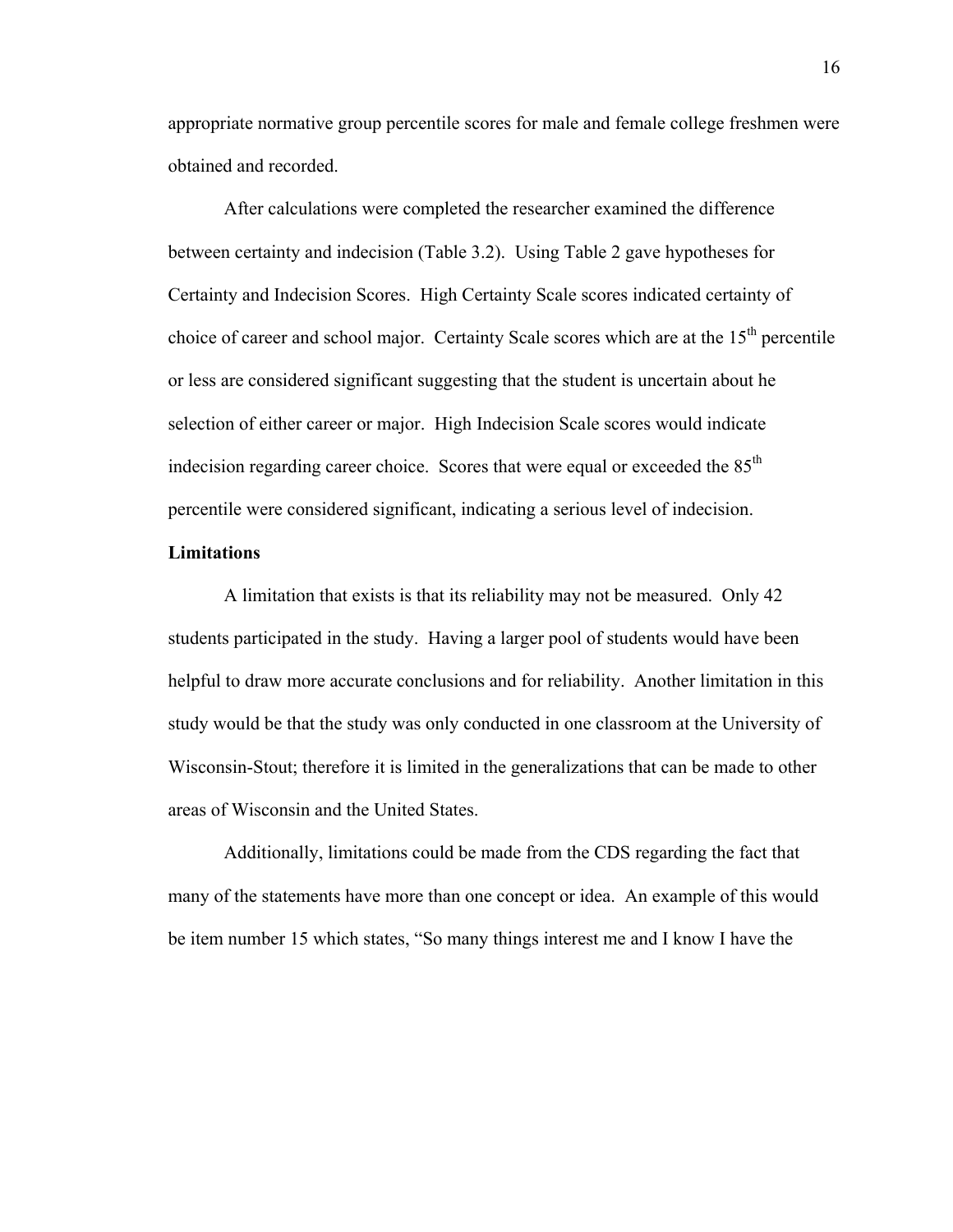| Table 3 |  |
|---------|--|
|         |  |

 $\overline{a}$ 

 $\overline{a}$ 

# Interpretive Hypotheses for Certainty and Indecision Scores (Osipow, 1987)

|               | <b>INDECISION</b>       |                       |                         |                       |  |  |  |
|---------------|-------------------------|-----------------------|-------------------------|-----------------------|--|--|--|
|               |                         | High                  | Middle                  | Low                   |  |  |  |
|               |                         | $>84$ <sup>th</sup>   | $16 - 84$ <sup>th</sup> | $16^{\text{th}}$      |  |  |  |
|               |                         | percentile            | percentile              | percentile            |  |  |  |
| $\mathcal{C}$ | High                    | Possible invalid test | Further need for        | Little felt need for  |  |  |  |
| E             | $>84^{th}$              | data                  | assessment              | intervention          |  |  |  |
| $\mathbf R$   | percentile              |                       |                         |                       |  |  |  |
| T             | Middle                  | Further need for      | Further need for        | Further need for      |  |  |  |
| A             | $16 - 84$ <sup>th</sup> | assessment            | assessment              | assessment            |  |  |  |
| I             | percentile              |                       |                         |                       |  |  |  |
| N             | Low                     | High likelihood of    | Further need for        | Possible invalid test |  |  |  |
| T             | $16^{\text{th}}$        | need for              | assessment              | data                  |  |  |  |
| Y             | percentile              | intervention          |                         |                       |  |  |  |
|               |                         |                       |                         |                       |  |  |  |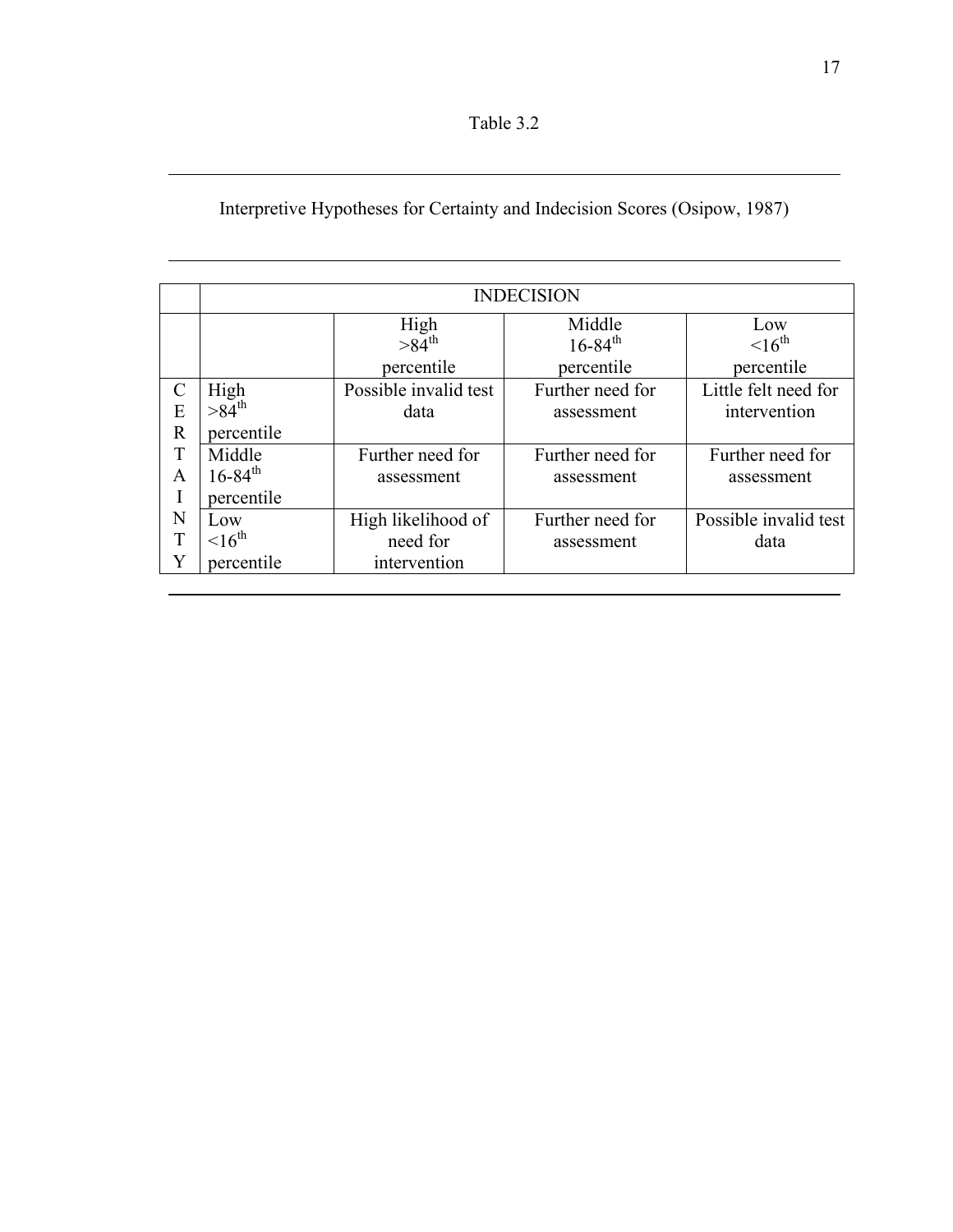ability to do well regardless of what career I choose. It's hard for me to find just one thing that I would want as a career." This statement involves both interests and abilities which may be completely different for an individual.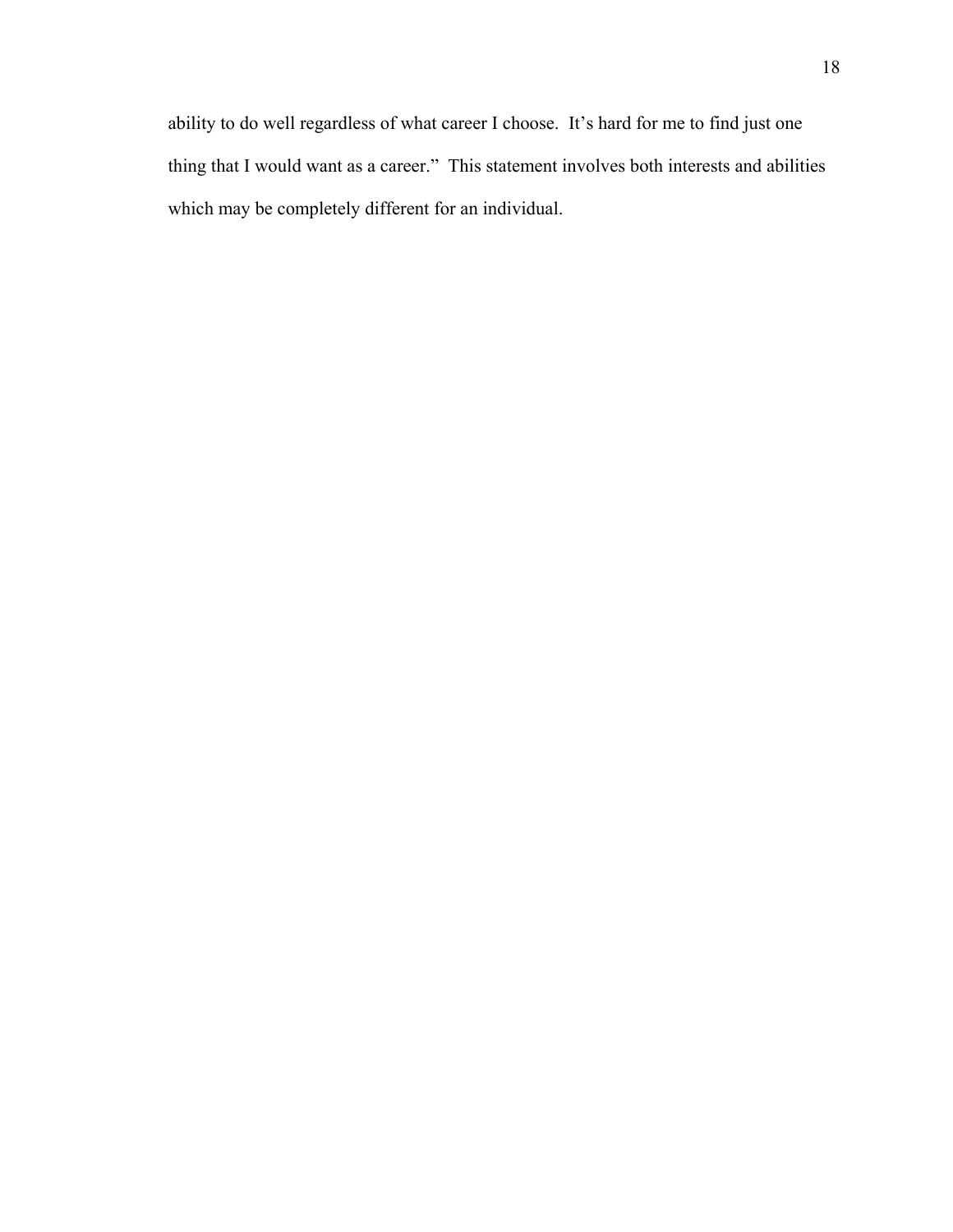#### **CHAPTER FOUR**

#### **Results**

## **Introduction**

 This chapter presents the results of the data collected from the Career Decision Scale (CDS). A thorough explanation on how the data was organized and analyzed will be presented. Demographic information, item analysis, research objectives, and student comments are also addressed over the course of this chapter.

The body of this chapter will consist of three sections. The first section of this chapter describes the assessment demographics relating to the response rate and the number of participants surveyed. Section two consists of an examination of Research Objective 1 established at the beginning of the study which was to identify the demographic antecedents of career indecision that exists. Section three consists of an examination of Research Objective 2, which was to determine if there are commonalities in attitudes on education and occupational plans in college freshmen. Additionally, data will be analyzed according to gender to see if any differences exist. Data will be offered throughout descriptive measures, tables of frequencies, and percentages in support of the research objectives.

 Finally, the last section of this chapter will offer comments from the participants from the final item number 19 of the assessment. While this open-ended item was not scored it was carefully considered as it was a chance for the participants to freely state any comments they had regarding their career decidedness. Summaries are presented and classified according to the participant's certainty of their career or college major as indicated in the open-ended item.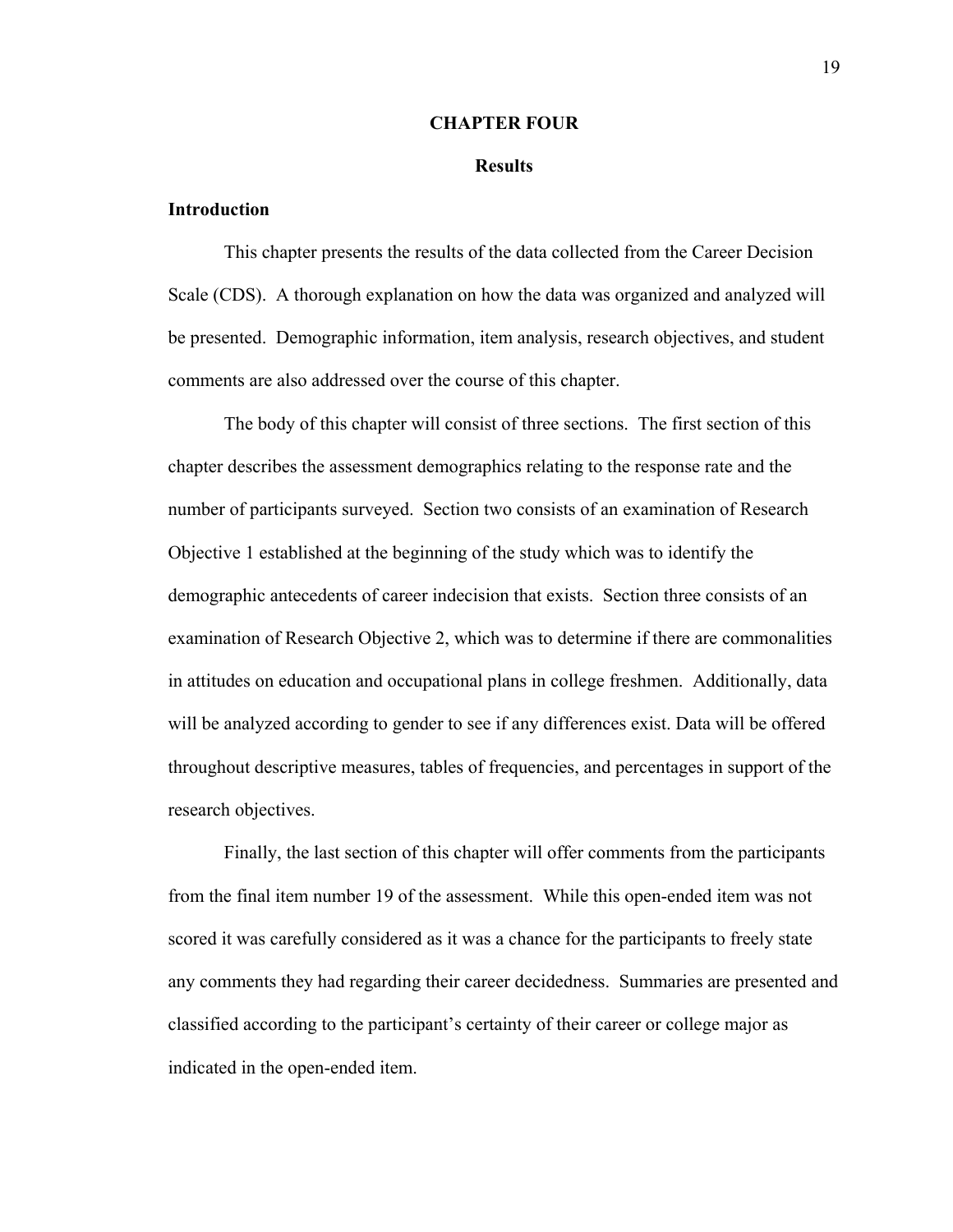#### **Demographic Information**

There were 42 surveys distributed to students in a Career Exploration Class at the University of Wisconsin-Stout and all 42 were completed and returned to the researcher for 100% response rate. Respondents consisted of 38 freshmen, three sophomores, and one junior. The 38 freshmen were made up of approximately 60% females and 40% males, 23 and 15 respectively. These freshmen made up approximately 90% of the total participants. The three sophomores were made up of approximately 66% males and 33% female(s), 2 and 1 respectively. These sophomores made up approximately 7% of the total participants. Finally, one junior, a male, made up approximately 2% of the total participants.

#### **Descriptive Analysis of Objective One**

Research and data was gathered and analyzed to thoughtfully answer objective one which was to identify the demographic antecedents of career indecision that exists. Common demographic antecedents that existed were age and gender. Knowing this information while looking at commonalities from the antecedents illustrated the large degree to which indecision occurred. Having this information it was important to look at the scales used to gather the above data to draw further conclusions on indecision.

 The Career Decision Scale (CDS) scores were divided into two measures, a Certainty Scale (CS) score and an Indecision Scale (IS) score. Surveys with high CS scores indicate a higher certainty of career and major choice in college, whereas, low CS scores indicate lower certainty. When obtaining a final score, a maximum score of eight and a minimum score of two would be recorded. The first two items of the CDS included the CS score. The results indicate a mean score of 1.67 for item one and 1.67 for item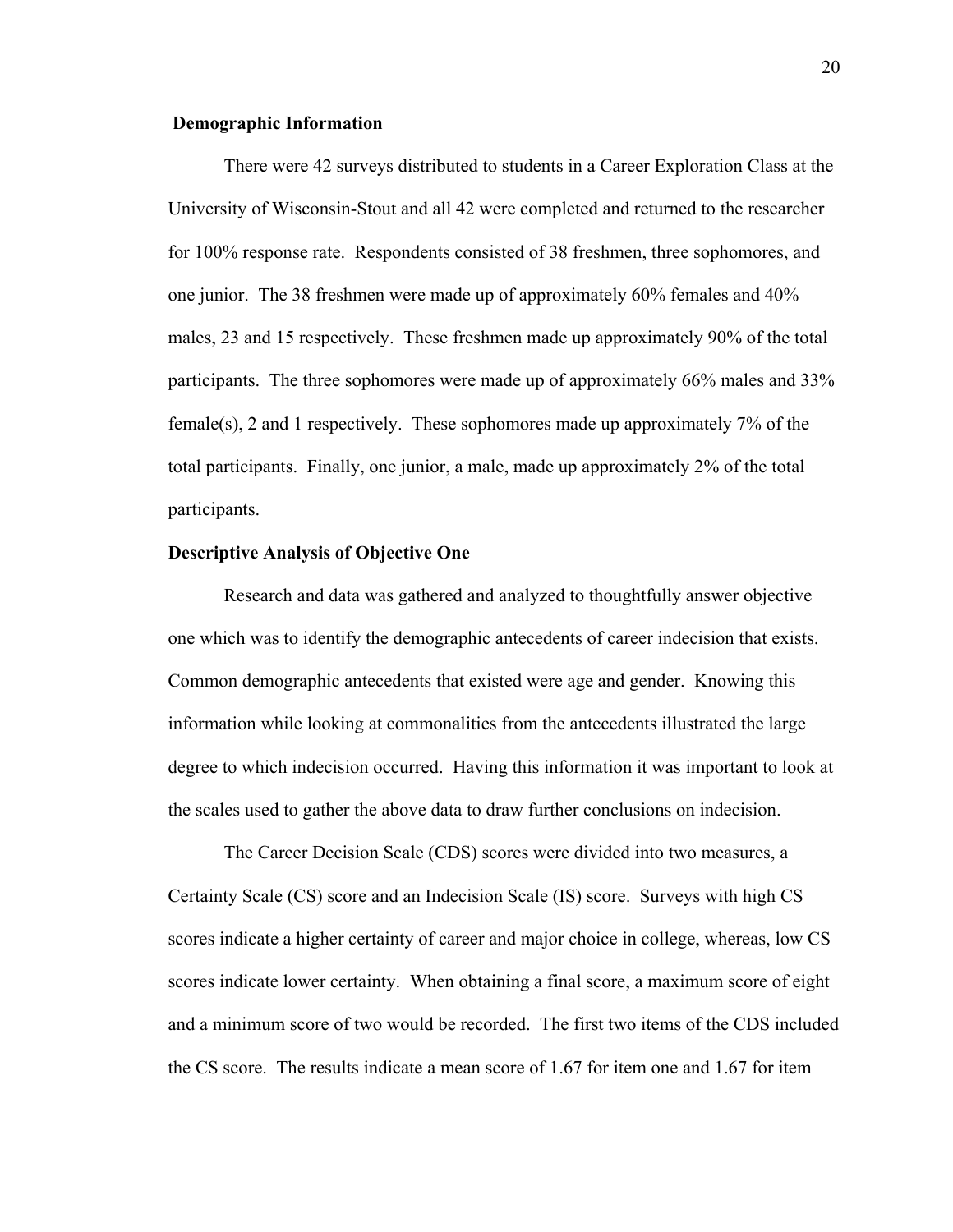two. From this information we can presume that majority of the students are undecided about what career or major is right for them.

 The second part of the CDS was to reveal IS scores. High IS scores indicated higher indecision, while low IS scores indicated lower indecision of career and major choice in college. Items 3 through 18 consisted of the IS total scores having a maximum score of 64 and a minimum score of 16. The scores ranged between 20 and 54, and an average IS score of 36.38 was obtained. Looking at the maximum (64) and minimum (16), 40 would be then assumed as the middle of the two numbers. The statistics show that 31 of the 42 (73.8%) fell below what would be considered average indecision. Therefore, based on IS scores and percentages, the group overall had low indecision. While examination of the CS and IS scores did not reveal significant patterns of group indecision, the researcher can conclude from this data that overall the group had low certainty and low indecision with regard to career or choice of major in college.

#### **Descriptive Analysis of Objective Two**

The second objective was to determine if there were commonalities in attitudes on educational and occupational plans in college freshmen. Additionally, data was looked at according to gender to see if any differences existed. Looking for patterns or commonalities in attitudes can further be explored by investigating the individual items that were used to define both CS and IS. The CS is comprised of Items one and two, while the IS is determined by the total score for Items 3 through 18.

Data indicates that 35 of the 42 participants (83.3%) of students surveyed marked one or two for their level of certainty in item one, which is supported in Table 4.1.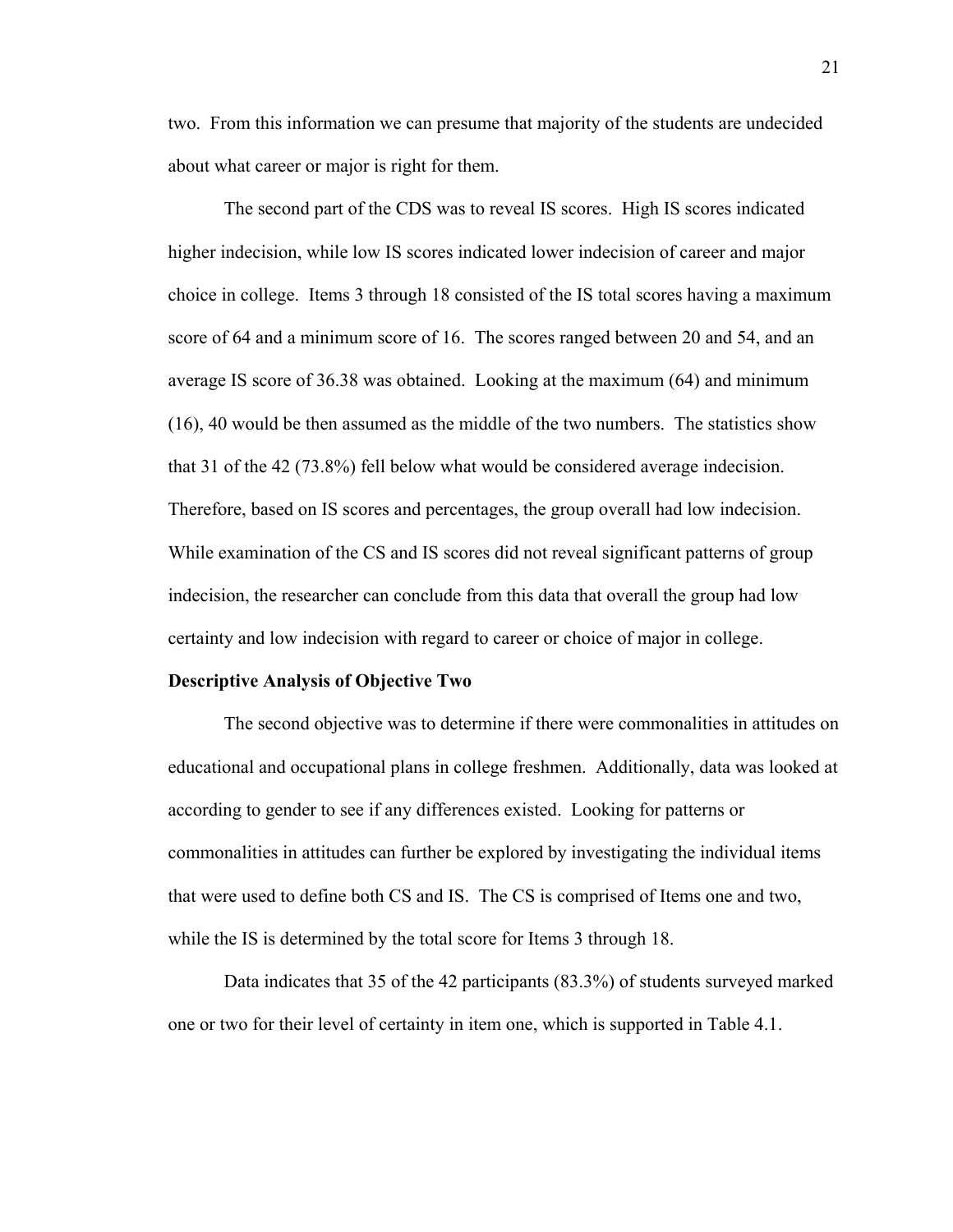| Table 4.1 |
|-----------|
|-----------|

 $\overline{a}$ 

 $\overline{a}$ 

# Group Frequency Certainty Scale (CS) Scores: Item 1

| Response | Frequency | Percent | Valid Percent | <b>Cumulative Percent</b> |
|----------|-----------|---------|---------------|---------------------------|
|          |           |         |               |                           |
| 1.0      | 21        | 50.0    | 50.0          | 50.0                      |
|          |           |         |               |                           |
| 2.0      | 14        | 33.3    | 33.3          | 83.3                      |
|          |           |         |               |                           |
| 3.0      | 7         | 16.7    | 16.7          | 100.0                     |
| Total    | 42        | 100.0   | 100.0         |                           |
|          |           |         |               |                           |

Responses: 1 – not at all like me, 2 – only slightly like me, 3 – very much like me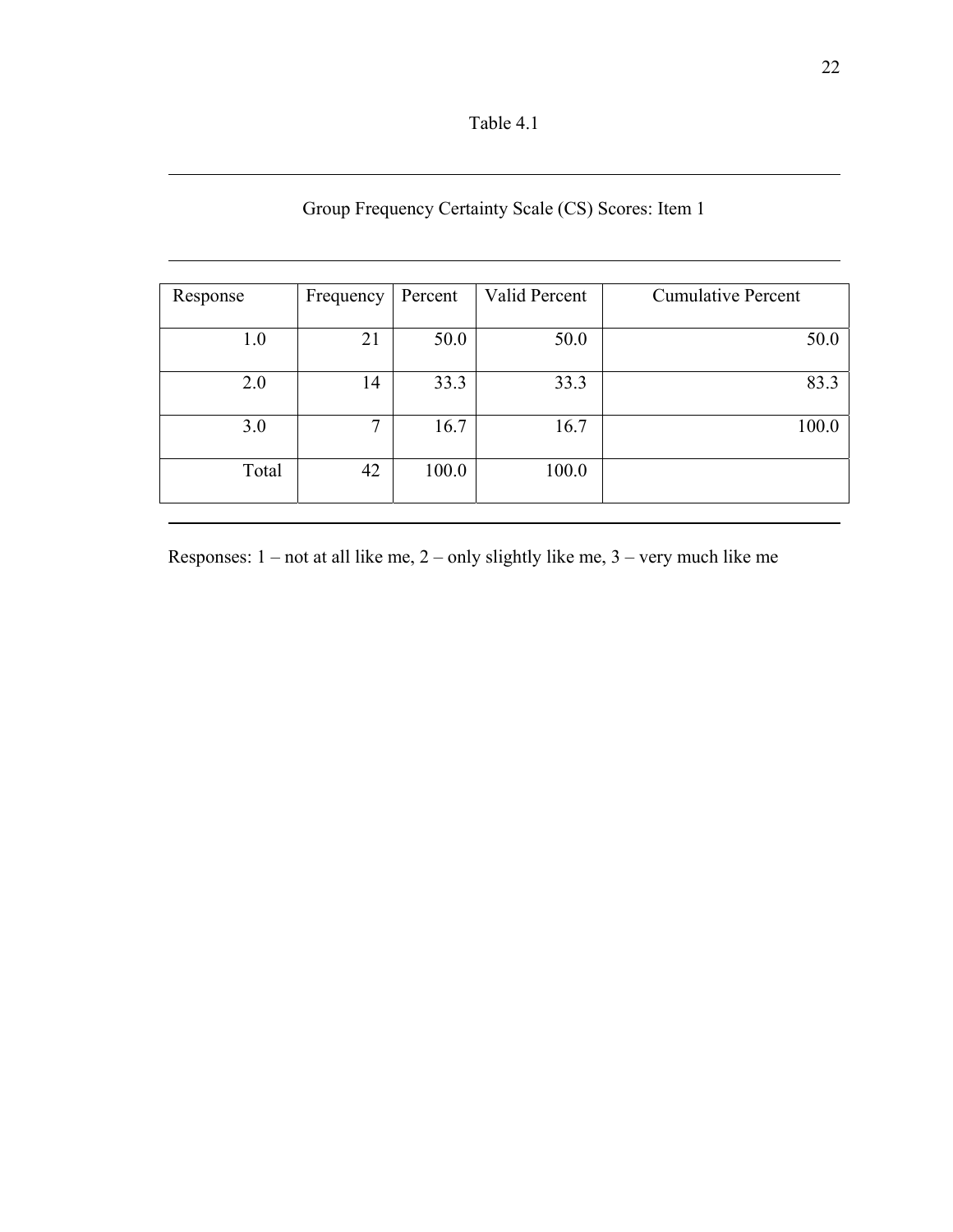Item one from the CS stated, "I have decided on a career and feel comfortable with it." Item two's data was identical reporting the same level of certainty. The results, which are reported in Table 4.2, indicated an average group mode of one and an average group mean of 1.67. Conclusions from this data would then confirm that most students feel that this statement is not like them and that they have not decided on a career.

Item two from the CS stated, "I have decided on a major and feel comfortable with it." The results from table 4.2 illustrated that the most frequently occurring mode for all items was a one while the average group mean was 1.67, supporting the data that most students feel that this statement is not like them and that they have not decided on a major. Overall, data from items one and two revealed that a majority of the participants had not decided on a career or major that they felt comfortable with.

 Because we have already learned that indecision exists among college freshmen, it is important to look at patterns to better clarify what it is that makes college freshmen indecisive. Data was analyzed to determine gender differences in indecision. Item number 15 stated, "So many things interest me and I know I have the ability to do well regardless of what career I choose." This item was the only one that significant of gender differences in attitudes on educational and occupational plans. With a significance of .041, female responses had a group mean of 2.67, while male responses had a group mean of 3.22; data is supported in Table 4.3.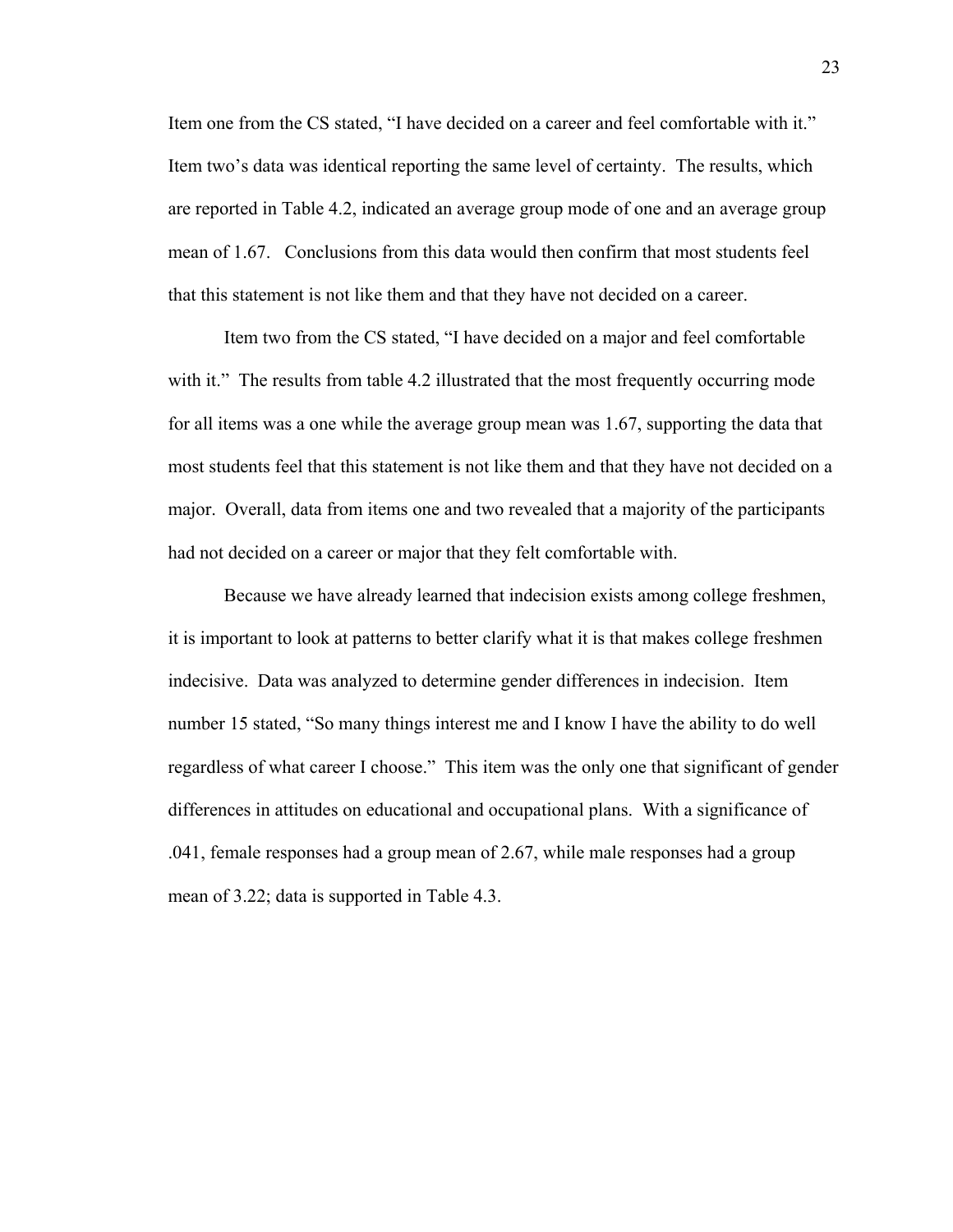| Table 4. |  |
|----------|--|
|----------|--|

 $\overline{a}$ 

| <b>Educational Statements</b>                                                                                                                                                                          | Mode           | Mean |
|--------------------------------------------------------------------------------------------------------------------------------------------------------------------------------------------------------|----------------|------|
| Item Number                                                                                                                                                                                            |                |      |
| 1. I have decided on a career and feel comfortable<br>with it.                                                                                                                                         | $\mathbf{1}$   | 1.67 |
| 2. I have decided on a major and feel comfortable<br>with it.                                                                                                                                          | $\mathbf{1}$   | 1.67 |
| 3. If I had the skills or the opportunity, I know I would<br>be a _______ but this choice is really not possible for<br>me.                                                                            | $\overline{2}$ | 2.17 |
| 4. Several careers have equal appeal to me. I have difficulty 3<br>deciding among them.                                                                                                                |                | 2.79 |
| 5. I know I will have to go to work eventually, but none of<br>the careers I know about appeal to me.                                                                                                  | 2              | 2.00 |
| 6. I'd like to be a _________, but I'd be going against the<br>wishes of someone who is important to me if I did so.                                                                                   | $\mathbf{1}$   | 1.43 |
| 7. Until now, I haven't given much thought to choosing<br>a career. I feel lost when I think about it                                                                                                  | $\overline{2}$ | 2.24 |
| 8. I feel discouraged because everything about choosing<br>a career seems so "iffy" and uncertain; I feel discouraged,<br>so much so that I'd like to put off making a decision for the<br>time being. | 3              | 2.52 |
| 9. I thought I knew what I wanted for a career, but recently I 1<br>found out that it wouldn't be possible for me to pursue it.<br>Now I've got to start looking for other possible careers.           |                | 1.98 |
| 10. I want to be absolutely certain that my career choice is the 2<br>"right" one, but none of the careers I know about seem<br>ideal for me.                                                          |                | 2.60 |

# Commonalities in Attitudes on Educational and Occupational Plans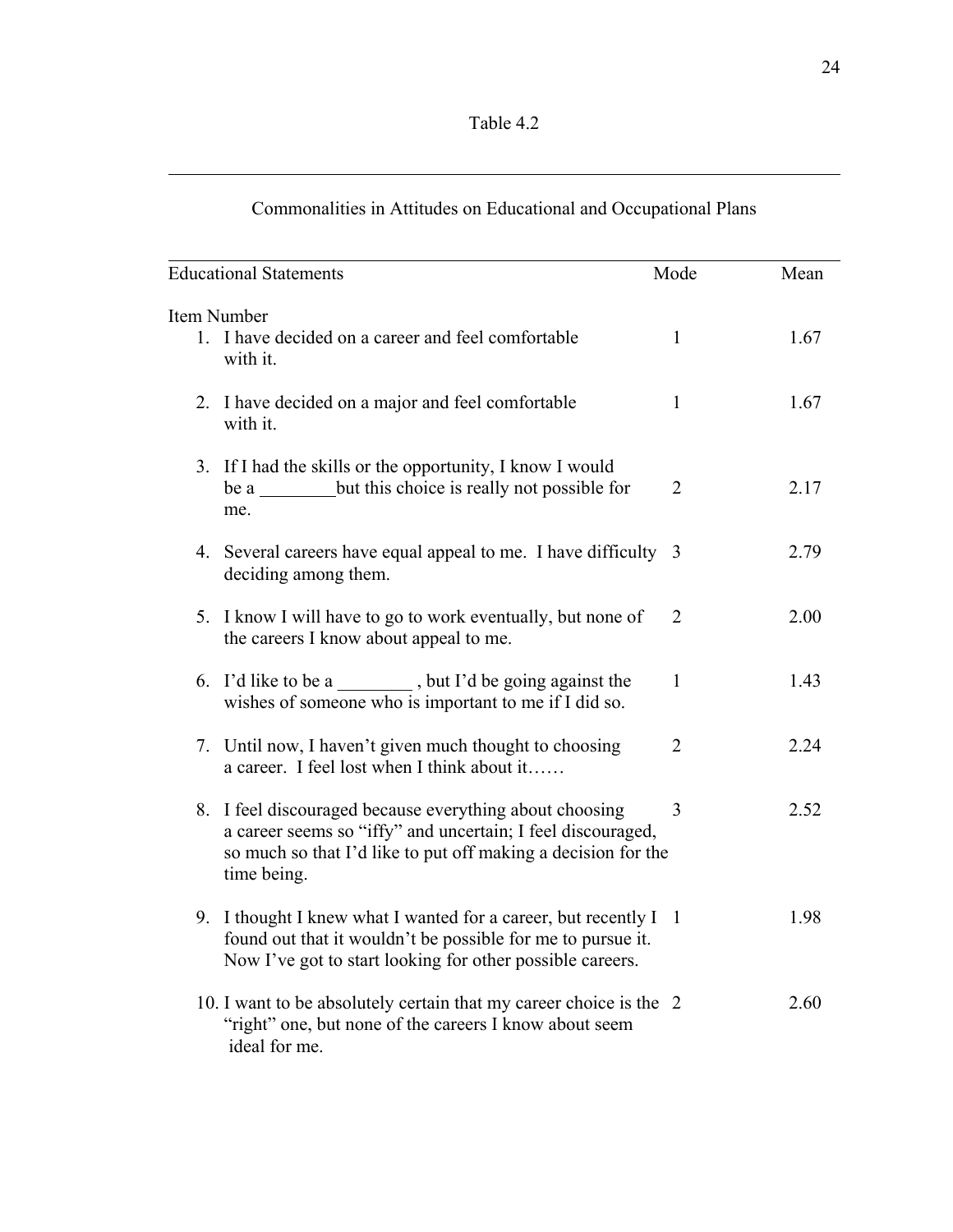| 11. Having to make a career decision bothers me. I'd like<br>to make a decision quickly and get it over with.                                                                              | 1, 3, 4        | 2.52 |
|--------------------------------------------------------------------------------------------------------------------------------------------------------------------------------------------|----------------|------|
| 12. I know what I'd like to major in, but I don't know what<br>careers it can lead to that would satisfy me.                                                                               | $\overline{2}$ | 1.95 |
| 13. I can't make a career choice right now because I don't<br>know what my abilities are.                                                                                                  | $\overline{2}$ | 2.10 |
| 14. I don't know what my interests are. A few things "turn"<br>me on" but I'm not certain that they are related in any way<br>to my career possibilities.                                  | 3              | 2.40 |
| 15. So many things interest me and I know I have the ability to 3<br>do well regardless of what career I choose. It's hard for me<br>to find just one thing that I would want as a career. |                | 2.90 |
| 16. I have decided on a career, but I'm not certain how to go<br>about implementing my choice.                                                                                             | 1              | 1.71 |
| 17. I need more information about what different occupations<br>are like before I can make a career decision.                                                                              | 3              | 3.02 |
| 18. I think I know what to major in, but I feel I need some<br>additional support for it as a choice for myself.                                                                           | $\overline{2}$ | 2.00 |

Responses:  $4 - i$ s exactly like me,  $3 - i$ s very much like me,  $2 - i$ s only slightly like me,  $1 -$  is not at all like me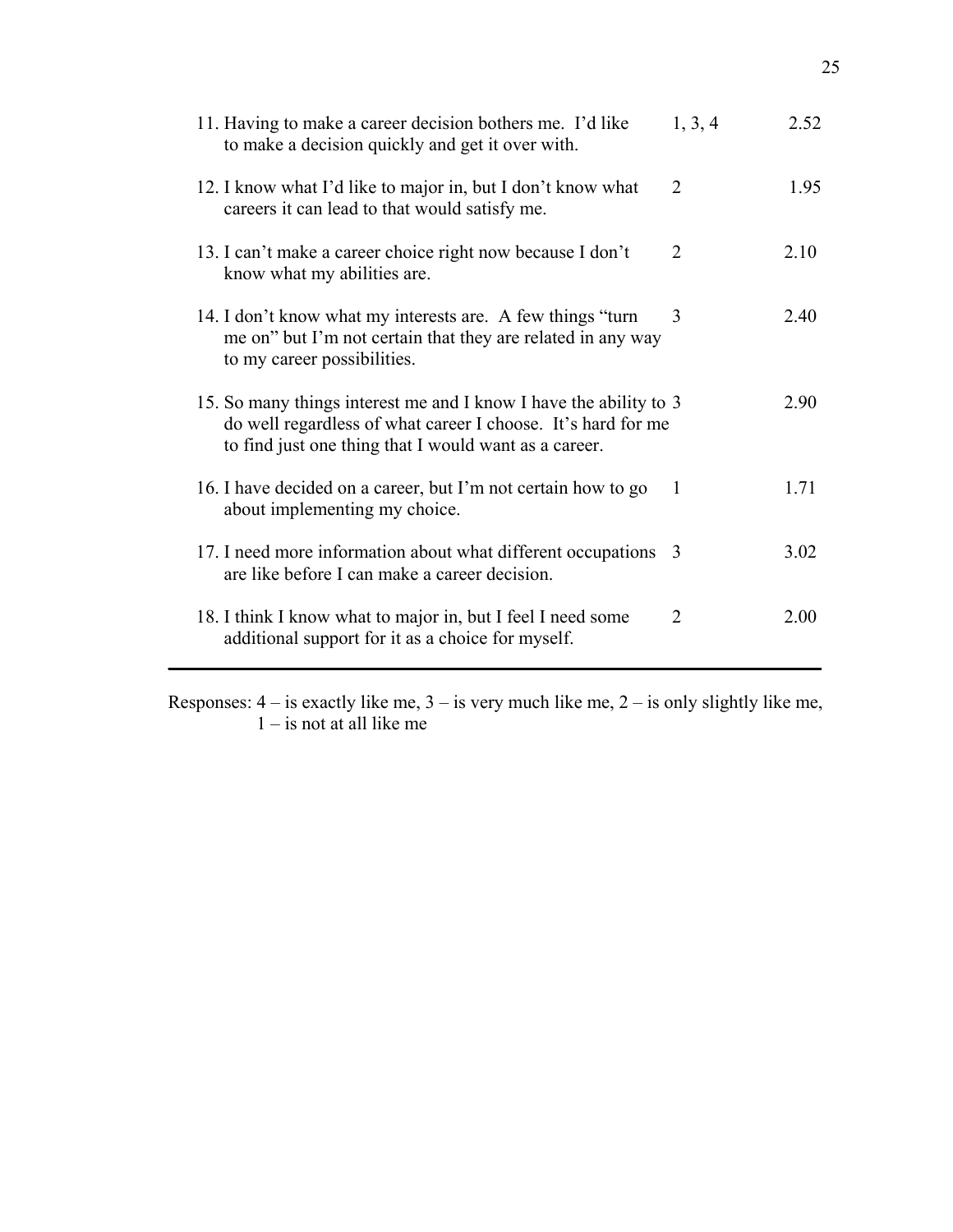| Table 4.3 |  |
|-----------|--|
|           |  |

| Mean                          |             |      |             |         |  |
|-------------------------------|-------------|------|-------------|---------|--|
| <b>Educational Statements</b> | Female Male |      | $\mathbf t$ | Sig.    |  |
| $\mathbf{1}$                  | 1.67        | 1.67 | .000        | 1.000   |  |
| $\overline{2}$                | 1.75        | 1.56 | .790        | .434    |  |
| $\overline{3}$                | 2.04        | 2.33 | $-1.359$    | .182    |  |
| $\overline{4}$                | 2.58        | 3.06 | $-1.673$    | .102    |  |
| 5                             | 2.08        | 1.89 | .779        | .440    |  |
| 6                             | 1.29        | 1.61 | $-1.406$    | .167    |  |
| $\overline{7}$                | 2.29        | 2.17 | .414        | .681    |  |
| $\,8\,$                       | 2.42        | 2.67 | $-.803$     | .426    |  |
| $\boldsymbol{9}$              | 1.92        | 2.06 | $-465$      | .645    |  |
| 10                            | 2.42        | 2.83 | $-1.402$    | .169    |  |
| 11                            | 2.38        | 2.72 | $-.965$     | .340    |  |
| 12                            | 1.88        | 2.06 | $-.632$     | .531    |  |
| 13                            | 2.04        | 2.17 | $-.523$     | .604    |  |
| 14                            | 2.29        | 2.56 | $-.832$     | .410    |  |
| 15                            | 2.67        | 3.22 | $-2.113$    | $.041*$ |  |
| 16                            | 1.67        | 1.78 | $-.408$     | .685    |  |
| 17                            | 2.96        | 3.11 | $-.559$     | .579    |  |
| 18                            | 1.88        | 2.17 | $-971$      | .337    |  |

| Gender Differences in Educational and Occupational Attitudes |  |
|--------------------------------------------------------------|--|
|--------------------------------------------------------------|--|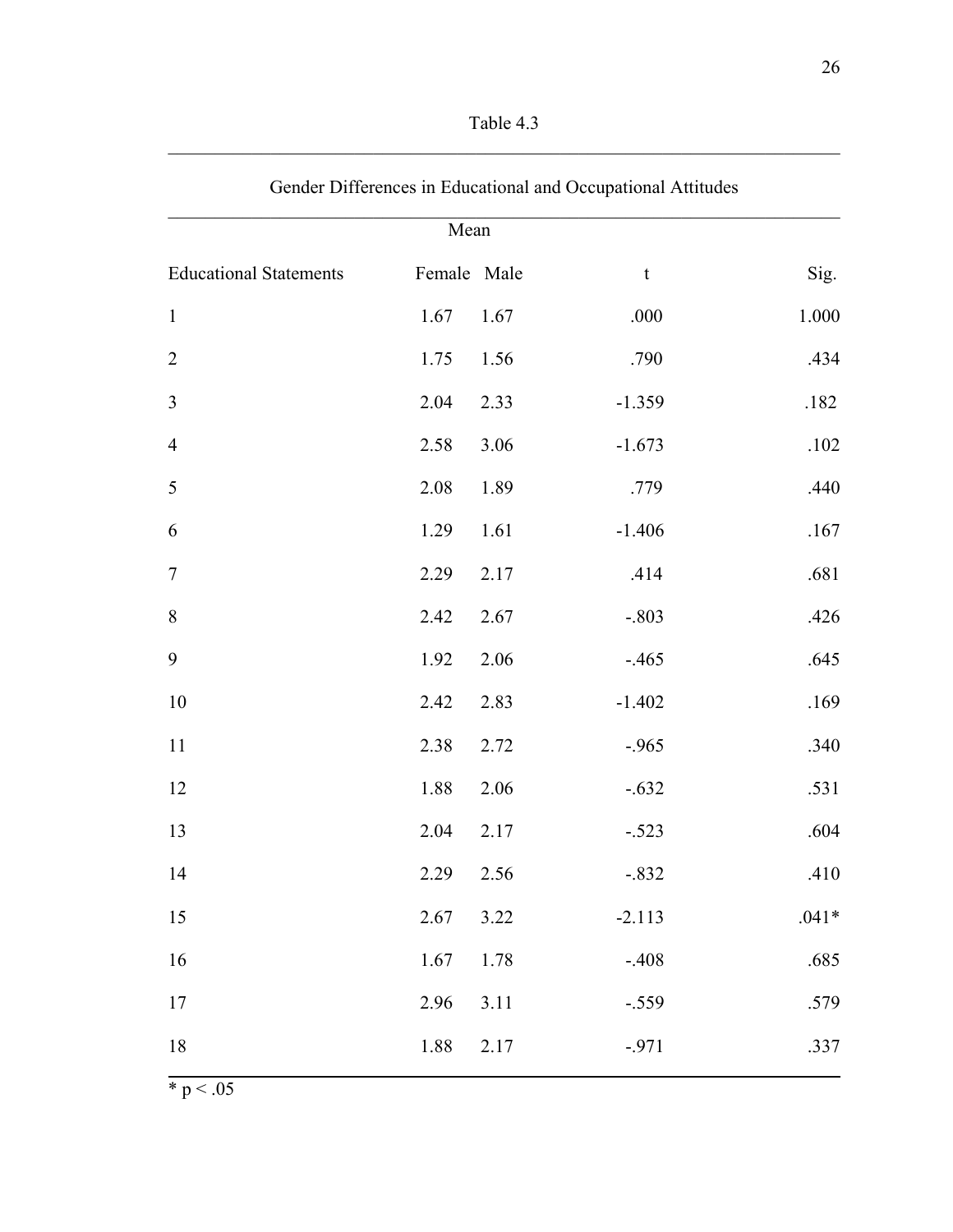### **Participant Comments**

The last section of this chapter describes comments that students wrote for item number 19, which was an open-ended question stating: 19) None of the above items describe me. The following would describe me better: (write your response below). A total of 37 out of 42 (88%) participants provided information that they believed would better describe their feelings regarding career uncertainty and indecision for item number 19. Comments were grouped according to their relevance to the topics addressed throughout the research study and labeled according to gender and year. The three areas address will be higher level of certainly of career choice or major, somewhat certain of career choice or major, and extreme uncertainty of career choice and major.

### **Higher Level of Certainty of Career or Choice of Major**

The first category addressed looked at higher levels of certainty of career choice and major. Eight of the 37 (21.6%) participants responded with certainty that they either knew what they wanted to do for a career or that they had declared a major. Comments included in this category:

1. "I am very interested in many careers that stem from my major. I want to take an in depth look at the careers within my major to figure out what they are all about."

2. "I finally have figured out that I want to be a Spanish teacher- secondary level. Now I have to transfer to a different school where they offer this. I am having problems finding people with information about credit transfers and what classes to take."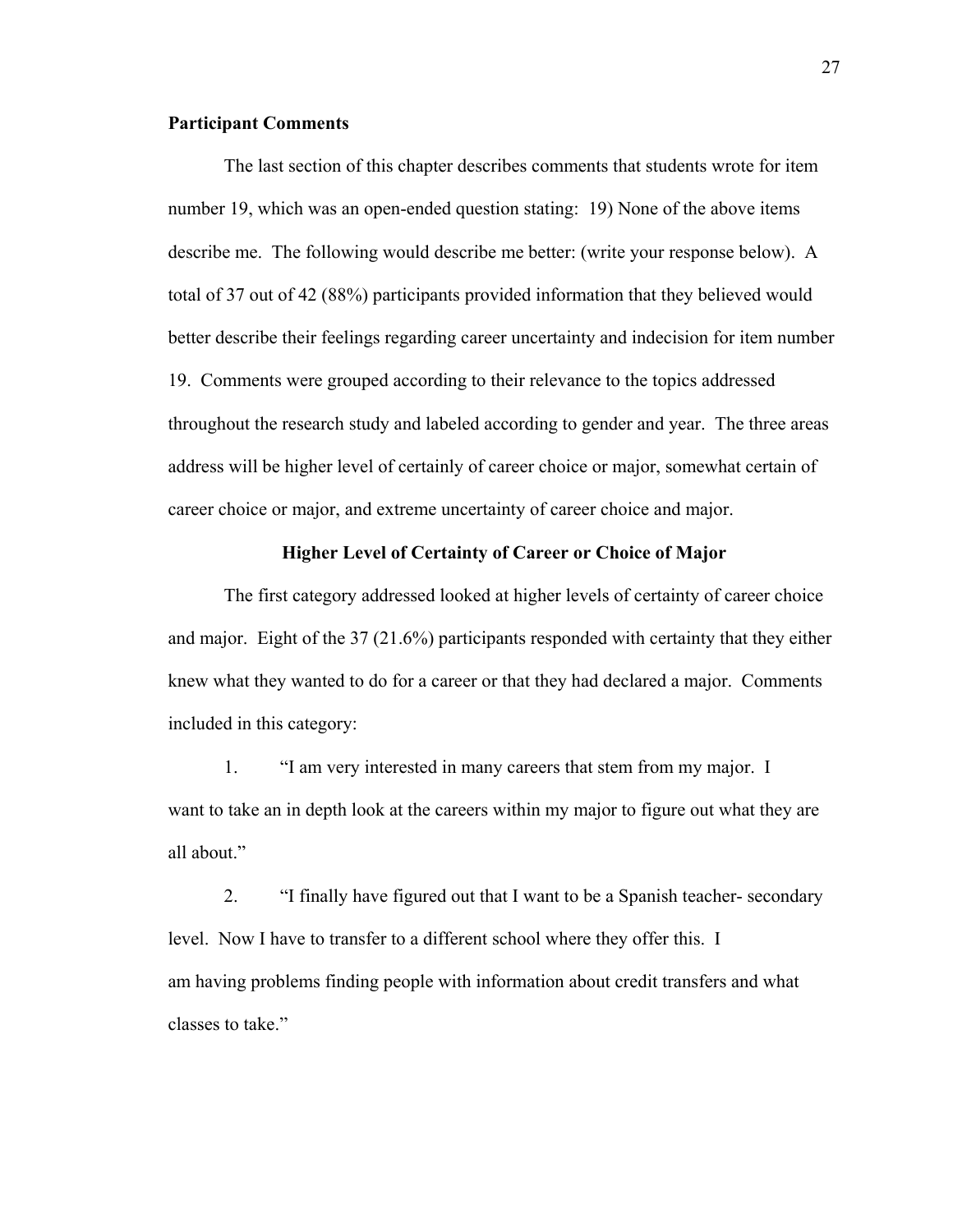3. "I know what I would like to do, but I wouldn't make much money doing it. I wouldn't be able to support myself."

 4. "I know what my major is going to be. I don't what future careers I could go into after I graduate."

 5. "A student who came to Stout for Graphic Design. My career goal is to design movie, magazine, and CD covers."

 6. "Some of the items fit me…… I have a pretty good idea of what I want to do, but the major is closed.

 7. "Many ideas of what I want to do, mostly outdoors or physical. I do not want to sit in an office, I don't what to work directly under someone, and I would also like to run things."

 8. "Very athletic, love kids, want to do something that involves lots of these things."

#### **Some Certainty of Career Choice and Major**

The next category of student comments was categorized as to a level of some certainty, but needs more information about careers or majors. Overall, participants were clear about their interests and abilities, but didn't know exactly what they wanted to do. A total of 17 of the 37 participants (45.9%) responded with some certainty while needing additional information or career guidance. Comments included in this category:

 1. "I have many different ideas of careers that interest me, but I don't know if I would actually like them or not. I have skills and interests, but I don't know if they fit a particular field."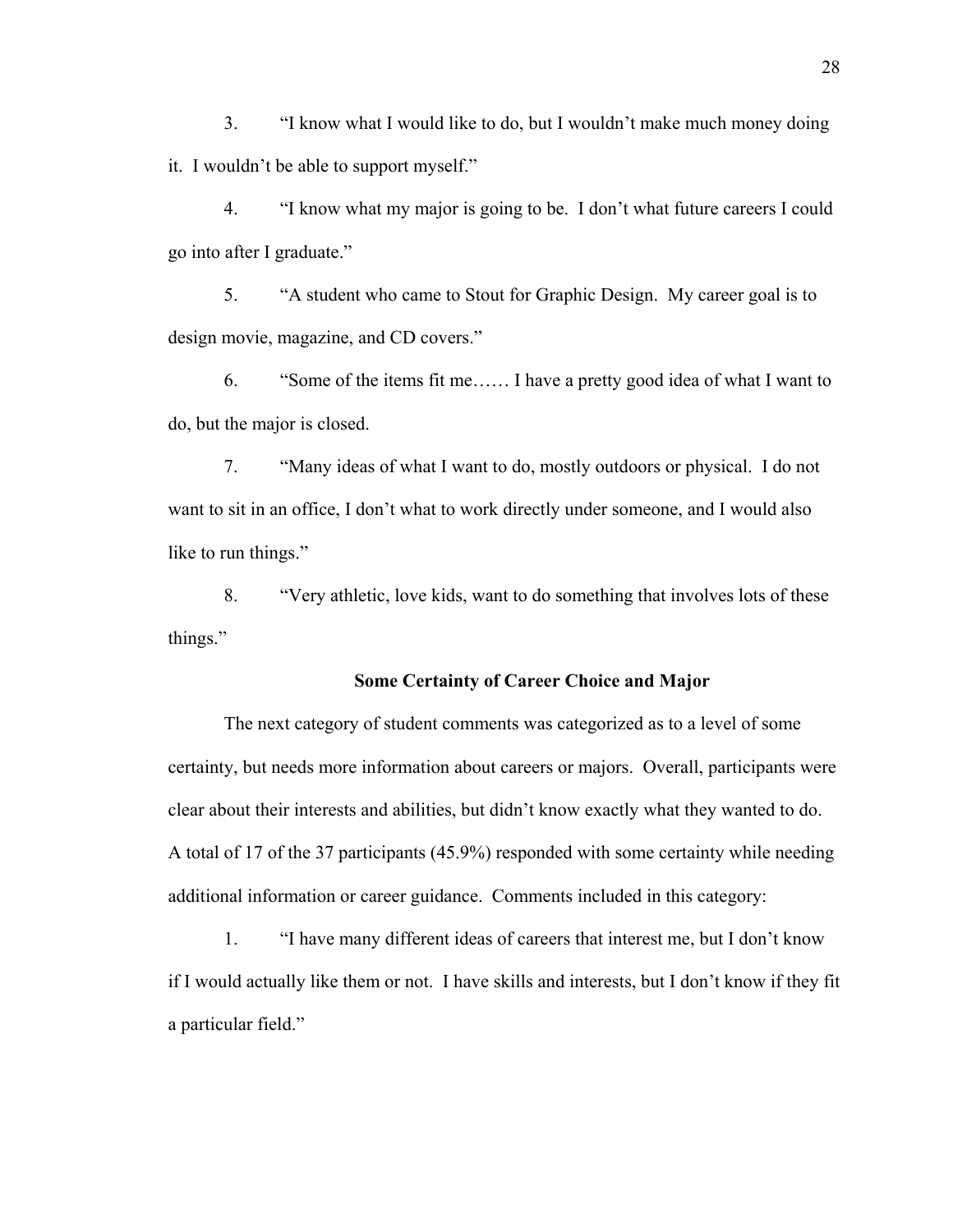2. "I am a very outgoing person. I like to meet new people and be active. I am hardworking, honest, and friendly. However, I need additional information on what would be best for me."

 3. "I have a lot of interest in numerous fields, but am not quite sure which one to go with."

 4. "I have a few things in mind on what I want to do, but none of them are majors I know about."

 5. "I have a couple of choices about my career, but I do need some more information and I also need to know is my major at this college."

 6. "I have many ideas about possible careers, but no way to choose one. I need more information about them."

 7. "I have a few ideas of things I would like for a career. I'd like to follow someone around for a while just to see what it's like, and I don't know what majors lead to what I like."

 8. "I'm good at certain things and like to do certain things, but I don't know if there are other things out there. I'm just trying to feel around."

 9. "I'm really excited about a career and school, but I just need some more time and information. What's the rush I'm only a freshmen."

 10. "If I try my hardest in any field, I will succeed, except English. I have some areas narrowed down, but an uncertain about which way to turn."

 11. 'I haven't found a major that is perfect for me. I f I could combine bits and pieces of several majors I could have a major for me."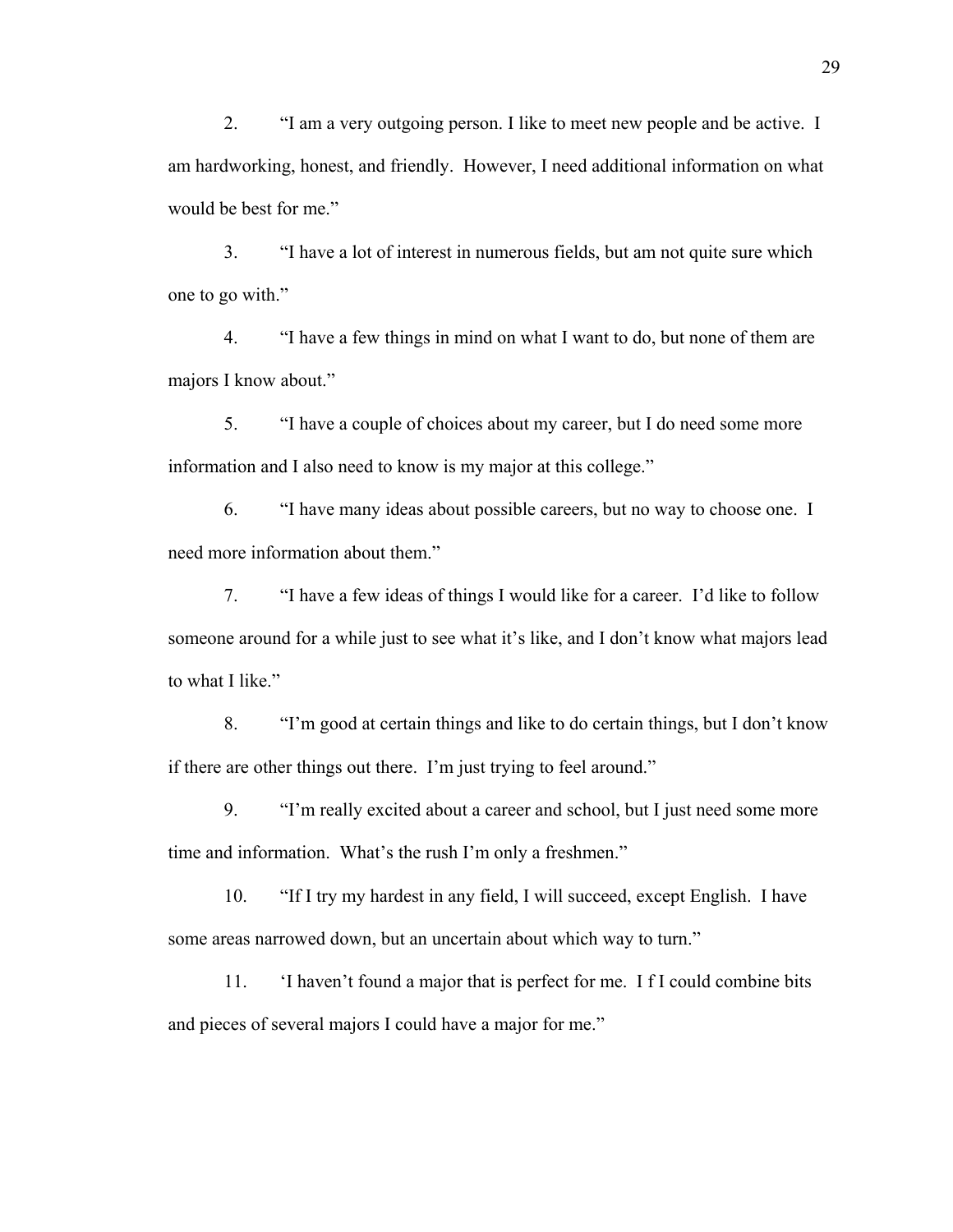12. "Some of them describe me pretty good. However, every time I think I'm decided I get turned off for one reason or another."

 13. "I have a couple of ideas of what I want to do, but I don't know how decide or if I can get into the major."

 14. "I have some ideas on what I should be doing, but I want to know what would suite me best for the long term."

 15. "I have a wide range of interests and it's hard to stay focused on one specific major or career. I'm constantly being pulled in different directions."

 16. "The questions that I have answered describe me very well. I have all kinds of ideas of what I want to do or would or like to do, but I have no clue where to begin or how to pursue it. I really want to find the "right" job for me."

 17. "I have many interests, however, I want to find the job that interests me, but yet the pay is outstanding."

#### **Extreme Uncertainty of Career Choice or Major**

The final category was related to extreme uncertainty in career choice or major. Of the 37 participants surveyed, 12 (32.4%) participants responded that they were completely uncertain about what career or major they wanted to explore. Comments included in this category:

1. "I don't know what career I want to pursue, I don't know what jobs relate to my interests."

 2. "I don't know what career I want to do. I have a couple of ideas, but I don't know where to start. I would like to learn more about each career before choosing one."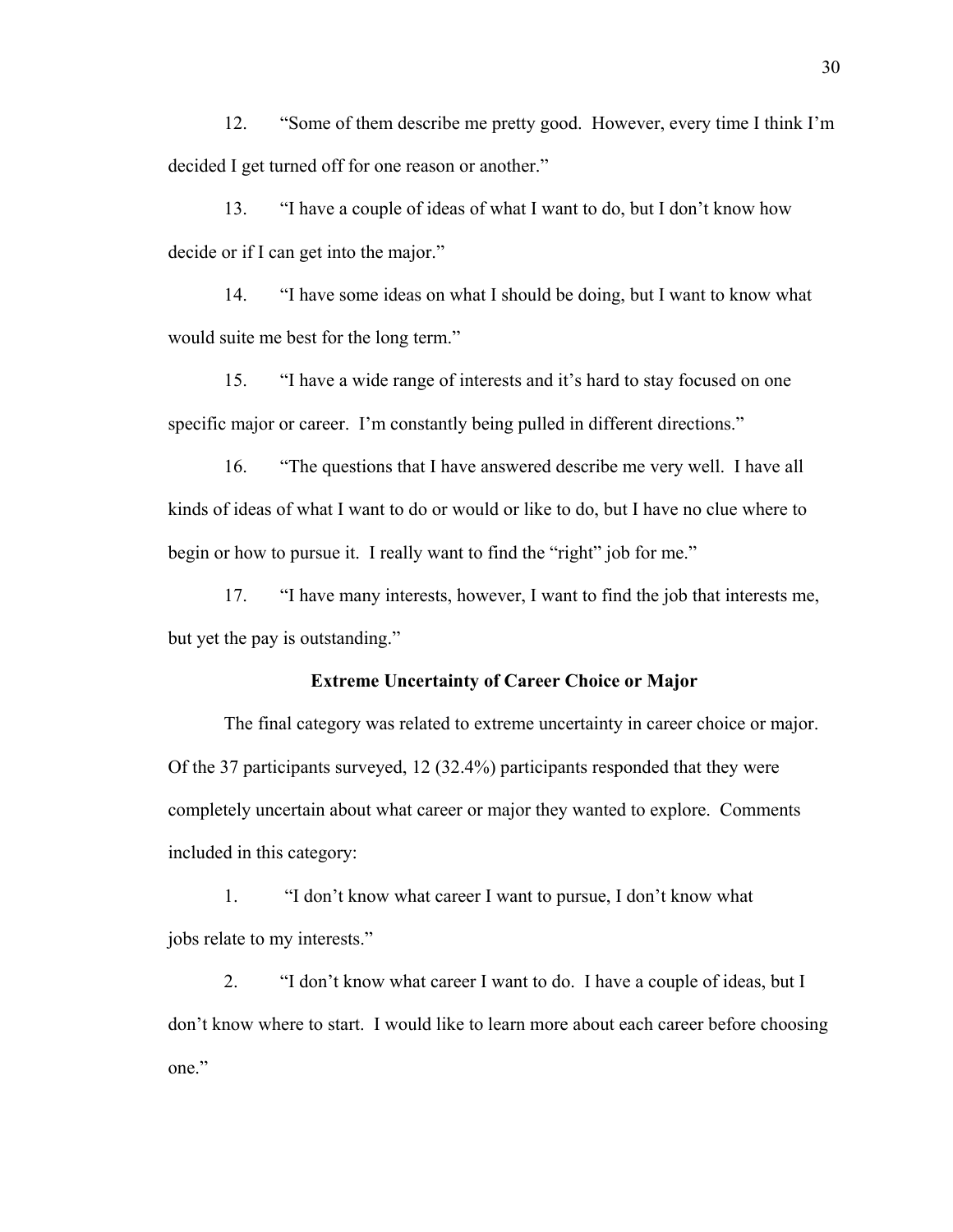3. "I don't really have any clue what I want to be. I have so many talents, but don't know how to pursue them."

 4. "I have no idea what I would like to major in, I have many abilities but I don't know what careers would incorporate them all."

 5. "None of the above describes me good. I don't know what I should major in, but that okay for right now, it will eventually come to me."

 6. "I have no idea what I want to major in or what career path that I would like to take."

 7. "I'm not sure what I want to do and I don't really know any of the possibilities."

 8. "I don't have a clue what I want to do. I don't know what majors lead to what careers."

 9. "I am a person who likes change and variety and I know any specific career that would give me that kind of flexibility." I can't get my mind to settle on one career goal or major."

 10. "I have an idea of what I might want to do with life, but I'm still not really sure about careers."

 11. "I have had several options for a career, but I'm not sure I'd be happy at one, could make a living at another and am uncertain about what to do."

 12. "I am undecided in what major I want to pursue. I feel that there are too many out there to just choose one."

 This chapter provided a detailed account of the results by conducting descriptive analyses on data collected as it related to the research objectives one and two.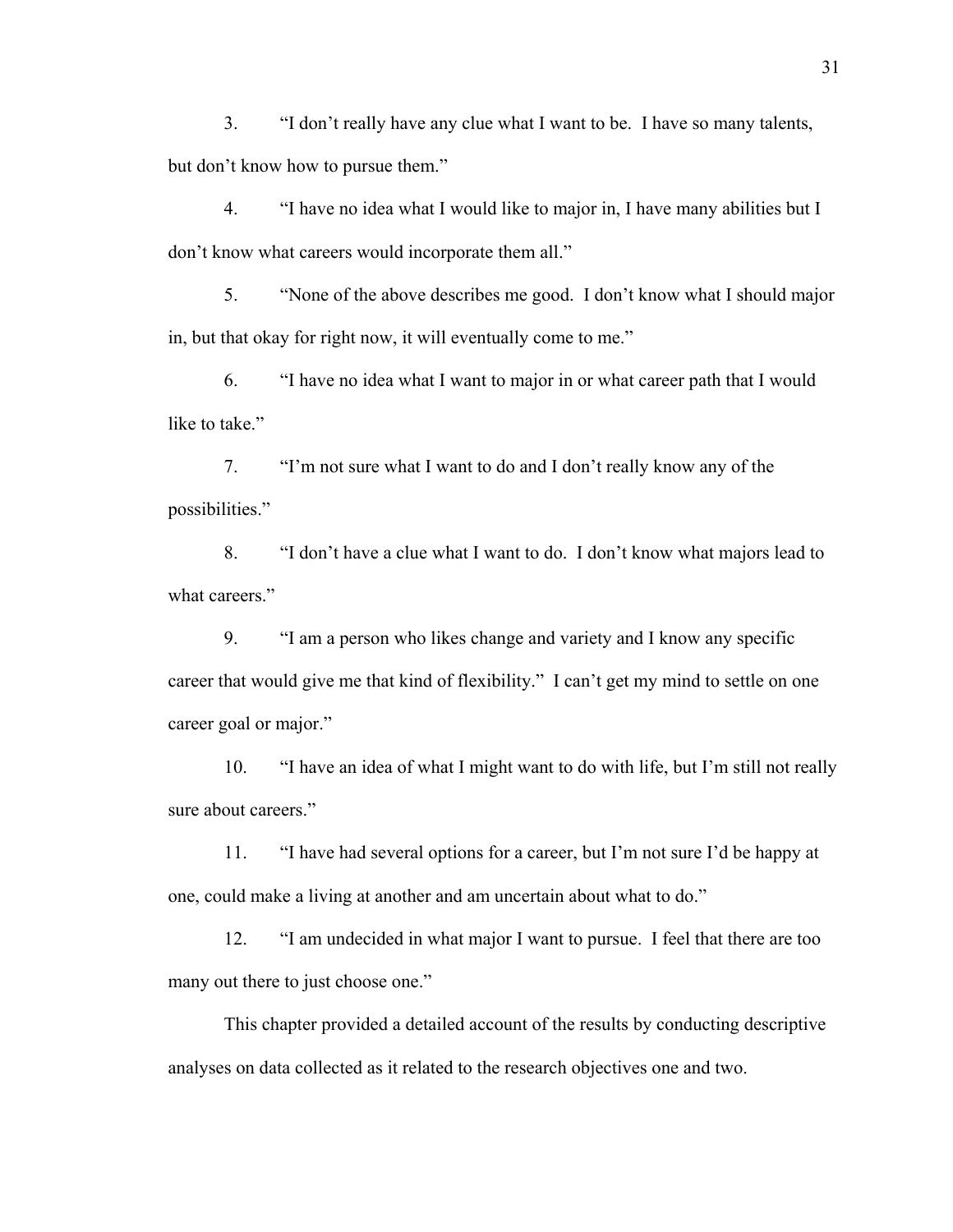Additionally, participant comments were grouped according to certainty level regarding career choice and major. The following chapter offers the researcher's interpretations of these results, conclusions of the study, limitations and implications. Finally, investigations of research objective three will be addressed to identify recommendations/interventions that will allow career counselors/advisors to better prepare students for life-long career decision planning.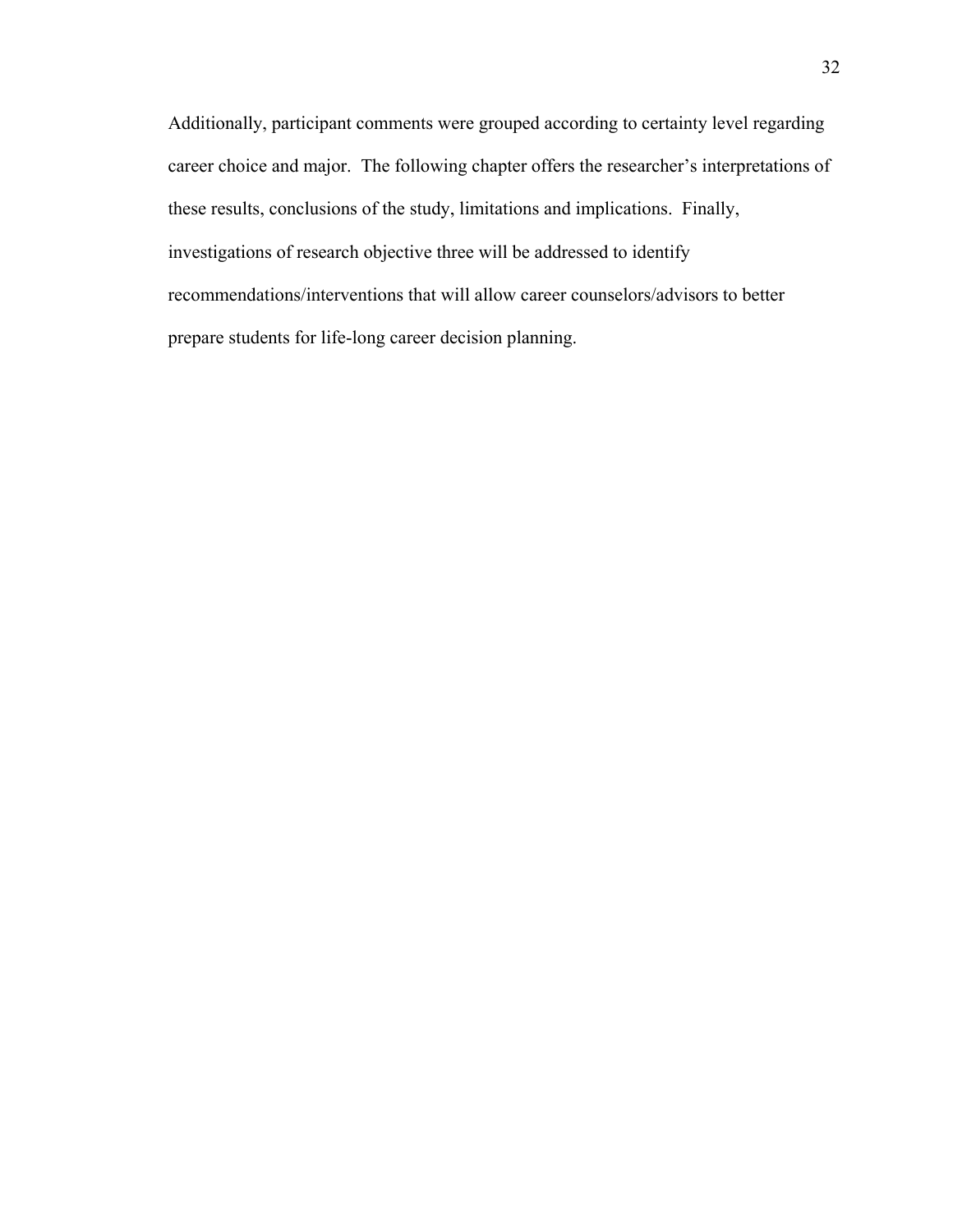#### **CHAPTER FIVE**

#### **Discussion, Conclusions, and Recommendations**

## **Introduction**

Those students who are undecided once they start their college education need to explore their options. No one can choose an alternative if they don't know that it exists, which is the case if a student is exposed to a limited number of options. Faculty, academic advisors, and counselors at both the high school and college level can help broaden students' academic horizons, as well as show them how to channel their skills and interests into a viable career choice. Schools need to be proactive in developing programs or groups which they can work within the curriculum.

Computers will continue to be a part of education and computer-based systems are being used to assist undecided students in gaining the knowledge that they need. This may be a good approach as it is also being utilized with the Career Exploration Class at the University of Wisconsin-Stout, but a follow-up should be done working with the student one-to-one to help the student with uncertainties or further direction in a selected career area.

Regardless of the type of assistance available, students should be encouraged to take advantage of it as soon as possible, as most schools would prefer you declare a major by the end of the second year. If students go beyond this point without declaring, it will take them longer than four years to complete a degree. It may also increase the risk that students will drop out of school before graduation.

 Even if a major is declared, problems of indecisiveness may continue for many students. At this point, students need to sit down with a counselor/advisor to look at their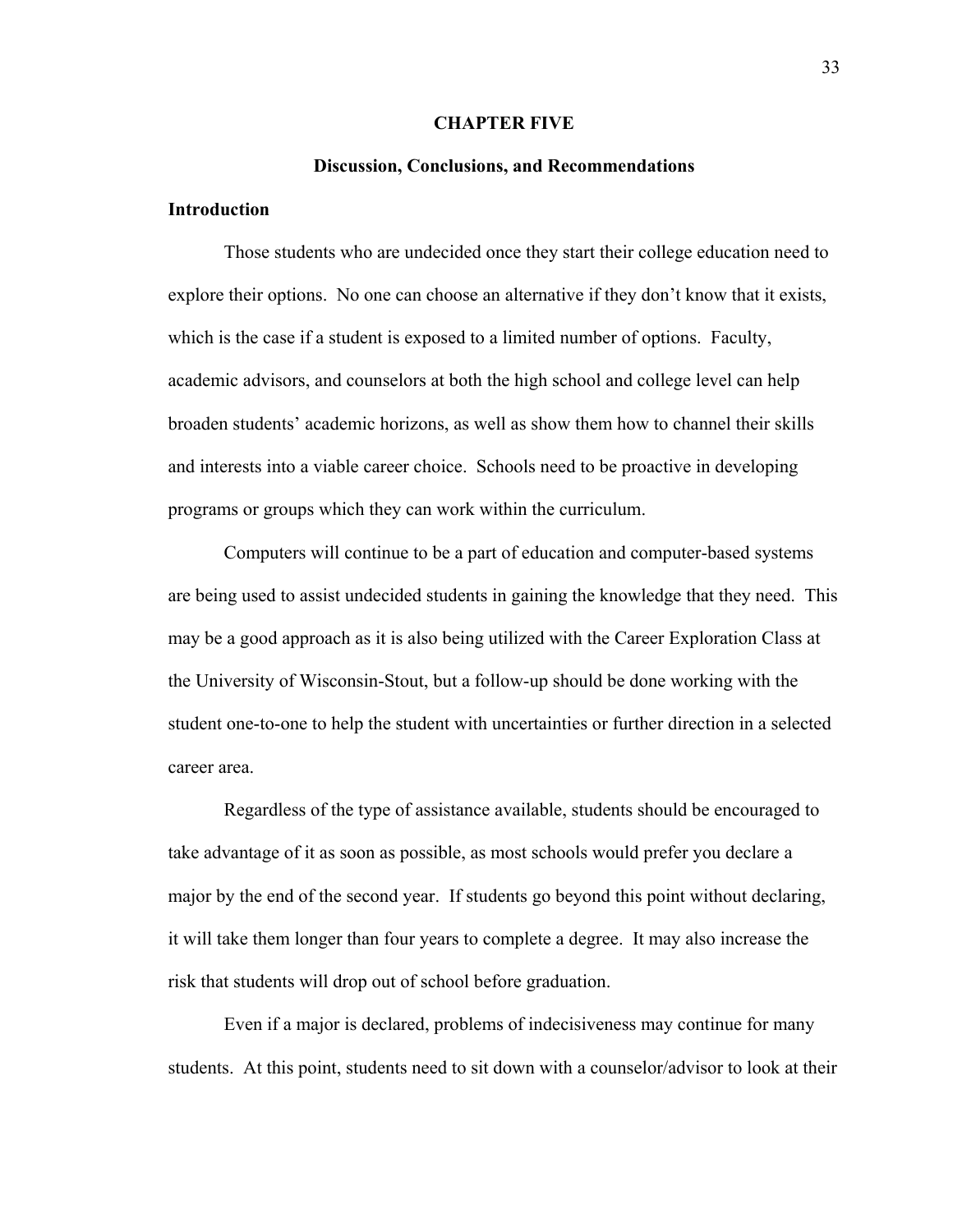academic record and find out how their courses may apply to another area of study if they choose to change their major. It is very likely that students will change their major two or three times before finding a major that suits them.

#### **Objective One Discussion**

The antecedents that existed in the study were age and gender. A majority of the participants were freshmen in college and either male or female. Data indicated males were more decided than females.

The first two items of the CDS included the CS score. The results indicate a mean score of 1.67 for item one and 1.67 for item two. From this information we can presume that majority of the students are undecided about what career or major is right for them. Looking at the second part of the CDS was to reveal IS scores. Data indicates that 35 of the 42 participants (83.3%) of students surveyed marked one or two for their level of certainty in items one and two. Conclusions from this data would then confirm that most students feel that this statement is not like them and that they have not decided on a career.

 The statistics show that 31 of the 42 (73.8%) fell below what would be considered average indecision. Therefore, based on IS scores and percentages, the group overall had low indecision. While examination of the CS and IS scores did not reveal significant patterns of group indecision, the researcher can conclude from this data that overall the group had low certainty and low indecision with regard to career or choice of major in college.

#### **Objective Two Discussion**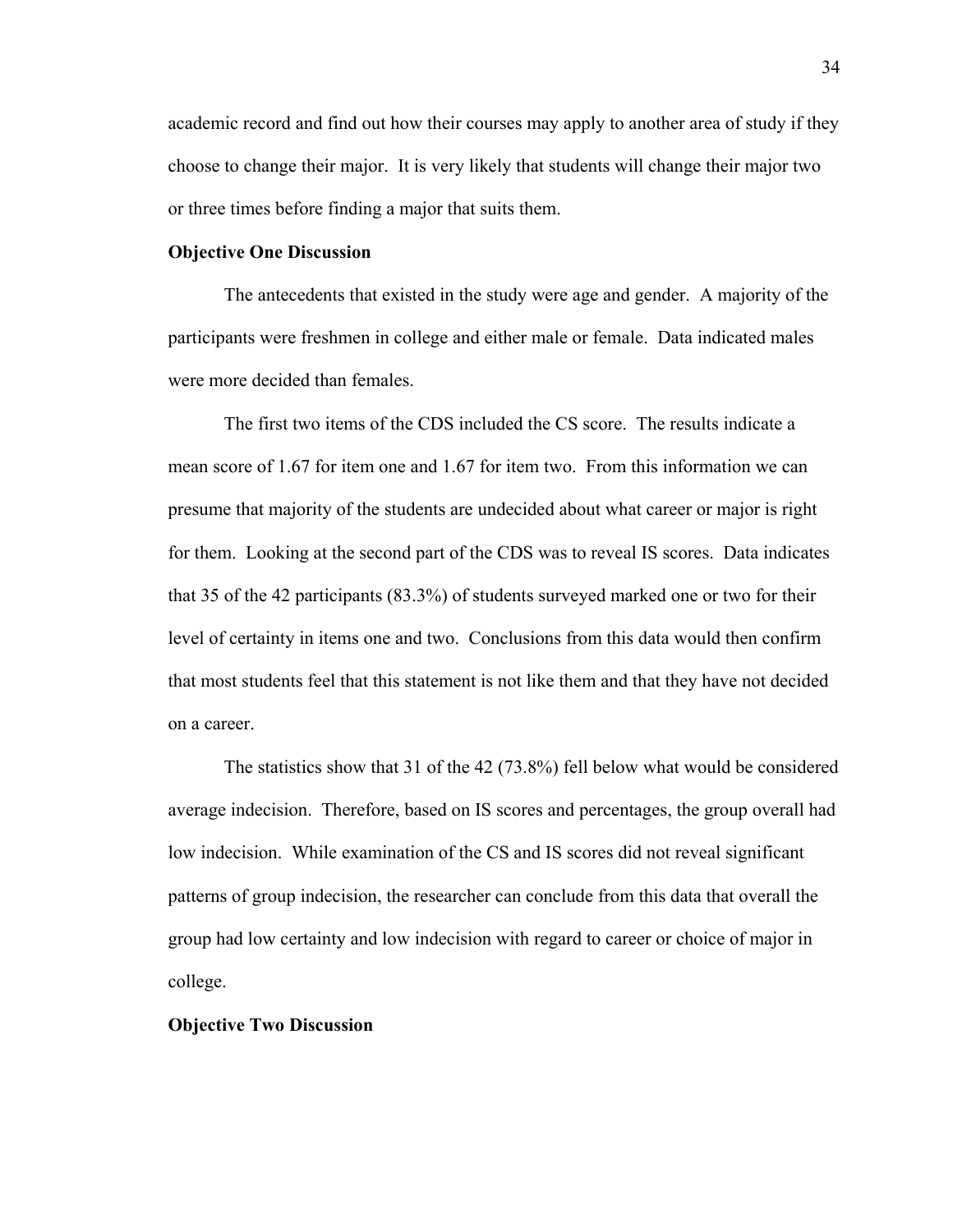The second objective was to determine if there were commonalities in attitudes on educational and occupational plans in college freshmen. Additionally, data was looked at according to gender to see if any differences existed. Item number 15 stated, "So many things interest me and I know I have the ability to do well regardless of what career I choose." This item was the only one that was significant in the context of gender differences in attitudes on educational and occupational plans.

#### **Comments and Conclusions**

Overall, I would have to conclude from the collection of participant comments that majority of the students had career indecision to some extent. A great number of participants were aware of their many interests and the majors available on campus, but had a hard time finding the "right" or "best" career for them.

Conclusions could be made that men know they have the abilities to do well regardless, while women have more concerns about picking a career that makes the most sense for them. Traditions and patterns in our society may play a role in the uncertainty that some women continue to hold today. Therefore, this statement may be significant for many of the mentioned reasons.

 Overall, when looking at the data, conclusions can be made from the relationship between career certainty and indecision that when one score is high, the other score is high and vice versa for low scores. The data collected shows that college freshmen have a high level of uncertainty and additionally some indecision about careers and choice of major in college. The level of uncertainty and indecision is based on one's experiences, preparation before college, interests, and pressures from others. One may have a particular major declared, but will also have no idea what career would best suit them.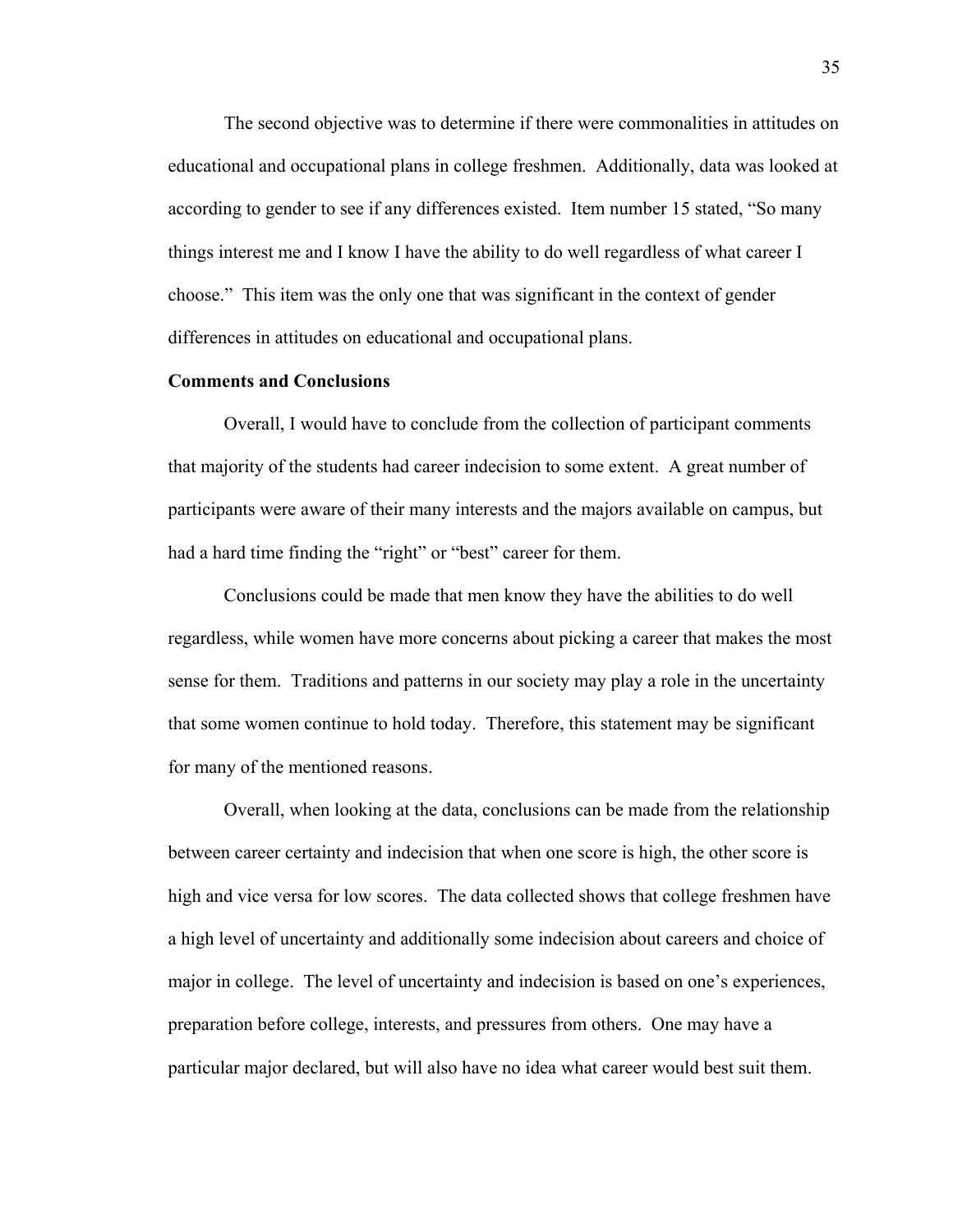#### **Relationship to Existing Research**

Many college freshmen take general education courses during their first year of college while participating in various activities to obtain knowledge and life experience prior to committing to a college major. As discussed in Chapter 2, originated from Holland's theory, it is assumed that at the time a person chose his vocation, he was a product of his heredity and environment. Therefore, it is believed that from our experiences we develop a hierarchy of habitual and preferred methods for dealing with necessary social and environmental tasks in our lives. This hierarchy directs us toward an occupational environment that will satisfy us (Roth et.al., 1970).

 Many of the participants needed clarity on careers and wanted more knowledge about types of careers that can be obtained from college majors. As gathered by Super's studies of career development, this process of understanding careers can start by simple role modeling while one most participate in job shadowing. With this notion, Super believed that role modeling and observing further facilitated the development of the vocational self-concept

#### **Recommendations for Counselors**

From the researcher's perspective it is extremely important to communicate with students about interests, experiences, and feelings regarding career uncertainty and indecision. As in any successful counseling relationship, effective communication is necessary when working toward goals and outcomes. Many individuals are often overwhelmed with the diversity of options and may experience pressure from other's in their lives, for high levels of achievement. Therefore, career guidance to help students clarify their feelings is necessary before providing any additional resources.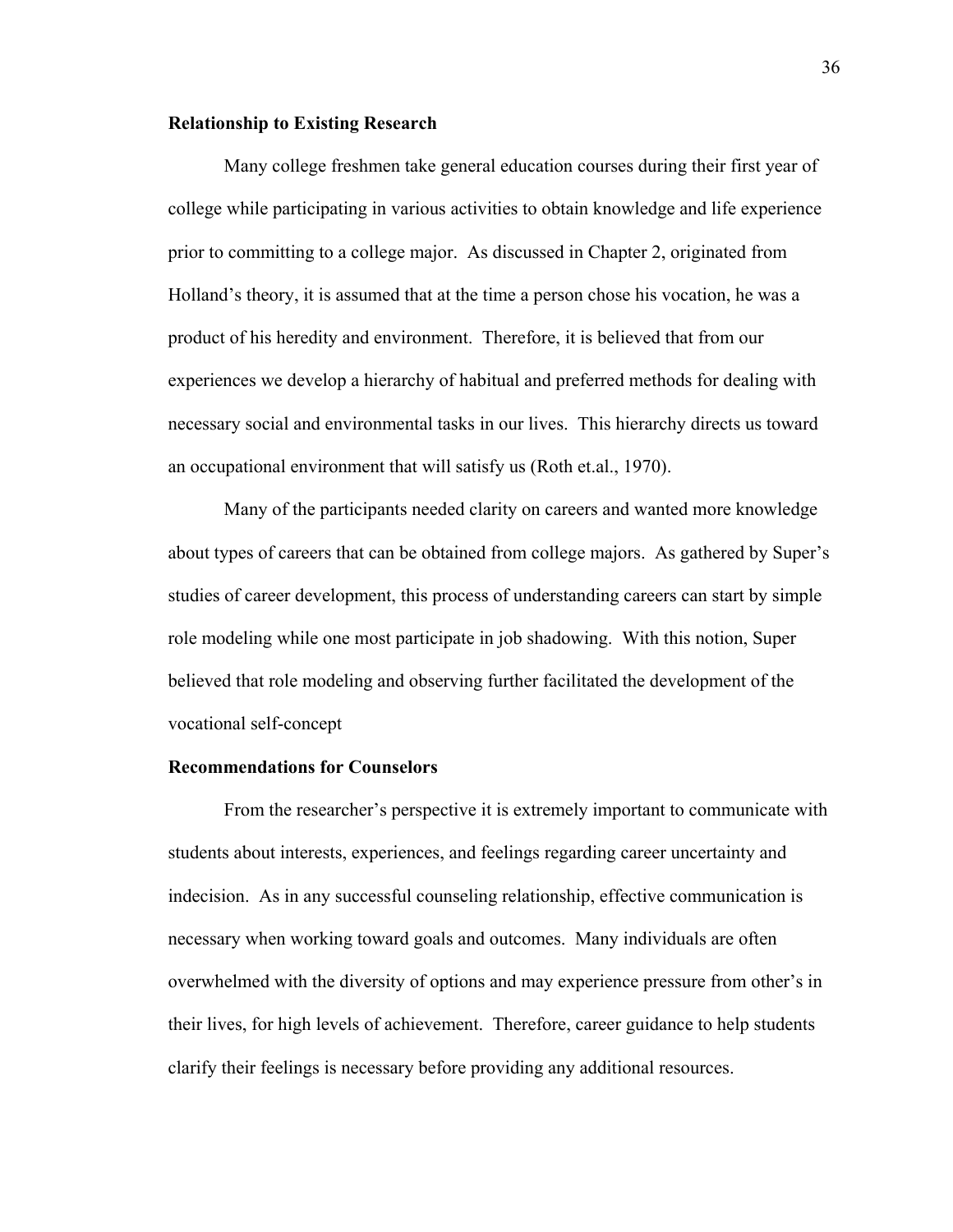# **Recommendations for Future Research**

 Recommendations for future research include an additional study conducted at the University of Wisconsin-Stout that surveys a larger and more diverse student body to look at career uncertainty at the college level. Additionally, it may be interesting to use the Career Decision Scale with a class or program on campus that is decided on a major. This research could be gathered with undecided individuals in a career class on campus to look at comparisons between certainly levels.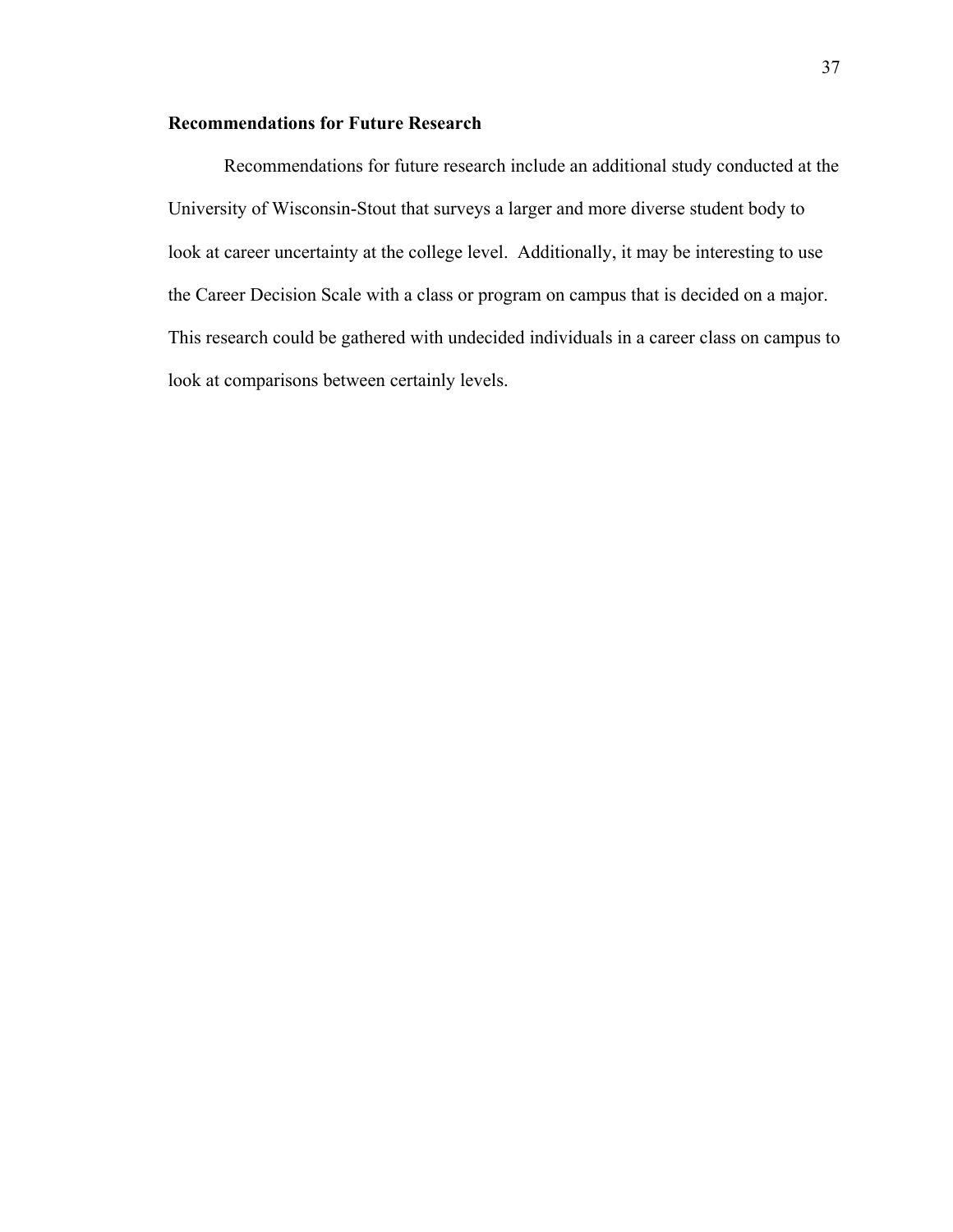#### **REFERENCES**

- Arthur, M. B., Hall, D. T, & Lawrence, B. S. (Eds.). (1989). *Handbook of career theory.*  New York, NY: Cambridge University Press.
- Brown, D., & Brooks, L. (1990). *Career choice and development* (2<sup>nd</sup> ed.). San Francisco, CA: Jossey-Bass.
- Hayes, L. (1997). The undecided college student. *Counseling Today Online.* Retrieved June 4, 2002, from: www.counseling.org./ctonline/archives/ct1097/ct1097a3.htm
- Herr, E. L., & Cramer, S.H. (1996). *Career guidance and counseling through the lifespan: Systematic approaches* (5<sup>th</sup> ed.). New York, NY: Addison Wesley Longman.
- Isaacson, L. E., & Brown, D. (2000). *Career information, career counseling, and career development* (7<sup>th</sup> ed.). Needham Heights, MA: Allyn & Bacon.
- Maddy-Bernstein, C. (2000). Career development issues affecting secondary schools. *The Highlight Zone: Research @ Work, 1, 1-8.* Retrieved September, 21, 2002, from:

http://nccte.org/publications/infosynthesis/highlightzone/highlight0l/index.asp

- Osipow, S. H. (1987). *Career decision scale manual*. Odessa, FL: Psychological Assessment Resources Incorporated.
- Osipow, S. H., Carney, C.G., Winer, J., Yanico, B., & Koschier, M. (1976). *Career decision scale*. Odessa, FL: Psychological Assessment Resources, Inc.
- Osipow, S. H., & Fitzgerald, L. F. (1996). *Theories of career development* (4<sup>th</sup> ed.). Boston: Allyn & Bacon.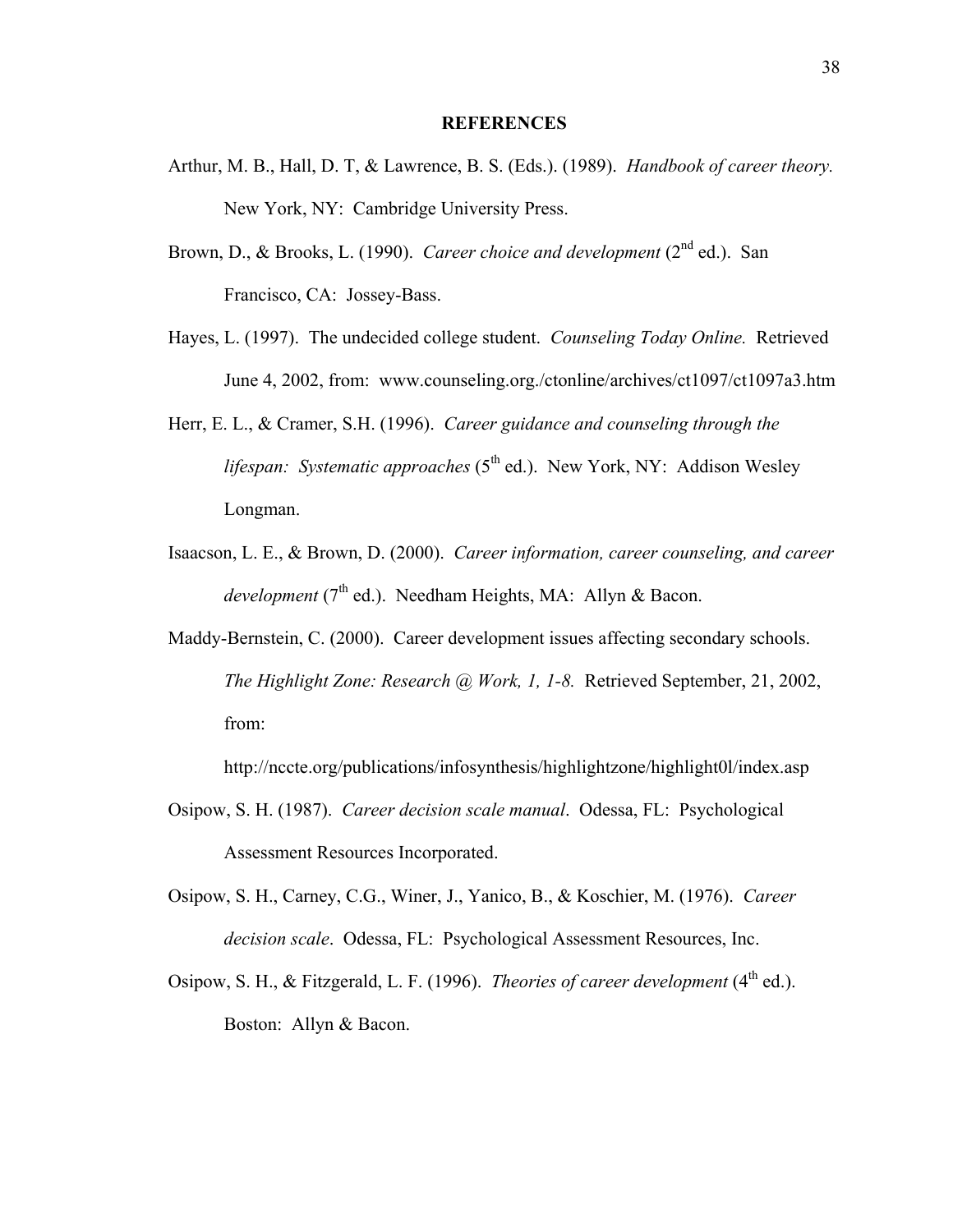- Rosenbaum, J. E. (2001). *Beyond college for all: Career paths for the forgotten half.* New York, NY: Russell Sage.
- Roth, R. M., Hershenson, D. B., & Hilliard, T. (Eds.). (1970). *The psychology of vocational development.* Boston, MA: Allyn & Bacon.
- Sampson, J. P. Jr., Peterson, G. W., Reardon, R. C., & Lenz, J. G. (2000). *Designing career services to cost-effectively meet individuals needs.* Unpublished manuscript, Florida State University, Center for the Study of Technology in Counseling in Career Development. Retrieved May 8, 2003, from: http://www.career.fsu.edu/techcenter/BOOKSUMBnew.html
- Sheils, M., McGee, H., Boyd, F. V, & Monroe, S. (1976, April 26). Who needs college? *Newsweek, 17,* 60-69.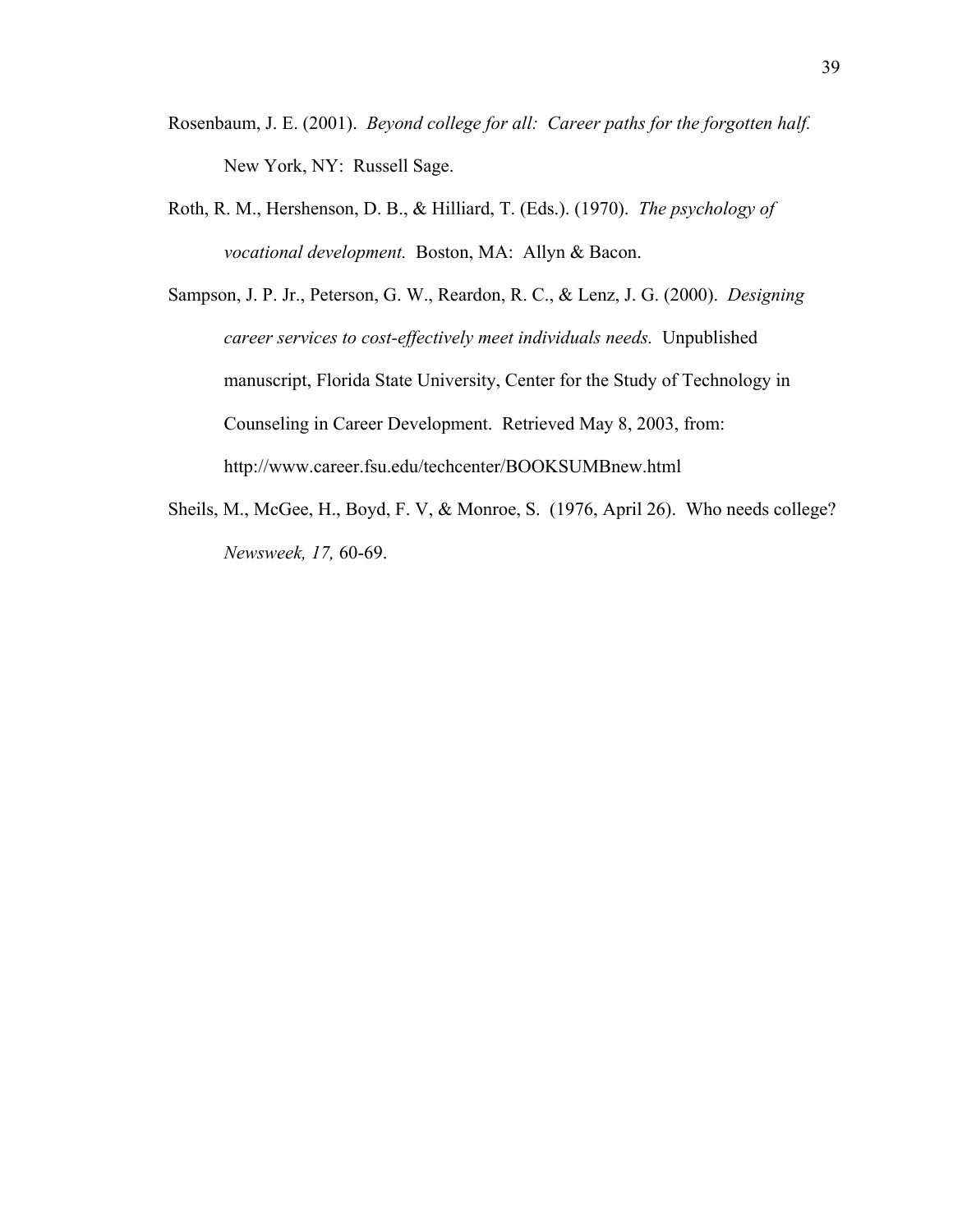# **APPENDIX A**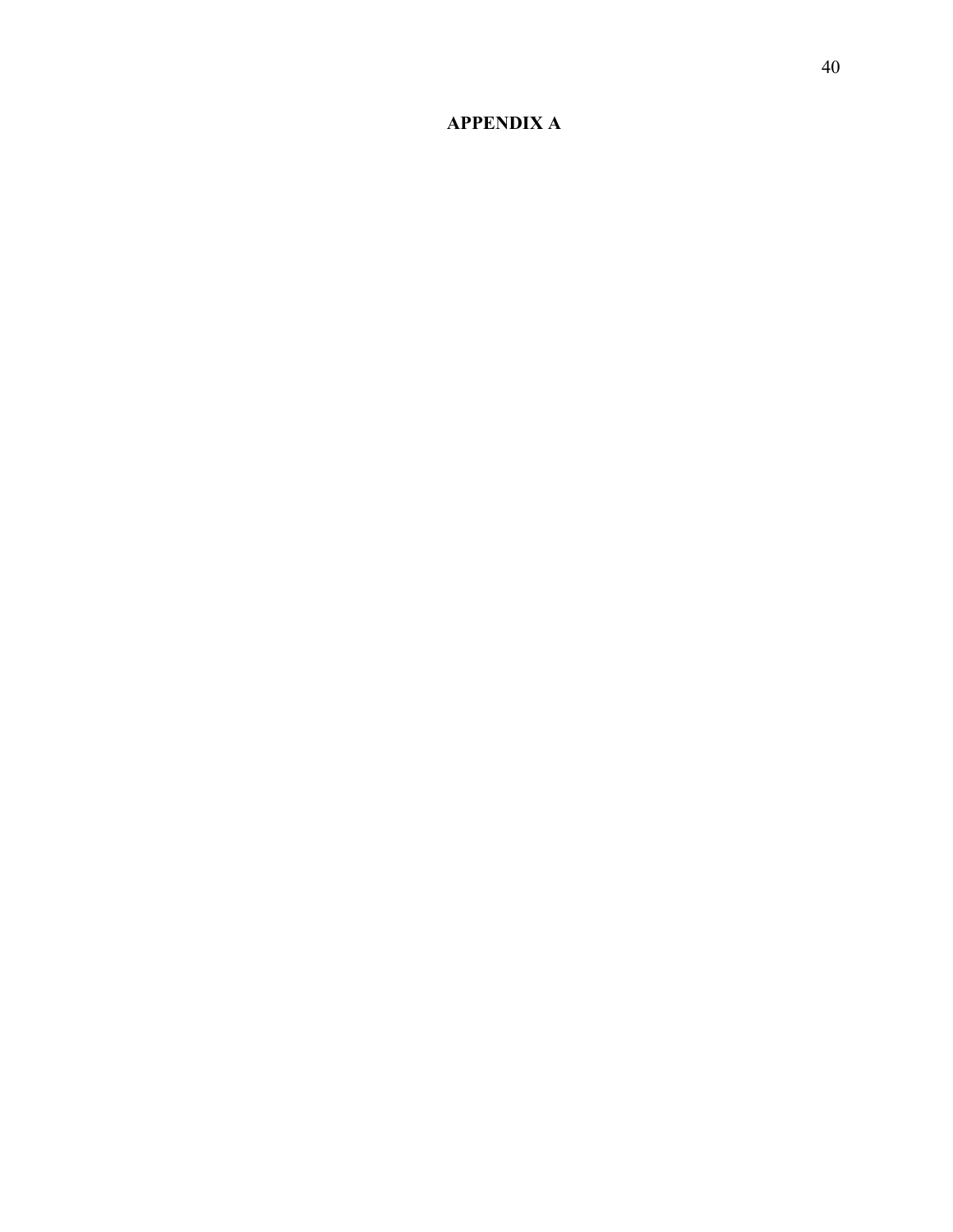# **APPENDIX B**

# October 30, 2002

To: Participants in the "Factors That Influence Career Uncertainty in College Freshman" Research Study.

I am currently a student in the School Guidance and Counseling Program at the University of Wisconsin-Stout. The research I am conducting examines factors that influence career indecision in college freshman. The goal of this study is to evaluate a survey that measures this as part of this study. Before completing the survey, I would like you to read and then sign this consent form indicating that you know the potential risks and benefits of participation, and that you understand your rights as a participant. If you have any questions, please contact Amber Sinz, the primary researcher, at (715) 483- 3397.

# RISKS

This is no risk associated in filling out this survey.

# **BENEFITS**

The results of this study may be beneficial to instructors of the class and also students that desire feedback. Interpretations will help college preparation and career choices.

# CONFIDENTIALITY

Your answers are strictly confidential. Only the primary researcher will have access to the confidential raw data.

# RIGHT TO WITHDRAW OF DECLINE PARTICIPATION

Your participation in this study is entirely voluntary. You may choose to participate without any adverse consequences to you. Should you choose to participate and later wish to withdraw from the study, you may discontinue your participation at this time without incurring adverse consequences.

NOTE: Questions or concerns about this research study should be addressed to Amber Sinz, the researcher, at (715) 483-3397, or Judy Rommel, the research advisor, at (715) 232-2394. Questions about the rights of the research subjects can be addressed to Sue Foxwell, Human Projections Administrator, UW – Stout Institutional Review Board for the Protection of Human Subjects Research, 11 Harvey Hall, Menomonie, WI, 54741, phone (715) 232-1126.

I attest that I have read and understand the above description, including potential risks, benefits, and my rights as a participant, and that all of my questions about the study have